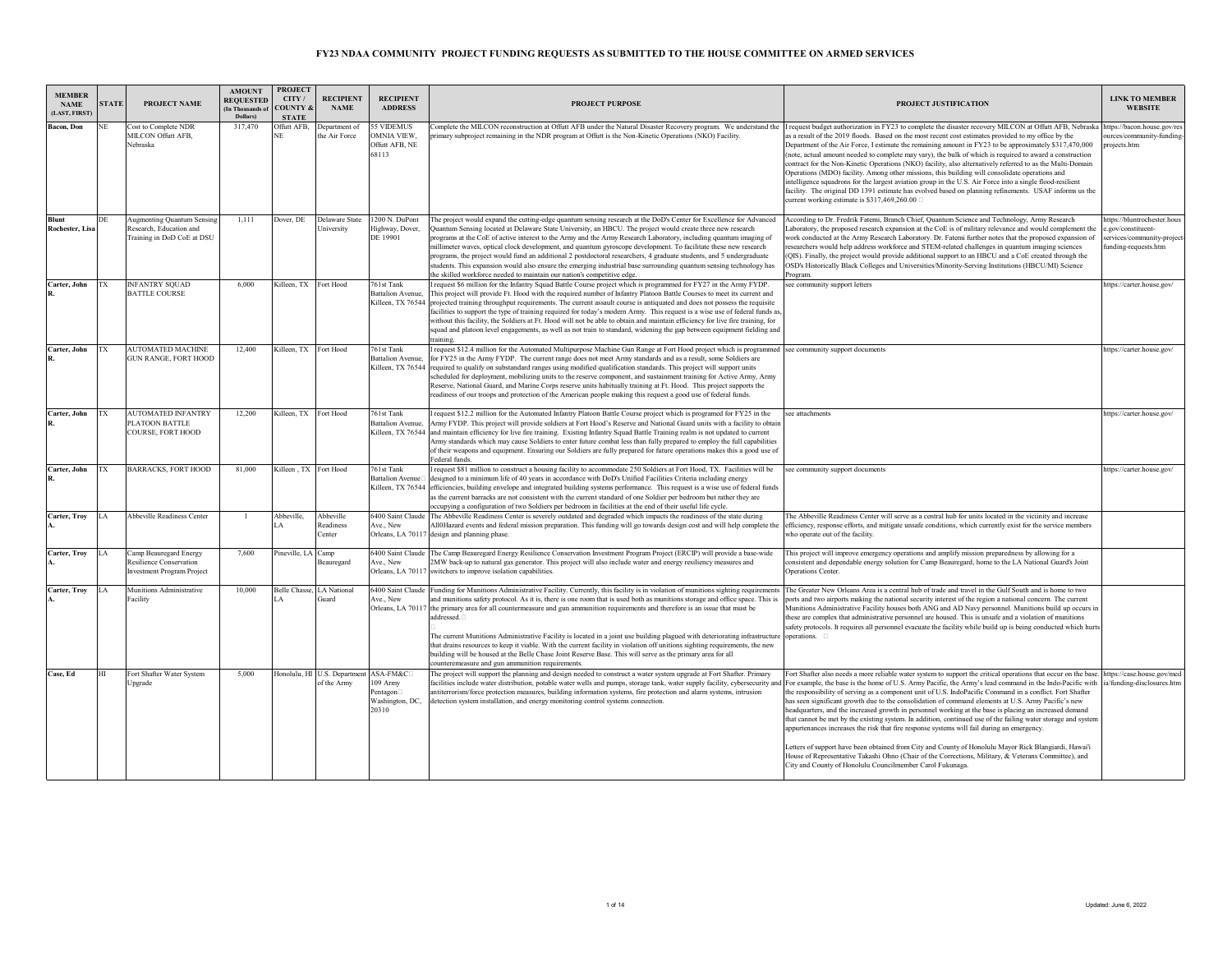| <b>MEMBER</b><br><b>NAME</b><br>(LAST, FIRST) | <b>STATE</b> | PROJECT NAME                                                                     | <b>AMOUNT</b><br><b>REQUESTED</b><br>(In Thousands of<br>Dollars) | <b>PROJECT</b><br>CITY/<br><b>OUNTY &amp;</b><br><b>STATE</b> | <b>RECIPIENT</b><br><b>NAME</b>          | <b>RECIPIENT</b><br><b>ADDRESS</b>                           | <b>PROJECT PURPOSE</b>                                                                                                                                                                                                                                                                                                                                                                                                                                                                                                                                                                             | PROJECT JUSTIFICATION                                                                                                                                                                                                                                                                                                                                                                                                                                                                                                                                                                                                                                                                                                                                                                                                                                                                                                                                                                                                                                                                                                                                                                                                                                                                                                                                                                                                                                                                                                                                                                                                                                                                                                                                                                                                                                                                                                                                                                                                                                                                                                                                                                                                          | <b>LINK TO MEMBER</b><br><b>WEBSITE</b>                                     |
|-----------------------------------------------|--------------|----------------------------------------------------------------------------------|-------------------------------------------------------------------|---------------------------------------------------------------|------------------------------------------|--------------------------------------------------------------|----------------------------------------------------------------------------------------------------------------------------------------------------------------------------------------------------------------------------------------------------------------------------------------------------------------------------------------------------------------------------------------------------------------------------------------------------------------------------------------------------------------------------------------------------------------------------------------------------|--------------------------------------------------------------------------------------------------------------------------------------------------------------------------------------------------------------------------------------------------------------------------------------------------------------------------------------------------------------------------------------------------------------------------------------------------------------------------------------------------------------------------------------------------------------------------------------------------------------------------------------------------------------------------------------------------------------------------------------------------------------------------------------------------------------------------------------------------------------------------------------------------------------------------------------------------------------------------------------------------------------------------------------------------------------------------------------------------------------------------------------------------------------------------------------------------------------------------------------------------------------------------------------------------------------------------------------------------------------------------------------------------------------------------------------------------------------------------------------------------------------------------------------------------------------------------------------------------------------------------------------------------------------------------------------------------------------------------------------------------------------------------------------------------------------------------------------------------------------------------------------------------------------------------------------------------------------------------------------------------------------------------------------------------------------------------------------------------------------------------------------------------------------------------------------------------------------------------------|-----------------------------------------------------------------------------|
| Case, Ed                                      | HТ           | Tripler Army Medical Center<br>Water System Upgrade                              | 4.000                                                             | Honolulu, HI                                                  | U.S. Departmen<br>of the Army            | ASA-FM&C<br>109 Army<br>Pentagon<br>Washington, DC,<br>20310 | The project will support the planning and design needed to construct a water system upgrade at Tripler Army Medical<br>Center. Primary facilities Primary facilities include water wells and pumps, water supply treatment building, clear<br>well/contact tank, water mains and connection to local municipality, access road and parking, cybersecurity and<br>intiterrorism/force protection measures, building information systems, fire protection and alarm systems, intrusion<br>detection system installation, and energy monitoring control systems connection.                           | The current water system at Tripler Army Medical Center (TAMC) in Hawai'i must be replaced to ensure<br>basic drinking water, ensure reliable fire suppression systems and support physical security requirements for ia/funding-disclosures.htm<br>the military's premier medical facility in the Indo-Pacific. If a new water system is not provided, the health<br>of the veterans and servicemembers who depend on TAMC will be at risk. The system is already enduring<br>line breaks and leaks, which will lead to an eventual failure of the water system that would suspend medical<br>services, hinder fire responses and cause other impacts to TMAC's mission. Additionally, the current water<br>wells are located outside the installation fence line, causing significant security concerns, and the wells are<br>positioned approximately 500 feet below the current storage tanks, which results in extensive pumping<br>utility bills costing two to three times more than the typical design. <sup>[1]</sup><br>Letters of support have been obtained from City and County of Honolulu Mayor Rick Blangiardi, Hawai'i<br>House of Representative Takashi Ohno (Chair of the Corrections, Military, & Veterans Committee), and<br>City and County of Honolulu Councilmember Carol Fukunaga.                                                                                                                                                                                                                                                                                                                                                                                                                                                                                                                                                                                                                                                                                                                                                                                                                                                                                                                   | attps://case.house.gov/med                                                  |
| Castor, Kathy FL                              |              | <b>Identity</b> and Signature<br>Management Modernization                        | 9,000                                                             | Tampa, FL                                                     | Arma Global                              | $2701$ N Rocky<br>Point Dr. Suite<br>1150 Tampa, FL<br>33607 | To provide protection to operators from enemy combatants.                                                                                                                                                                                                                                                                                                                                                                                                                                                                                                                                          | To better protect the lives of American servicemembers in their effort to support America's great power<br>competition                                                                                                                                                                                                                                                                                                                                                                                                                                                                                                                                                                                                                                                                                                                                                                                                                                                                                                                                                                                                                                                                                                                                                                                                                                                                                                                                                                                                                                                                                                                                                                                                                                                                                                                                                                                                                                                                                                                                                                                                                                                                                                         | https://www.castor.house.g                                                  |
| Castor, Kathy FL                              |              | Tinker Elementary/Middle<br>School                                               | 2,000                                                             | Tampa, FL                                                     | Hillsborough<br>County Public<br>Schools | 901 E. Kennedy<br>Blvd., Tampa<br>33602                      | To assist with the expansion and modernization of Tinker elementary                                                                                                                                                                                                                                                                                                                                                                                                                                                                                                                                | in 2018, it was 20% over capacity (707 students enrolled when it should be 590).                                                                                                                                                                                                                                                                                                                                                                                                                                                                                                                                                                                                                                                                                                                                                                                                                                                                                                                                                                                                                                                                                                                                                                                                                                                                                                                                                                                                                                                                                                                                                                                                                                                                                                                                                                                                                                                                                                                                                                                                                                                                                                                                               | https://www.castor.house.                                                   |
| Castor, Kathy FL                              |              | MacDill Air Force Base Ferry<br>Terminal and Landside<br>Improvements            | 1.500                                                             | Tampa, FL                                                     | Hillsborough<br>County                   | 601 E. Kennedy<br>Blvd., Tampa, FL<br>33601                  | To facilitate the study for future procurement of:<br>floating terminal to accommodate loading and unloading of high capacity ferry vessels as well as security processing on<br>this floating platform.<br>Landside canopies for passengers staging for ferry vessels and on-base transit system loading/unloading areas.□<br>Modifications of the parking and driveway facilities at the MAFB ferry terminal to accommodate loading and turning<br>movements of the landside transit system.<br>Acquisition of transit vehicles to be used for internal on-base circulation of ferry passengers□ | To provide relief to commuters to MacDill who drive from various points across the Bay, alleviating<br>significant traffic onto base, and relief on roads which are at high risk of flooding, backed up with traffic,<br>and pass through residential neighborhoods.                                                                                                                                                                                                                                                                                                                                                                                                                                                                                                                                                                                                                                                                                                                                                                                                                                                                                                                                                                                                                                                                                                                                                                                                                                                                                                                                                                                                                                                                                                                                                                                                                                                                                                                                                                                                                                                                                                                                                           | ittps://www.castor.house.                                                   |
| Clark.<br>Katherine M.                        | MA           | <b>Advancing Military</b><br>Exoskeleton Technology State-<br>of-The-Art Project | 2,890                                                             | Natick, MA                                                    | Natick Soldiers<br><b>System Center</b>  | General Greene<br>Ave, Natick, MA<br>01760                   | Advance and demonstrate state-of-the-art of military exoskeletons for Combat Support, Logistics and Infantry movement Exoskeleton can reduce physical strain while improving safety and endurance in numerous markets with<br>and maneuver                                                                                                                                                                                                                                                                                                                                                         | high US military interest and NATO allies. Combat Support exoskeletons (CSE) are proving to reduce<br>strain on back while lifting, reduce risk of injury and reduce recovery time, enabling longer sustained<br>artillery and logistics missions. Movement and Maneuver Exoskeletons (M2E) are designed for<br>walking/marching, Infantry Soldiers move more efficiently with the effects of load carriage reduced. By<br>conserving energy and protecting the body from the effects of load and heavy carry, Soldiers are fresher for<br>the fight and can sustain longer duration missions with less fatigue.<br>This project would rely on Massachusetts-based small businesses to achieve the goal of providing a suite of<br>advanced capabilities for demonstration at Project Convergence 2023 in October 2023. DEVCOM Soldier<br>Center (SC) (Natick, MA), in collaboration with Boston Engineering (BE) (Waltham, MA) and the<br>University of Massachusetts Lowell (UML), have been testing and evaluating exoskeleton systems for over a<br>decade and have demonstrated both significant physiological benefits in the laboratory and high Soldier<br>acceptance. $\Box$<br>The results of a recent Soldier evaluations provided key design guidelines for contractors of interest<br>partnered with Boston Engineering, to include Dephy, Inc. (Maynard, MA). Dephy has outlined plans to<br>upgrade their ExoBoot in a way that constitutes a significant leap in technology and the broadening of the<br>applicable use-case by making the system lighter, smaller, and more ruggedized. In addition, Verve Motion<br>(Cambridge, MA) boasts a one-of-a-kind robotic upper body lift support exoskeleton. In collaboration with<br>BE, and UML, the prototypes will be evaluated and optimized. Other similar companies are rapidly<br>establishing more solid partnership with BE to establish MA-based presence to further expand the portfolio<br>of exoskeletons for the Army and DoD.<br>Boston Engineering Corporation will provide program management oversight, perform engineering/safety<br>analysis, and lead Soldier evaluations to gather relevant data. Under BE's program management Dephy will | https://katherineclark.hous<br>e.gov/community-project-<br>funding-requests |
| Clark,<br>Katherine M.                        | MA           | Small Unit Digital Twin for<br>Robotic and Sensor Systems<br>Integration         | 3.500                                                             | Natick, MA                                                    | Natick Soldiers<br>System Center         | General Greene<br>Ave, Natick, MA<br>01760                   | Project will develop a Small Unit Digital Twin for Robotic and Sensor Systems. A digital twin will enable industry to<br>apidly integrate emerging Small Unit robotic and sensor systems into the Small Unit Command and Control (C2)<br>ystem. A digital twin will also enable industry to integrate into a unified user experience for visualizing and controlling<br>Small Unit robotic and sensor systems including aerial robotics, quadruped robotics, and unattended ground sensors.                                                                                                        | Robotic and sensor systems are a key aspect in the modern battlespace. However, integration and operation<br>at the individual vendor system level will create a massive cognitive burden for Small Unit leaders.<br>Deploying, controlling, and monitoring Small Unit robotic and sensor systems must integrate into the<br>existing Small Unit workflow and C2 systems. A digital twin will enable industry to streamline their<br>innovations for military use at the Small Unit echelon by providing a synthetic interface to the existing<br>military Small Unit C2 systems and a synthetic battlespace for maneuver with representative use cases.                                                                                                                                                                                                                                                                                                                                                                                                                                                                                                                                                                                                                                                                                                                                                                                                                                                                                                                                                                                                                                                                                                                                                                                                                                                                                                                                                                                                                                                                                                                                                                       | https://katherineclark.hous<br>.gov/community-project-<br>unding-requests   |
| Clark,<br>Katherine M.                        | MA           | Building 2, Doriot Climatic<br>Chambers, Exterior Repair                         | 3.630                                                             | Natick, MA                                                    | Natick Soldiers<br>System Center         | Generaaaaal<br>Greene Ave,<br>Natick MA 01760                | Project will replace the badly degraded façade, front entrance stairs/ramp, and roof of the Doriot Climatic Chambers                                                                                                                                                                                                                                                                                                                                                                                                                                                                               | The Doriot Climatic Chambers are a key facility at the Natick Soldier Systems Center, serving as a critical<br>component of both our human research, and product development programs. The facility has four separate<br>environmental chambers capable of duplicating environments across the globe, and supports the entire<br>spectrum of research, development and testing executed by the Soldier Center as well as other tenant<br>organizations. Additionally, the Climatic Chambers support outside academia and industry through testing<br>support agreements which allow them to use this unique facility. Although we continue to make<br>improvements to the mission capabilities of the facility, the exterior of the building has degraded<br>significantly, and is in dire need of repair.                                                                                                                                                                                                                                                                                                                                                                                                                                                                                                                                                                                                                                                                                                                                                                                                                                                                                                                                                                                                                                                                                                                                                                                                                                                                                                                                                                                                                     | https://katherineclark.hous<br>e.gov/community-project-<br>funding-requests |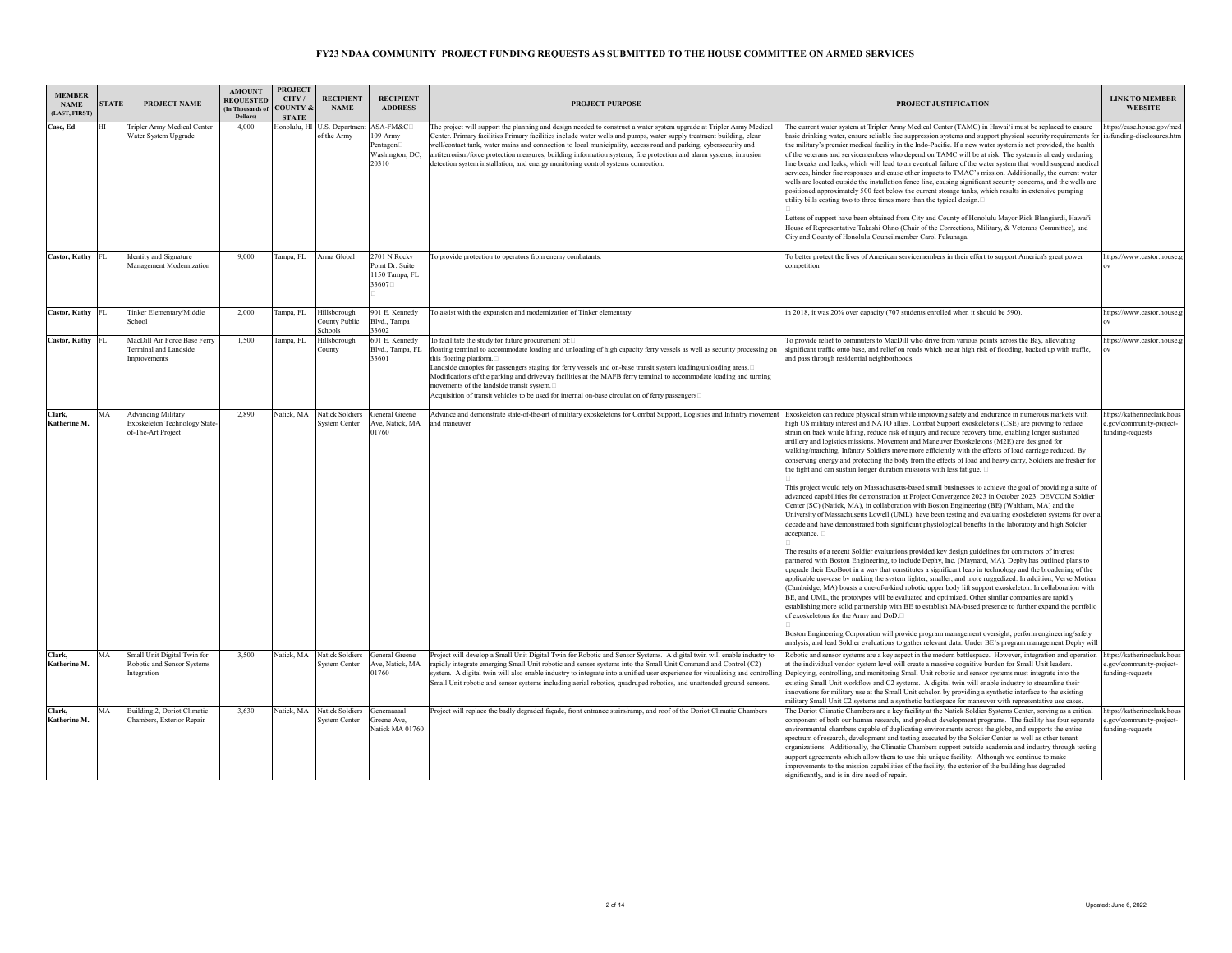| <b>MEMBER</b><br><b>NAME</b><br>(LAST, FIRST) | <b>STATE</b> | <b>PROJECT NAME</b>                                                                       | <b>AMOUNT</b><br><b>REQUESTED</b><br>(In Thousands of<br>Dollars) | <b>PROJECT</b><br>CITY/<br><b>COUNTY &amp;</b><br><b>STATE</b> | <b>RECIPIENT</b><br><b>NAME</b> | <b>RECIPIENT</b><br><b>ADDRESS</b>                                                                                                       | <b>PROJECT PURPOSE</b>                                                                                                                                                                                                                                                                                                                                                                                                                                                                                                                                                                                                                                                                                                                                                                                                                                                                                                                                                                                                                                                                                                                                                                                                                                                                                                                                                                                                                                                                                                                                                                                                                                                                                                                                                                                                                                                                                                                                                                                                                                                                                                                                                                                                                                                                                                                                                                                                                                                                                                                                                                                                                                                                                                                                                                                                                                                                                                                                                                                                                                                                                                                                                                                                                                                                                                                                                                                                                                                                                                                                                                                                                                                                                                                                                                                                                                                                                                                                                                                                                                                                                                                                                                                                                                                                                                                                                                                                                                                                                                                                                                                                                                                                                                                                                                                                                                                                                                                                                  | PROJECT JUSTIFICATION                                                                                                                                                                                                                                                                                                                                                                                                                                                                                                                                                                                                                                                                                                                                                                                                                                                                                                                                                                                                                                                                                                                                                                                                                                                                                                                                                                                                                                                                                                                                                                                                                                                                                                                                                                                                                                                                                                                                                                                                                                                                                                                                                                                                                                                                                                                                                                                                                                                                                                                                                                                                                                                                                                                                                                                                                                                                                                                                                                                                                                                                                                                                                                                                                                                                                                                                                                                             | <b>LINK TO MEMBER</b><br><b>WEBSITE</b>                                                                                        |
|-----------------------------------------------|--------------|-------------------------------------------------------------------------------------------|-------------------------------------------------------------------|----------------------------------------------------------------|---------------------------------|------------------------------------------------------------------------------------------------------------------------------------------|-------------------------------------------------------------------------------------------------------------------------------------------------------------------------------------------------------------------------------------------------------------------------------------------------------------------------------------------------------------------------------------------------------------------------------------------------------------------------------------------------------------------------------------------------------------------------------------------------------------------------------------------------------------------------------------------------------------------------------------------------------------------------------------------------------------------------------------------------------------------------------------------------------------------------------------------------------------------------------------------------------------------------------------------------------------------------------------------------------------------------------------------------------------------------------------------------------------------------------------------------------------------------------------------------------------------------------------------------------------------------------------------------------------------------------------------------------------------------------------------------------------------------------------------------------------------------------------------------------------------------------------------------------------------------------------------------------------------------------------------------------------------------------------------------------------------------------------------------------------------------------------------------------------------------------------------------------------------------------------------------------------------------------------------------------------------------------------------------------------------------------------------------------------------------------------------------------------------------------------------------------------------------------------------------------------------------------------------------------------------------------------------------------------------------------------------------------------------------------------------------------------------------------------------------------------------------------------------------------------------------------------------------------------------------------------------------------------------------------------------------------------------------------------------------------------------------------------------------------------------------------------------------------------------------------------------------------------------------------------------------------------------------------------------------------------------------------------------------------------------------------------------------------------------------------------------------------------------------------------------------------------------------------------------------------------------------------------------------------------------------------------------------------------------------------------------------------------------------------------------------------------------------------------------------------------------------------------------------------------------------------------------------------------------------------------------------------------------------------------------------------------------------------------------------------------------------------------------------------------------------------------------------------------------------------------------------------------------------------------------------------------------------------------------------------------------------------------------------------------------------------------------------------------------------------------------------------------------------------------------------------------------------------------------------------------------------------------------------------------------------------------------------------------------------------------------------------------------------------------------------------------------------------------------------------------------------------------------------------------------------------------------------------------------------------------------------------------------------------------------------------------------------------------------------------------------------------------------------------------------------------------------------------------------------------------------------------------------------|-------------------------------------------------------------------------------------------------------------------------------------------------------------------------------------------------------------------------------------------------------------------------------------------------------------------------------------------------------------------------------------------------------------------------------------------------------------------------------------------------------------------------------------------------------------------------------------------------------------------------------------------------------------------------------------------------------------------------------------------------------------------------------------------------------------------------------------------------------------------------------------------------------------------------------------------------------------------------------------------------------------------------------------------------------------------------------------------------------------------------------------------------------------------------------------------------------------------------------------------------------------------------------------------------------------------------------------------------------------------------------------------------------------------------------------------------------------------------------------------------------------------------------------------------------------------------------------------------------------------------------------------------------------------------------------------------------------------------------------------------------------------------------------------------------------------------------------------------------------------------------------------------------------------------------------------------------------------------------------------------------------------------------------------------------------------------------------------------------------------------------------------------------------------------------------------------------------------------------------------------------------------------------------------------------------------------------------------------------------------------------------------------------------------------------------------------------------------------------------------------------------------------------------------------------------------------------------------------------------------------------------------------------------------------------------------------------------------------------------------------------------------------------------------------------------------------------------------------------------------------------------------------------------------------------------------------------------------------------------------------------------------------------------------------------------------------------------------------------------------------------------------------------------------------------------------------------------------------------------------------------------------------------------------------------------------------------------------------------------------------------------------------------------------|--------------------------------------------------------------------------------------------------------------------------------|
| Clyburn,<br>James E.                          | šС           | <b>JNMANNED LOGISTICS</b><br>SOLUTIONS FOR THE U.S.<br><b>MARINE CORPS</b>                | 10,500                                                            | <b>Columbia</b><br>š۵                                          | Jniversity of<br>South Carolina | Jniversity of<br>South Carolina<br>915 Bull Street<br>Columbia, South<br>Carolina, 292081<br>$SC-06$<br>Congressional<br>District        | he United State Marine Corps (USMC) is redesigning its force and concepts of operations to counter near-peer competitors like China in the Indo-Pacific. The 2019 USMC<br>imandant's Planning Guidance calls for greater investment in unmanned and autonomous vehicles, and a reimagining of expeditionary operations. The USMC urgently needs<br>anned solutions that rise to the challenge of expeditionary operations in the Indo-Pacific, align with emerging Navy autonomous system standards, and minimize<br>urvive in contested environ<br>While unmanned maritime systems have made impressive strides navigating open ocean environments with little human intervention, automated "perception technology" (which<br>ables these systems to autonomously perceive the environment, obstacles, and threats for the purpose of navigation and obstacle avoidance) is still a long way from providing<br>reliable situational awareness to safely navigate the chaotic, cluttered, and dynamic conditions of the littorals. The gap in maritime "perception technology" is a significant<br>pediment to many USMC missions, including intelligence, surveillance, recomnaissance (ISR) and mine warfare, but especially emerging autonomous logistics and sustain<br>cepts. The USMC urgently requires improved automated "perception technology" capabilities and other enabling solutions for unmanned operations in the littorals.<br>The University of South Carolina (USC) has proposed a three-year science and technology (S&T) research effort to develop enabling technologies for unmanned surface vessels.<br>with an emphasis on achieving reliable perception systems in the littorals for surface and amphibious vessels.<br>Focus on sensors & perception of obstacles. The USMC and Navy have invested heavily in developing novel platforms and autonomy architectures, but gaps remain in their ability<br>autonomously perceive the environment, obstacles, and threats. This project is developing a modular, transferable sensor and perception kit that can be readily integrated on a<br>variety of platforms and with a variety of aut<br>nanned Campaign Framework to "disaggregate common problems, solve once, and scale solutions across platforms."<br>FY21 and FY22. USC and its industry partner, Integer Technologies, kicked off the first year of the S&T program in November 2021, focusing on electro-optical and infrared<br>(EO/IR) sensors; a type of passive perception technology. Component technologies are being developed based on requirements derived from a rigorous physics-based analysis of<br>msing in the littoral maritime environment. Technology demonstration events are planned in collaboration with the ONR's USMC Autonomous Littoral Connector (ALC) program<br>and with the U.S. Marine Corps Warfighting Laboratory where a prototype perception system will detect objects from an operational platform and pass situational awareness data in<br>eal-time to a government-provided autonomy package. The second year (FY22) will fuse radar into the perception system and mature the technology to achieve the high reliability<br>FY23. Funding for the third year of this project is required to enhance the perception system's performance in adverse atmospheric and oceanographic conditions (e.g., rain, spray<br>fog, smoke, or other atmospheric obscurants, waves, currents) that have a major impact on the reliability of autonomous navigation, especially in the littorals. The project will focus<br>on perception above, at, and slightly below the air-water interface, and will seek to integrate with other technologies that provide situational awareness of underwater hazards to a<br>ssel's maneuvering. This capability would provide enhanced battlespace environment sensing data to support autonomous logistics and intelligence, surveillance, and<br>onnaissance efforts. Lastly, the object detection, recognition, classification algorithms developed in earlier phases will be further matured to improve accuracy and reliability<br>Multiple demonstration events of a fully integrated perception capability are planned under this year of funding in collaboration with the ALC program, culminating in an at-sea<br>rational exercise. Internships will be provided in all years of this project, providing valuable mentorship and new career pathways in technology and the defense industrial base<br>'olumbia SC                                                                                                                                                                                                                                                                                                                                                                                                                                | Benefits to the U.S. Military and U.S. Taxpayer<br>New autonomy technology that supports the USMC vision for littoral operations in a contested<br>environment (LOCE) and expeditionary advanced base operations (EABO).<br>Innovative automated perception technology will enable effective unmanned operations in the littorals and<br>contested environments.<br>New research and skilled workforce supporting USMC and Navy applications of artificial intelligence,<br>nachine learning, and robotics.□<br>Benefits to South Carolina<br>·Recruit experts in machine learning (ML), artificial intelligence (AI), remote sensing, and autonomy.<br>Funding for strategic hiring of research faculty at USC.<br>UofSC technology transition to the warfighter.<br>Grow academia-industry partnerships in South Carolina in defense, incubating new technologies and<br>susiness opportunities.<br>·Jobs & Internships for UofSC, Benedict College, and South Carolina State University students.<br>*Economic development: well-paying engineering jobs in the rapidly growing unmanned systems segment<br>of the defense industry.                                                                                                                                                                                                                                                                                                                                                                                                                                                                                                                                                                                                                                                                                                                                                                                                                                                                                                                                                                                                                                                                                                                                                                                                                                                                                                                                                                                                                                                                                                                                                                                                                                                                                                                                                                                                                                                                                                                                                                                                                                                                                                                                                                                                                                                                           | attps://clyburn.house.gov/c<br>ongressman-clyburn-<br>equests-<br>fy23%C2%A0funding-<br>south-carolina-community-<br>projects  |
| Clyburn.<br>James E.                          | SC           | Manufacturing of Advanced<br>Composites for Hypersonics -<br>Aided by Digital Engineering | 18,000                                                            | Columbia.<br>SC                                                | University of<br>South Carolina | University of<br>South Carolina<br>915 Bull Street<br>Columbia, South<br>Carolina. 292081<br>$SC-06$<br>Congressional<br><b>District</b> | The National Defense Strategy has made fielding of hypersonic weapons a top priority. Technical barriers to hypersonic flight are being overcome, as evidenced by the recent<br>cessful flight test of an air-breathing hypersonic missile. However, the DoD simultaneously recognizes that the defense industrial base (DIB) lacks the capacity to manufactur<br>ersonic missiles, components, and other vehicles with assured quality at the rate and in the quantities required to compete with China and Russia<br>ersonic vehicles require materials that can withstand extreme heat, such as carbon-carbon and ceramic matrix composites. Today's manufacturing processes for these material<br>e slow, manual, and prone to defects that are only detected late in the cycle, or even during flight tests. The result is that manufacturing throughput for high-temperature<br>mposites is low and often suffers from unknown final part quality. A June 2020 Presidential Determination listed industrial base production capability for high-temperatur<br>mposites for hypersonic vehicles as essential to national defense. The DoD and the DIB require advanced manufacturing technology that enables automated, high-rate, low-defe<br>nufacturing for high-temperature composite systems to meet national defense needs for hypersonics manufacturing at scale.<br>This project will deliver a high-rate production manufacturing process, and corresponding advanced materials development, for high-temperature composite parts and assemblies<br>with complex geometries for hypersonic vehicle applications. Achieving higher rates of production requires both novel materials and advanced manufacturing methods that capitalize<br>n digital engineering, physics-based and data-driven modeling, and simulation across materials development, advanced joining, process automation, and in-process monitoring to<br>nable real-time go/no-go decision-making, and process optimization<br>UofSC is a recognized leader in advanced manufacturing for composite structures, including high-temperature materials for hypersonic applications. UofSC and its industry partner<br>nteger Technologies are already coordinating through the Office of Secretary of Defense (OSD) Defense-wide Manufacturing Science & Technology Program (MSTP) and Naval<br>Surface Warfare Center (NSWC) Crane Division on opportunities to transition these technologies to DoD hypersonics flight test programs. However, additional funding is needed to Punding for acquisition of high-value laborat<br>sure these critical manufacturing technologies are matured and transitioned to the DIB.<br>UofSC has proposed a three-phase manufacturing science and technology (MS&T) research program in digital engineering and advanced manufacturing processes that significantl<br>creases the rate and quality of manufacture of high-temperature composite structures with application to hypersonic missiles and vehicles. Digital twins of the multi-step<br>urfacturing process, supported by high-fidelity modeling and simulation and data analytics, will enable process automation and in situ monitoring of part quality<br>FY23. In its first phase, UofSC, with industry and HBCU partners, will launch the MS&T program and acquire critical experimental equipment for manufacturing high-tempera<br>mposite parts on its Columbia, SC, campus, including a pyrolysis and heat treatment chamber. Research will focus on developing in situ sensing capabilities for the pyrolysis<br>ocess, resulting in a first-of-its-kind capability to detect and localize defects in parts as they occur. Digital twin models will be developed for the manufacturing processes prior to<br>pyrolysis including the fiber layup processes. Internships with industry and HBCU partners will be provide valuable mentorship and new pathways to careers in national defense<br>hnologies within the greater Columbia, SC area.<br>FY24 & FY25. For the program's second and third phases, UofSC and partners will continue to develop digital twin capabilities and integrate them into proof-of-concept<br>nufacturing processes. Production of prototype parts will follow, using the high-rate manufacturing processes. Parts with simple geometries will be evaluated first to validate<br>digital engineering tools before maturing to parts with complex geometries that are directly relevant for hypersonic vehicle applications. The demonstration of high-rate<br>nufacturing of prototype parts with complex geometry using prototype digital engineering tools and manufacturing will provide an opportunity for quantitative evaluation of<br>vements compared to traditional fabrication standards. A technology milestone will be manufacturing prototype parts suitable for potential testing and evaluation in Navy<br>ersonic flight tests | enefits to the U.S. Military and U.S. Taxpayer<br>Proof-of-concept for high-rate production of composite parts and assemblies with complex geometries for hypersonic vehicle applications that produces trusted<br>sality parts with an eventual goal of 40% reduction in per unit manufacturing time.<br>-Risk reduction of prototype parts manufactured using high-rate technology via hypersonic flight testing in collaboration with NSWC Crane.<br>Transition of digital engineering tools to hypersonics industrial base enabling investigation of new designs with enhanced manufacturability.<br>New R&D supporting continuing DoD development of advanced manufacturing technologies for advanced composite structures.<br>enefits to South Carolina<br>Showcase UofSC's composites advanced manufacturing capacity on high-profile hypersonics flight testing program<br>Further strengthen UofSC's established expertise in end-to-end manufacturing process engineering for composite materials for aerospace and defense<br>applications<br>Expansion of a manufacturing process collaborative research and development facility to further strengthen UofSC's offerings to commercial industry partner.<br>nd attract sustainable investmen<br>Strategic hiring of research faculty at UofSC and attracting of U.S. citizen engineering students, particularly from HBCU partners such as South Carolina State<br>iversity and Benedict<br>omote a growing ecosystem of academia-industry partnerships in South Carolina for developing synergistic capabilities, technologies, and new business<br>pportunities, centered on the economically vital defense industry<br>ternships for students from UofSC, Benedict College, and South Carolina State University.<br>State economic development: high-salary engineering jobs in strategically important industries of manufacturing, aerospace, and defens<br>oundation for a Successful Research Program<br>Dr. Paul Ziehl and colleagues in the UofSC College of Engineering and Computing (CEC) have established a strong reputation for advanced manufacturing<br>rch over decades of funded projects with NASA, DOD/USAF, NSF, and commercial industry. Recent high-profile projects include the NASA Atoms to<br>Aircraft to Spacecraft project, and the US Air Force Research Laboratory (AFRL) Manufacturing of Carbon-Carbon Composites for Hypersonics Applications<br>(MOC3HA) project. UofSC has a successful track record working with subc<br>he proposed project builds on established expertise and provides new funds for additional equipment, faculty, and support of graduate and undergrad<br>udents. Furthermore, Integer Technologies LLC and Dr. Ziehl have been working directly with the project sponsor at the OSD since January 2021 to establish<br>ong government support for this project. OSD has provided Dr. Ziehl with a clear contracting strategy for any appropriations and has demonstrated their<br>mitment to this project by dedicating core OSD "seed" funding to begin a preliminary research contract in FY22. Congressionally appropriated funds in FY23-<br>FY25 can be added to this initial contract, shortening the typical time to award and reducing acquisition risk and uncertainty. Overall, this project stands a very<br>izh chance of transition success if the funds are appropriated. | https://clyburn.house.gov/c<br>ongressman-clyburn-<br>requests-<br>fy23%C2%A0funding-<br>south-carolina-community-<br>projects |
| Clyburn.<br>James E.                          | SC           | TALENT AND<br>TECHNOLOGY FOR NAVY<br>POWER AND ENERGY<br>SYSTEMS                          | 10.500                                                            | Columbia.                                                      | University of<br>South Carolina | University of<br>South Carolina<br>915 Bull Street<br>Columbia, South<br>Carolina. 292081<br>$SC-06$<br>Congressional<br><b>District</b> | The 2019 Naval Power and Energy Systems Technology Development Roadmap (NPES TDR) is the Naval Sea Systems Command strategy to affordably deliver the electrical<br>ver for a ship's propulsion, weapons, sensors, and service. Central to the NPES TDR's strategy is the development of integrated, shared energy storage and advanced controls<br>The NPES TDR outlines how technology gaps must be addressed before integrated electric power and advanced power controls will become a reality. For the next generation Larg<br>urface Combatant (DDG(X)), for example, integration and control of NPES elements into a functional system is viewed by Navy technical leaders as the biggest risk. This project<br>upports risk reduction for these Navy programs<br>his project will deliver an advanced controls system enabled by digital twin technology; capable of autonomously coordinating multiple power generation sources with large<br>opulsion and mission weapons and sensors loads, while maintaining stable power distribution and optimizing mission effectiveness in various warfighting scenarios. The result<br>The Navy will more affordably achieve its vision for integrated electric power for its ships.<br>lofSC is an acknowledged leader and proven performer in ship-scale power electronics hardware and controls software, evidenced by ongoing work with Navy warfare center<br>the Electric Ship Research and Development Consortium over the past 19 years. There are demonstrated expertise and key technologies at UofSC that can be transifioned to the ship trained on the theory and application of eme<br>signers/builders and fleet to meet stated warfighter needs. UofSC has recognized skill and a strong delivery record in digital twin models for power and energy systems, distribu<br>ver electronics controls architecture, and the Smart Ship Systems Design (S3D) software. It will partner with Integer Technologies LLC to mature these technologies<br>them for transition to other Navy test facilities, the Large Surface Combatant DDG(X) program, and Medium and Large Unmanned Surface Vessel (MUSV, LUSV) programs. It is well understood that this integrated electric power s<br>a addition to the development of new technology, it is acknowledged that the Navy needs additional technology workforce development and improvement of the "electrical power<br>ngineering competency" of the Navy and its industrial base to support the fielding of these technologies. According to the NPES TDR, "Emergent technologies require the Navy to<br>odate the Electrical Power Engineering educational curriculum [] Training the Human Resources Enterprise in these advanced foower engineering] technologies will boost the<br>nowledge, skills, and abilities of the fleet."1 The UofSC is uniquely positioned to support this workforce development effort, as it is home to one of the nation's leading power<br>lectronics groups. Both seasoned and newly recruited UofSC faculty will train the next generation of students in the theory and application of these emergent power engineering<br>echnologies, so that upon graduation they can pursue careers performing research, design, testing, evaluation, operation, and maintenance of these systems for the U.S. Navy and<br>ontinued below]                                                                                                                                                                                                                                                                                                                                                                                                                                                                                                                                                                                                                                                                                                                                                                                                                                                                                                                                                                                                                                                                                                                                                                                                                                                                                                                                                                                                                                                                                                                                                                                        | Benefits to the U.S. Military and U.S. Taxpayer:<br>Transition technology to fulfill known requirements: Application of S&T technology funded in previous fiscal year budgets to<br>support known DDG(X) power integration requirements, and MUSV and LUSV power reliability and energy management<br>ransition technology to Navy warfare centers for ship-relevant load test and evaluation<br>Deliver prototype: Tactical Energy Management controls system and embedded digital twin algorithms to maximize a ship's<br>ssion capability by optimally controlling its electric power for a ship's propulsion, weapons, sensors, and services.<br>New R&D supporting digital transformation: Perform new R&D supporting continuing Navy development of digital twins, and<br>tegrated power and energy systems (IPES) for other platforms and programs<br>Develop skilled power engineering workforce: Develop the next generation of U.S. electrical power engineering workforce<br><b>Benefits to South Carolina</b><br>Promote growing academia-industry partnerships in South Carolina and new business opportunities centered on the economically<br>vital defense industry<br>*State economic development: New high-salary engineering jobs in the rapidly growing power and energy segment of the defense<br>Build strength and capacity of unique UofSC expertise: Showcase and apply the long track record of UofSC's electrical power<br>engineering expertise and build capacity to address Navy challenges. Further strengthen UofSC's expertise in power and energy<br>hardware and software development. Strategic hiring of research faculty at UofSC to grow research funding and student<br>enrollment<br>·Increase diversity of STEM student pipeline: Internship program for students from UofSC, Benedict College, and South Carolina<br>State University, and pathway for underrepresented minorities to pursue advanced engineering degrees.                                                                                                                                                                                                                                                                                                                                                                                                                                                                                                                                                                                                                                                                                                                                                                                                                                                                                                                                                                                                                                                                                                                                                                                                                                                                                                                                                                                                                                             | attps://clyburn.house.gov/c<br>ongressman-clyburn-<br>requests-<br>fy23%C2%A0funding-<br>south-carolina-community-<br>projects |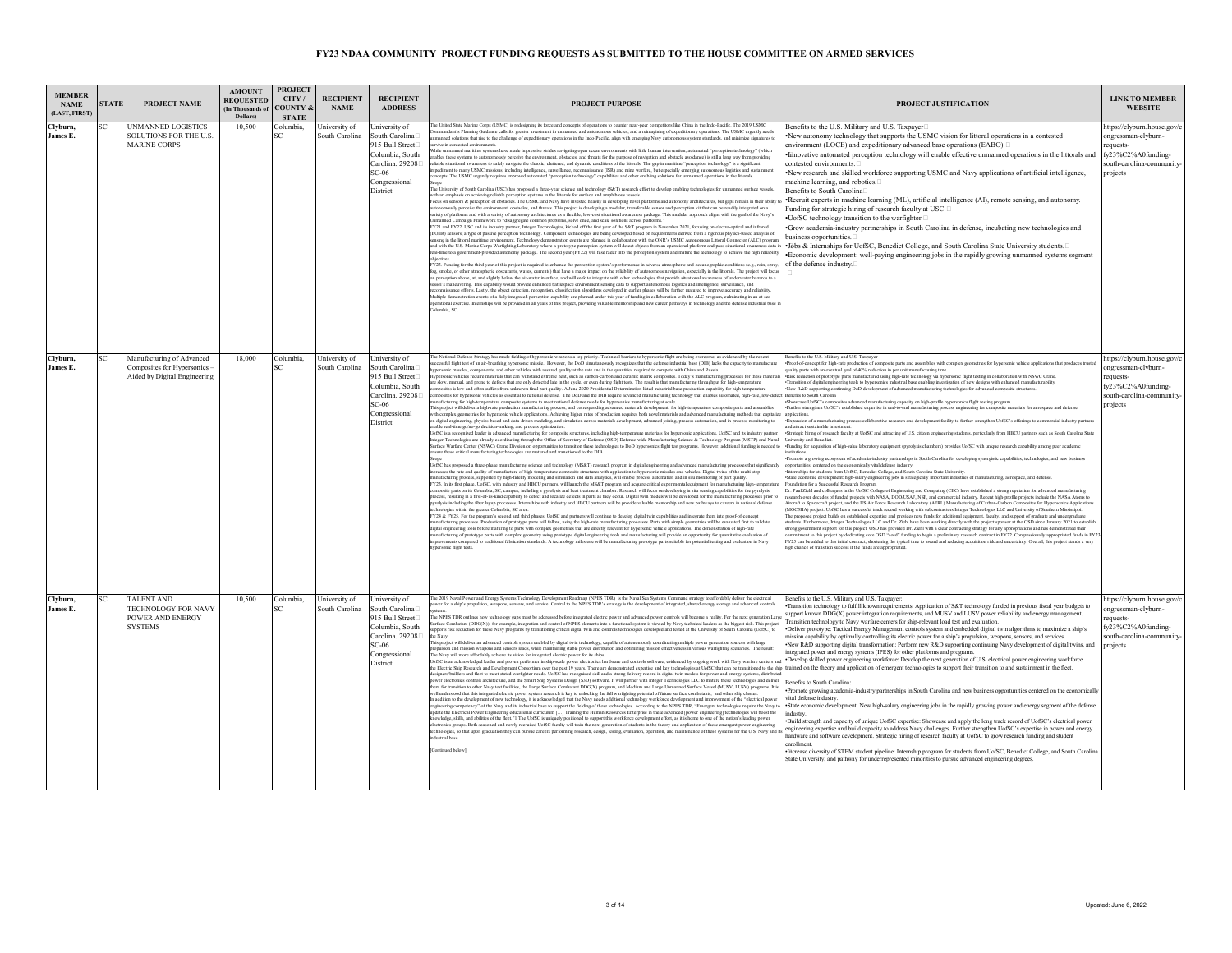| <b>MEMBER</b><br><b>NAME</b><br>(LAST, FIRST) | <b>STATE</b> | PROJECT NAME                                                       | <b>AMOUNT</b><br><b>REQUESTED</b><br>(In Thousands of<br>Dollars) | <b>PROJECT</b><br>CITY/<br><b>COUNTY &amp;</b><br><b>STATE</b> | <b>RECIPIENT</b><br><b>NAME</b> | <b>RECIPIENT</b><br><b>ADDRESS</b>                                                                               | <b>PROJECT PURPOSE</b>                                                                                                                                                                                                                                                                                                                                                                                                                                                                                                                                                                                                                                                                                                                                                                                                                                                                                                                                                                                                                                                                                                                                                                                                                                                                                                                                                                                                                                                                                                                                                                                                                                                                                                                                                                                                                                                                                                                                                                                                                                                                                                                                                                                                                                                                                                                                                                                                                                                                                                                                                                                                                                                                                                                                                                                                                                                                                                                                                                                                                                                                                                                                                                                                                                                                                                                                                                                                                                                                                                           | PROJECT JUSTIFICATION                                                                                                                                                                                                                                                                                                                                                                                                                                                                                                                                                                                                                                                                                                                                                                                                                                                                                                                                                                                                                                                                                                                                                                                                                                                                                                                                                                                                                                                                                                                                                                                                                                                                                                                                                                             | <b>LINK TO MEMBER</b><br><b>WEBSITE</b>                                                                                     |
|-----------------------------------------------|--------------|--------------------------------------------------------------------|-------------------------------------------------------------------|----------------------------------------------------------------|---------------------------------|------------------------------------------------------------------------------------------------------------------|----------------------------------------------------------------------------------------------------------------------------------------------------------------------------------------------------------------------------------------------------------------------------------------------------------------------------------------------------------------------------------------------------------------------------------------------------------------------------------------------------------------------------------------------------------------------------------------------------------------------------------------------------------------------------------------------------------------------------------------------------------------------------------------------------------------------------------------------------------------------------------------------------------------------------------------------------------------------------------------------------------------------------------------------------------------------------------------------------------------------------------------------------------------------------------------------------------------------------------------------------------------------------------------------------------------------------------------------------------------------------------------------------------------------------------------------------------------------------------------------------------------------------------------------------------------------------------------------------------------------------------------------------------------------------------------------------------------------------------------------------------------------------------------------------------------------------------------------------------------------------------------------------------------------------------------------------------------------------------------------------------------------------------------------------------------------------------------------------------------------------------------------------------------------------------------------------------------------------------------------------------------------------------------------------------------------------------------------------------------------------------------------------------------------------------------------------------------------------------------------------------------------------------------------------------------------------------------------------------------------------------------------------------------------------------------------------------------------------------------------------------------------------------------------------------------------------------------------------------------------------------------------------------------------------------------------------------------------------------------------------------------------------------------------------------------------------------------------------------------------------------------------------------------------------------------------------------------------------------------------------------------------------------------------------------------------------------------------------------------------------------------------------------------------------------------------------------------------------------------------------------------------------------|---------------------------------------------------------------------------------------------------------------------------------------------------------------------------------------------------------------------------------------------------------------------------------------------------------------------------------------------------------------------------------------------------------------------------------------------------------------------------------------------------------------------------------------------------------------------------------------------------------------------------------------------------------------------------------------------------------------------------------------------------------------------------------------------------------------------------------------------------------------------------------------------------------------------------------------------------------------------------------------------------------------------------------------------------------------------------------------------------------------------------------------------------------------------------------------------------------------------------------------------------------------------------------------------------------------------------------------------------------------------------------------------------------------------------------------------------------------------------------------------------------------------------------------------------------------------------------------------------------------------------------------------------------------------------------------------------------------------------------------------------------------------------------------------------|-----------------------------------------------------------------------------------------------------------------------------|
|                                               |              |                                                                    |                                                                   |                                                                |                                 |                                                                                                                  | ScopeUofSC is working on a four-phase science and technology (S&T) program to develop integrated power system (IPS) controls technologies using concepts such as: embedd<br>digital twins, edge computing, 'posture-based plant pre-alignment,' and continuous plant optimization. Together these component technologies will fill key gaps remaining in the<br>Navy's ability to field integrated power and energy systems and reduce risk, thereby continuing to ensure transition of UofSC technologies to the ship acquisition programs. In each<br>phase, UofSC and its industry partner will provide opportunities for students to learn the theory and application of emergent power engineering technologies on real electrical<br>systems to support the program's workforce development goals. UofSC proposes a fourth phase of this program to complete transition of the IPS controls technologies to Navy<br>FY20 and FY21. In its first two phases, UofSC and industry partners launched the S&T program and developed the building blocks for digital twin models of major components<br>Navy ship power and energy systems. UofSC hired three new faculty, supported 14 researchers and students, and designed a land based 'Integrated Power and Energy System<br>Digital Twin Testbed.' The testbed will enable the UofSC-led team to rapidly experiment, learn, and prove the feasibility of digital twin and controls technologies on a system<br>nulating a next-generation ship power architecture. The testbed is located on its Columbia, SC, campus and will support Navy research for many years. Internships and new jobs<br>with industry partners were created; they will continue, providing valuable mentorship and new pathways to careers in technology and national security in Columbia, SC.<br>FY22. For the program's third phase, UofSC will significantly increase the power, complexity, and number of experiments performed on its Digital Twin testbed with the goal of<br>ichieving a minimum technology readiness level of five (TRL-5). This will be a major milestone for demonstration and evaluation of "Tactical Energy Management" (TEM)<br>echnology, at ship-relevant power levels, in the Naval Surface Warfare Center (NSWC) Philadelphia Division's Test Facility. Digital twins and controls systems will continue to b<br>refined as new experiments guther additional test data and performance measurements. Additional faculty and U.S. citizen graduate students will be recruited.<br>FY23. New funding is required to deploy UofSC's digital twin and<br>figuration. The UofSC and Integer Technologies partnership has built strong relationships with NSWC Philadelphia, the NAVSEA DDG(X) program office (PMS 460), and the<br>NAVSEA Unmanned Maritime Systems program office (PMS 406) over previous years. The team is now positioned to apply the technology developed in earlier years to two high-<br>riority power integration challenges identified by PMS 460 during its August 2021 Industry Day. [Details are intentionally omitted here due to government distribution restriction<br>urther information available from the Points of Contact]. New power conversion hardware solutions will be built and validated to address specific power integration req<br>cited by NAVSEA. In addition, the UofSC Digital Twin testbed will be leveraged to test and evaluate new technologies for suitability for the DDG(X), MUSV, LUSV, and other        |                                                                                                                                                                                                                                                                                                                                                                                                                                                                                                                                                                                                                                                                                                                                                                                                                                                                                                                                                                                                                                                                                                                                                                                                                                                                                                                                                                                                                                                                                                                                                                                                                                                                                                                                                                                                   |                                                                                                                             |
| Clyburn,<br>James E.                          |              | Resilient Autonomous System<br>Research and Workforce<br>Diversity | 8.500                                                             | Columbia.                                                      | <b>Benedict</b><br>College      | Benedict College <sup>[</sup><br>1600 Harden St<br>Columbia, SC<br>29204<br>$SC-06$<br>Congressional<br>District | The Department of the Navy (DoN) envisions a future force that trusts intelligent autonomous systems (IAS). "IAS is the confluence of Autonomy with Unmanned Systems (UxS)<br>and Artificial Intelligence (AI)" that enables key warfighting advantages such as decision superiority and affordable, distributed capability.<br>To address the threats posed by peer adversaries, the Navy and Marine Corps are transitioning toward a "distributed maritime operations" concept, which means platforms, se<br>and weapons systems will become more numerous, more connected via digital networks, and more physically spread-out. IAS will be critical to the success of this concept. IAS<br>volves complex interdependencies among cyber and physical systems, including software, communications and data infrastructure, sensors, weapons, and platforms. These<br>complex interdependencies introduce cyber vulnerabilities and make it difficult to ensure that IAS is performing as desired in the dynamic, unstructured, uncertain, and contested<br>IAS has large "attack surfaces" that offer malicious actors many vectors for cyber-attacks, ranging from 'spoofing' sensors to denial of service (DoS), flooding, intercepting and<br>hering data exchange, and insertion of malicious software. For these reasons, it is necessary to harden IAS against cyber-attacks and detect, decide, and respond to cyber-attacks<br>on IAS, autonomously and in real-time.<br>The Navy's S&T Strategy for IAS, establishes safety, survivability, and predictability as necessary precursors to integrating IAS as trusted members of the Naval Enterprise<br>herefore, new technology and tools are needed to accelerate the development and testing of IAS that quantify their safety, survivability, and predictability when subjected to cybe<br>ttacks.<br>In addition to new technologies, the Navy recognizes that people are a strategic resource needed to realize the IAS vision. Recruiting, educating, training, and retaining a world-clas<br>workforce is one of nine strategic goals identified in the Navy's IAS S&T Strategy. America's historically black colleges and universities (HBCUs) are underutilized sources of<br>science, technology, engineering, and math (ST<br>vorkforce. A proportionally large percentage of HBCU undergraduate populations are U.S. citizens. HBCUs have the capacity to supply in-demand STEM talent to the national<br>security workforce. More broadly, this program incorporates the top three of five "Best Practices for Diversity and Inclusion in STEM Currently Used by Federal Agencies".<br>published in a Sep 2021 report . These include: 1) Cultivating partnerships and collaborations, 2) Engaging Minority Serving Institutions (MSI) as equal partners with Federal<br>nicies, and 3) Providing authentic and culturally relevant STEM engagement and research experiences for youth and interns. Strengthening relationships between the DoN and<br>HBCUs will bolster both HBCU capacity and the diversity of the national security STEM workforce. Further, equitable partnerships between and among universities and industry<br>mportant generally but bring specific benefit when the parties are working on a joint project, and when in close proximity to each other, as they are in the case of Integer<br>chnologies LLC and Benedict College, which are headquartered less than a mile from one another in Columbia, SC<br>ntinued below | Benefits to the U.S. Military and U.S. Taxpayer:<br>Digital engineering tools for automated cyber resiliency testing to transition to Navy autonomous systems<br>stakeholders, such as the Rapid Autonomy Integration Lab (RAIL) within PMS 406.<br>New applied research supporting continual DoD development of platform agnostic, core technologies for safe, secure,<br>reliable, and predictable autonomous systems.<br>*Technology demonstrations showing the ability to detect and respond to cyber-attacks in multiple autonomous<br>ystems, including high-priority applications such as autonomous vehicle perception systems and autonomous controls<br>for ship machinery and electrical systems.<br>New career pathways for underrepresented minority U.S. citizen STEM graduates from HBCUs that have knowledge.<br>skills, and experience working on Department of Defense problem sets.<br>Renefits to South Carolina:□<br>Funding to develop a master's degree program in the computer science and engineering field at Benedict College to<br>augurate the first graduate engineering degree of its kind at an HBCU in South Carolina.<br>· Funding for strategic hiring of new research and teaching faculty at Benedict College. □<br>·Expanded degree-based apprenticeship program for students from Benedict College and other SC-based HBCUs with<br>Integer Technologies and other local software and STEM companies.<br>·Promote academia-industry partnerships in South Carolina to develop a skilled and diverse STEM workforce,<br>centered on the economically vital aerospace and defense industries.<br>•State economic development: high-salary engineering jobs in the rapidly growing cyber security and autonomous<br>systems segments of the defense industry. | attps://clyburn.house.gov/<br>ongressman-clyburn-<br>equests-<br>fv23%C2%A0funding-<br>south-carolina-community<br>projects |
|                                               |              |                                                                    |                                                                   |                                                                |                                 |                                                                                                                  | RESILIENT AUTONOMOUS SYSTEMS RESEARCH & WORKFORCE DIVERSITY. This work builds on autonomous and vehicle research currently being conducted by the<br>iversity of South Carolina (UofSC) and Integer<br>This proposal has two primary goals: 1) develop new software development techniques and automated cyber security methods and tools to improve trust and resilience of IAS<br>against cyber-attacks; and 2) build a college curriculum that will educate and train a cohort of students at the undergraduate and, eventually, graduate levels in resilient and intellig<br>nomous systems. Benedict will research novel methods for secure software development and deployment (known as DevSecOps), detecting and responding to cyber-attacks or<br>IAS, as well as methods for automatically assessing the performance of the IAS. Integer, Benedict's partner, will develop digital engineering tools based on these methods and<br>deploy them on actual prototype IAS, on which Integer is already working with the UofSC. Integer will provide two IAS testbeds for demonstrating the new test and evaluation<br>1. Test the performance of an autonomous ship's integrated power and energy system (IPES) controls.<br>2. Test the performance of an electro-optical and infrared (EO/IR) perception system for unmanned surface vessels that uses AI for object detection and classification<br>These demonstrations will show the generalizability of the cyber test and evaluation methods to multiple IAS types. This approach aligns with the Navy's intent to invest in platforn<br>gnostic core technologies that can benefit multiple unmanned system programs. This project builds on research by Benedict in the areas of intelligent cyber-physical systems and<br>mous systems and research by Integer on maritime IAS for U.S. Navy engineering programs.<br>FY23. In its first phase, Benedict will begin developing methods to emulate, detect, and mitigate cyber-attacks focusing on sensor 'spoofing', hijacking of data exchange, Denial-or<br>Service, flooding, false information, impersonation, etc., between the various computing elements of IAS. For example, Integer's EO/IR perce<br>tion testbed will be leveraged to<br>quantify the reliability of object detection and classification when subjected to pixel-level manipulations and distortions. Integer will expand its SC HBCU degree-based<br>renticeship program in cybersecurity and software development (established in 2021), providing valuable mentorship and new career pathways in technology and national<br>curity within Columbia, SC. Benedict will hire strategic faculty to expand the research and educational capacity of its Computer Science and Engineering departm<br>FY24 & FY25. For the program's second and third phases. Benedict and Integer will expand their research to new categories of cyber-attacks, such as manipulation of data in-<br>torage and insertion of malicious software. The scope of demonstration cases will be expanded in parallel, leveraging Integer's prior work developing autonomous controls for ship<br>IPES. A critical technology milestone will be demonstrating the generalizability of cyber-attack detection and emulation methods to multiple applications. New research will<br>estigate novel methods for self-adaptation of resilient IAS to survive and recover from cyber-attacks. Benedict will initiate a graduate engineering degree program.         |                                                                                                                                                                                                                                                                                                                                                                                                                                                                                                                                                                                                                                                                                                                                                                                                                                                                                                                                                                                                                                                                                                                                                                                                                                                                                                                                                                                                                                                                                                                                                                                                                                                                                                                                                                                                   |                                                                                                                             |
| DesJarlais.<br>Scott                          | TN           | Nitrogen Conversion Facility                                       | 5.100                                                             | Arnold AFB. Arnold Air                                         | Force Base                      | 100 Kindel Dr.<br>$A242\square$<br>Arnold AFB, TN<br>37389                                                       | Seek to construct a new nitrogen conversion facility outside the J4 test cell explosives zone at AEDC. This new facility<br>will include all equipment to store and convert liquid nitrogen to 5000 psig gaseous nitrogen and will be tied into the<br>utility Gaseous Nitrogen (GN2) system.<br>The current nitrogen conversion facility was constructed more than 20 years ago and was designed assuming there<br>would be a second facility, but to date there is not a backup facility. The current facility is also within the J4 explosive<br>clear zone.                                                                                                                                                                                                                                                                                                                                                                                                                                                                                                                                                                                                                                                                                                                                                                                                                                                                                                                                                                                                                                                                                                                                                                                                                                                                                                                                                                                                                                                                                                                                                                                                                                                                                                                                                                                                                                                                                                                                                                                                                                                                                                                                                                                                                                                                                                                                                                                                                                                                                                                                                                                                                                                                                                                                                                                                                                                                                                                                                                  | AEDC's Gaseous Nitrogen (GN2) is currently provided by a single liquid conversion plant to the following<br>users: J6, J1, J2, T3, C1, C2, SL2, SL3, 16T, 4T, HTL, G-Range, PWT Plant, and C-Plant. Between all of<br>these facilities there are potential impacts with the Turbine Engine Testing capabilities, Aeropropulsion<br>Wind Tunnel capabilites, Rocket Stand capabilities, Hypersonics testing capabilities, and more. The current<br>facility is located within the explosive safety clear zone of the J4 Liquid Rocket Engine Test Facility. This<br>plant provides service across AEDC. If this plant is damaged/destroyed due to an explosive mishap at J4,<br>AEDC test capability would be negatively impacted. The base GN2 Plant is currently operating under an<br>explosive safety waiver. The plant is in violation of explosive safety standard because it is inside the blast<br>zone of J4.                                                                                                                                                                                                                                                                                                                                                                                                                                                                                                                                                                                                                                                                                                                                                                                                                                                                             | https://desjarlais.house.gov<br>media-center                                                                                |
| Dunn, Neal P. FL                              |              | Tyndall AFB Natural Disaster<br>Recovery Projects                  | 95,300                                                            | Fyndall AFB, Tyndall Air                                       | Force Base                      | 501 Illinois Ave<br>Ste B<br>Tyndall AFB, FL<br>31005                                                            | These projects will support and continue the Tyndall AFB reconstruction after Hurricane Michael and support the<br>ongoing Installation of the Future project. This allocation to Tyndall AFB is a good use of taxpayer funds because it<br>helps ensure MILCON projects at Tyndall AFB have the proper funding support to be completed on time and provide<br>continued support to the local economy.                                                                                                                                                                                                                                                                                                                                                                                                                                                                                                                                                                                                                                                                                                                                                                                                                                                                                                                                                                                                                                                                                                                                                                                                                                                                                                                                                                                                                                                                                                                                                                                                                                                                                                                                                                                                                                                                                                                                                                                                                                                                                                                                                                                                                                                                                                                                                                                                                                                                                                                                                                                                                                                                                                                                                                                                                                                                                                                                                                                                                                                                                                                           | DD1391 attached.                                                                                                                                                                                                                                                                                                                                                                                                                                                                                                                                                                                                                                                                                                                                                                                                                                                                                                                                                                                                                                                                                                                                                                                                                                                                                                                                                                                                                                                                                                                                                                                                                                                                                                                                                                                  | https://dunn.house.gov/vot<br>es-and-legislation                                                                            |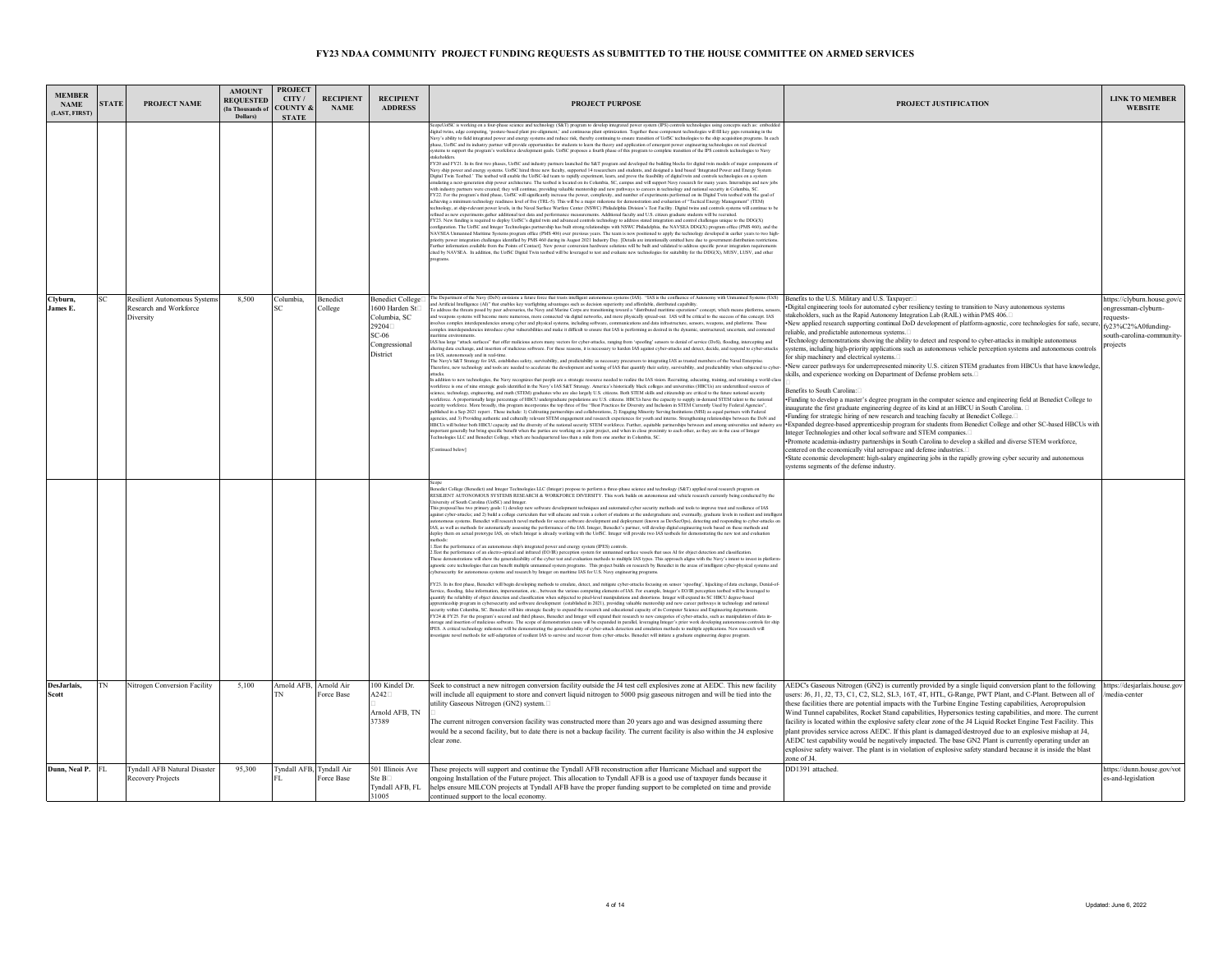| <b>MEMBER</b><br><b>NAME</b><br>(LAST, FIRST) | <b>STATE</b> | <b>PROJECT NAME</b>                                                                                                                                                      | <b>AMOUNT</b><br><b>REQUESTED</b><br>(In Thousands of<br>Dollars) | <b>PROJECT</b><br>CITY/<br><b>COUNTY &amp;</b><br><b>STATE</b> | <b>RECIPIENT</b><br><b>NAME</b>                          | <b>RECIPIENT</b><br><b>ADDRESS</b>                                                                                       | <b>PROJECT PURPOSE</b>                                                                                                                                                                                                                                                                                                                                                                                                                                                                                                                                                                                                                                                                                                                                                                                                                                                                                                                                                                                                                                                                                                                                                                                                                                                                                                                                                                                                                                                                                                                                                                                                                                                                                                                                                                                                                                                                                                                                                                                                                                                                                                                                                                                                                                                                                                                                                                                                                                                                                                                                                                                                                                                                                                                                                                                                                                                                                                                                                                                                                                                                                                                                                                                                                                                                                                                                                                                                                                                                                                                                                                                                                                                                                                                                                                                                                                                                                                                                                                                                                                                                                                                                                                                 | PROJECT JUSTIFICATION                                                                                                                                                                                                                                                                                                                                                                                                                                                                                                                                                                                                                                                                                                                                                                                                                                                                                                                                                                                                                                                                                                                                                                                                                                                                                                                                                                                                                                                                                                                                                                                                                                                                                                                                                                                                                                                                                                                                                                                                                                                                                                                                                                                                                                                                                                                                                                                                                                                                                                                                                                                                                                                                                                                                                                                                                                                                                                                                                                                                                                                                                                                                                                                                                                                                                                                                                                                                                                                                                                                                                                                                                                                                                                                                                                                                                                                                                                                                                                                                                                                                                                                                                                                                                                                                                                                                                                                                                                                                                                                                                                                                                                                                                                                                                                                                                                                                                                                                                                                                                                                                                                                                                                                                                                                                                                                                                                                                                                                                                                         | <b>LINK TO MEMBER</b><br><b>WEBSITE</b>                                            |
|-----------------------------------------------|--------------|--------------------------------------------------------------------------------------------------------------------------------------------------------------------------|-------------------------------------------------------------------|----------------------------------------------------------------|----------------------------------------------------------|--------------------------------------------------------------------------------------------------------------------------|--------------------------------------------------------------------------------------------------------------------------------------------------------------------------------------------------------------------------------------------------------------------------------------------------------------------------------------------------------------------------------------------------------------------------------------------------------------------------------------------------------------------------------------------------------------------------------------------------------------------------------------------------------------------------------------------------------------------------------------------------------------------------------------------------------------------------------------------------------------------------------------------------------------------------------------------------------------------------------------------------------------------------------------------------------------------------------------------------------------------------------------------------------------------------------------------------------------------------------------------------------------------------------------------------------------------------------------------------------------------------------------------------------------------------------------------------------------------------------------------------------------------------------------------------------------------------------------------------------------------------------------------------------------------------------------------------------------------------------------------------------------------------------------------------------------------------------------------------------------------------------------------------------------------------------------------------------------------------------------------------------------------------------------------------------------------------------------------------------------------------------------------------------------------------------------------------------------------------------------------------------------------------------------------------------------------------------------------------------------------------------------------------------------------------------------------------------------------------------------------------------------------------------------------------------------------------------------------------------------------------------------------------------------------------------------------------------------------------------------------------------------------------------------------------------------------------------------------------------------------------------------------------------------------------------------------------------------------------------------------------------------------------------------------------------------------------------------------------------------------------------------------------------------------------------------------------------------------------------------------------------------------------------------------------------------------------------------------------------------------------------------------------------------------------------------------------------------------------------------------------------------------------------------------------------------------------------------------------------------------------------------------------------------------------------------------------------------------------------------------------------------------------------------------------------------------------------------------------------------------------------------------------------------------------------------------------------------------------------------------------------------------------------------------------------------------------------------------------------------------------------------------------------------------------------------------------------|-------------------------------------------------------------------------------------------------------------------------------------------------------------------------------------------------------------------------------------------------------------------------------------------------------------------------------------------------------------------------------------------------------------------------------------------------------------------------------------------------------------------------------------------------------------------------------------------------------------------------------------------------------------------------------------------------------------------------------------------------------------------------------------------------------------------------------------------------------------------------------------------------------------------------------------------------------------------------------------------------------------------------------------------------------------------------------------------------------------------------------------------------------------------------------------------------------------------------------------------------------------------------------------------------------------------------------------------------------------------------------------------------------------------------------------------------------------------------------------------------------------------------------------------------------------------------------------------------------------------------------------------------------------------------------------------------------------------------------------------------------------------------------------------------------------------------------------------------------------------------------------------------------------------------------------------------------------------------------------------------------------------------------------------------------------------------------------------------------------------------------------------------------------------------------------------------------------------------------------------------------------------------------------------------------------------------------------------------------------------------------------------------------------------------------------------------------------------------------------------------------------------------------------------------------------------------------------------------------------------------------------------------------------------------------------------------------------------------------------------------------------------------------------------------------------------------------------------------------------------------------------------------------------------------------------------------------------------------------------------------------------------------------------------------------------------------------------------------------------------------------------------------------------------------------------------------------------------------------------------------------------------------------------------------------------------------------------------------------------------------------------------------------------------------------------------------------------------------------------------------------------------------------------------------------------------------------------------------------------------------------------------------------------------------------------------------------------------------------------------------------------------------------------------------------------------------------------------------------------------------------------------------------------------------------------------------------------------------------------------------------------------------------------------------------------------------------------------------------------------------------------------------------------------------------------------------------------------------------------------------------------------------------------------------------------------------------------------------------------------------------------------------------------------------------------------------------------------------------------------------------------------------------------------------------------------------------------------------------------------------------------------------------------------------------------------------------------------------------------------------------------------------------------------------------------------------------------------------------------------------------------------------------------------------------------------------------------------------------------------------------------------------------------------------------------------------------------------------------------------------------------------------------------------------------------------------------------------------------------------------------------------------------------------------------------------------------------------------------------------------------------------------------------------------------------------------------------------------------------------------------------------------------|------------------------------------------------------------------------------------|
| Garamendi.<br>John                            | CA           | Scalable comprehensive<br>workforce readiness initiatives<br>in bioindustrial manufacturing<br>that lead to regional<br>bioeconomic transformation<br>and growth         | 6,000                                                             | Solano &<br>Yolo County,<br>ĩА                                 | dioindustrial<br>Manufacturing<br>nd Design<br>Ecosystem | 885 Hollis Street.<br>4th Floor, [<br>Emeryville, CA<br>94608                                                            | To develop the theme, we have identified FIVE critical interdependent projects that additively contribute to create a workforce ecosystem based on best practices with<br>he potential to accelerate the workforce capacity and capability of a region. As an exemplar, this theme is specifically designed around existing resources identified in<br>he region served by the Interstate 80 corridor that spans Richmond, Fairfield, Vacaville and Davis in California. Importantly, this modular strategic approach is<br>scalable, sustainable, and directly addresses the skilled technical labor required for a growing biomanufacturing industrial base in similar regions across the nation.<br>(1) Subproject Title: Design, Development, and Expansion of technical workforce training programs in biomass upstream and downstream bioprocessing. - This<br>project will capitalize on the existing instructional facilities and resources of BioMADE members in the region (Solano Community College, UC Davis, Industry). Th<br>project will enhance existing successful programs in upstream and downstream bioprocessing. Funding will provide additional instructional equipment (i.e. bioreactors,<br>unalytical instrumentation), reagents, supplies, teaching and support staff to provide instruction for CTE programming for feedstock/biomass processing at pilot scale.<br>(2) Subproject Title: Soldier to Scientist: Engaging the Defense Manufacturing Community in accelerated, accessible workforce training in bioindustrial<br>manufacturing. (Hybrid/Hyflex instruction) - This project will fund development of instructional modules covering bioprocessing topics such as extraction,<br>fermentation, upstream, downstream, and pump operations. Asynchronous, online learning will deliver 70% of the training curriculum. Upon completion, the<br>participant will attend a two-week, hands-on training in a dedicated training space. This model of hybrid/hyflex online learning and instruction would provide a more<br>flexible learning mode designed around the pace and needs of defense personnel. As an extension, this also provides increased opportunities to engage rural<br>ommunities that have limited access to brick-and-mortar instructional facilities.<br>3) Subproject Title: Early intervention and career development pathways in biomanufacturing through regional expansion of intensive Introductory College-Level<br>Experience in Microbiology (iCLEM). - The Introductory College Level Experience in Microbiology (iCLEM) program provides Bay Area youth from communit<br>raditionally underrepresented in the sciences with paid research internships in state-of-the-art academic, industry, and federal labs.<br>(4) Subproject Title: Community-to-Career tiered-mentoring in science and technology for a resilient and sustainable workforce in bioindustrial manufacturing. - Thi<br>initiative proposes to build a network of CBOs, educators, scientists, industry representatives, and other subject matter experts to guide science and technology<br>nterested students toward a pathway for placement in the bioindustrial manufacturing sector. This will include regional partners from the Engineering Biology<br>Research Consortium (UC Berkeley) who are actively engaged in cross-disciplinary STEM education and mentoring.<br>(5) Subproject Title: Professional Development biomanufacturing training programs for workforce educators, incumbent and adult learners. - This project will support<br>equipment acquisition for training educators (train-the-trainer). Incumbent and adult learners in and around the 'corridor' community. Instruction in the<br>iomanufacturing lab will offer hands-on training and real-world exposure to operational procedures and technical skills development. Required coursework will be<br>empleted (online, onsite, hybrid, and hyflex) in addition to work performed in the instructional biomanufacturing laboratory at designated sites (Community Colleges<br>Laney, Solano, and American River College; Universities, and other BioMADE-member facilities). | Resilient and sustainable systems-level change for increased capability and capacity for the Bioindustrial<br>Manufacturing innovation and workforce development base. Post-funding, all project deliverables and<br>activities listed below are sustained through institutionalization via academic, industry, and/or community<br>serving BioMADE MII partnerships.<br>Various projects will:<br>The project will provide core instructional materials for ready dissemination, a centralized, dedicated<br>industry-based facility, and a 5-fold increased capacity for industry-designed worker training. The target<br>population includes credential attainment for the certificate to bachelor's degree level for skills and<br>competencies in biomanufacturing.<br>This accelerated training is primarily geared toward veterans and transitioning military personnel that<br>already possess solid technical skills and will provide the opportunity for quick placement in the regional<br>workforce. The primary site for program management (Solano Community College) is located in the service<br>cone of Travis Air Force Base in Fairfield, CA.□<br>iCLEM targets high potential, low-income high school students who have a deep interest in science or<br>engineering and for whom this program would provide the critical difference in pursuing a higher education<br>degree and a career in science.<br>This project will expose students with little to no science background to high technology, sustainable wage<br>careers in bioindustrial manufacturing. $\square$<br>This project will support the development of well-qualified educators and workforce professionals,<br>opportunities for career advancement through retraining and upskilling. The project will engage regional<br>workforce development boards, institutes of higher education, and business & industry partners to create<br>new opportunities to develop and expand career pathways in biomanufacturing.                                                                                                                                                                                                                                                                                                                                                                                                                                                                                                                                                                                                                                                                                                                                                                                                                                                                                                                                                                                                                                                                                                                                                                                                                                                                                                                                                                                                                                                                                                                                                                                                                                                                                                                                                                                                                                                                                                                                                                                                                                                                                                                                                                                                                                                                                                                                                                                                                                                                                                                                                                                                                                                                                                                                                                                                                                                                                                                                                                                                                                                                                                                                                                                                                                                                                                                                                                                                                                                                                                                  | https://garamendi.house.go<br>v/legislative-<br>work/community-project-<br>funding |
| Garamendi.<br><b>John</b>                     | CA           | <b>KC-46 ADAL SIMULATOR</b><br>FACILITY, B179                                                                                                                            | 7.500                                                             |                                                                | Solano, CA 60 Wing Base                                  | <b>TRAVIS AIR</b><br><b>FORCE BASE</b><br><b>TRAVIS AIR</b><br><b>FORCE BASE</b><br>SITE $1$ $\Box$<br><b>CALIFORNIA</b> | This project will construct a flight simulator addition to building 179. Construction will consist of a steel frame high-bay The facility is required to support operation of Weapon System Trainers, Boom Operator Training d<br>facility with reinforced concrete foundation and floor slab, structural steel framing, masonry walls, standing seam metal<br>roof, garage doors, exterior access, fire detection and protection, upgrades to the two existing cranes, and special security<br>enhancements.                                                                                                                                                                                                                                                                                                                                                                                                                                                                                                                                                                                                                                                                                                                                                                                                                                                                                                                                                                                                                                                                                                                                                                                                                                                                                                                                                                                                                                                                                                                                                                                                                                                                                                                                                                                                                                                                                                                                                                                                                                                                                                                                                                                                                                                                                                                                                                                                                                                                                                                                                                                                                                                                                                                                                                                                                                                                                                                                                                                                                                                                                                                                                                                                                                                                                                                                                                                                                                                                                                                                                                                                                                                                                          | Pilot Part Task Training, and associated functions. The project will allow aircrew training, for the new KC- v/legislative-<br>46A aircraft, to occur in an adequately sized and configured facility that will enable training and support the work/community-project-<br>bed down of KC-46A aircraft. The facility will include space to store aircraft parts and a mechanical room.<br>Areas for performing classified and unclassified work are required. Classified work areas will require<br>installation of an Intrusion Detection System. Secure communications capability is also required in order to<br>support Distributed Mission Operations. This is not a tenant or supported service requirement.                                                                                                                                                                                                                                                                                                                                                                                                                                                                                                                                                                                                                                                                                                                                                                                                                                                                                                                                                                                                                                                                                                                                                                                                                                                                                                                                                                                                                                                                                                                                                                                                                                                                                                                                                                                                                                                                                                                                                                                                                                                                                                                                                                                                                                                                                                                                                                                                                                                                                                                                                                                                                                                                                                                                                                                                                                                                                                                                                                                                                                                                                                                                                                                                                                                                                                                                                                                                                                                                                                                                                                                                                                                                                                                                                                                                                                                                                                                                                                                                                                                                                                                                                                                                                                                                                                                                                                                                                                                                                                                                                                                                                                                                                                                                                                                                             | funding                                                                            |
| Garcia, Mike                                  | CA           | Critical Non-Destructive<br>Inspection and Training for<br>Key U.S. National Defense<br>Interests through College of<br>the Canyons Advanced<br><b>Technology Center</b> | 2.000                                                             | CА                                                             | Santa Clarita, College of the<br>Canyons                 | 26455 Rockwell<br>Canyon Road<br>Santa Clarita, CA<br>91355                                                              | This project is for the purchase of equipment for the creation of a training program to allow the College of the Canyon's<br>Advanced Technology Center to train students in Non-Destructive Inspections.                                                                                                                                                                                                                                                                                                                                                                                                                                                                                                                                                                                                                                                                                                                                                                                                                                                                                                                                                                                                                                                                                                                                                                                                                                                                                                                                                                                                                                                                                                                                                                                                                                                                                                                                                                                                                                                                                                                                                                                                                                                                                                                                                                                                                                                                                                                                                                                                                                                                                                                                                                                                                                                                                                                                                                                                                                                                                                                                                                                                                                                                                                                                                                                                                                                                                                                                                                                                                                                                                                                                                                                                                                                                                                                                                                                                                                                                                                                                                                                              | College of the Canyons (Santa Clarita Community College District) in California proposes a significant program to fund critical training and needs related to the<br>apport of national defense priorities. College of the Canvons serves as the only public two-year college within a strategic 367-square-mile service area with<br>ritical training responsibilities for aerospace workers in the region. Located in the heart of the Santa Clarita Valley in northern Los Angeles County, College of<br>the Canyons is located near key centers of military air research, such as Edwards Air Force Base and the nearby Antelope Valley, as well as many manufacturing caucuses.htm<br>and engineering firms. According to ATKearney, California is a global Aerospace leader, holding 9% of the combined global Space and Aircraft market,<br>spresenting \$61.6 billion, and College of the Canyons serves as one of the preeminent education providers. Additionally, the Santa Clarita Valley is home to the<br>largest collection of master-planned business parks and residential communities in Los Angeles County. Nearly 30 million-square-feet of industrial and<br>mmercial property is currently in use and with additional state-of-the-art property under construction in this growing region, there is tremendous demand for<br>ospace technicians accompanied by new opportunities for technicians within the rapidly expanding aerospace industries. College of the Canyons' Advanced<br>Technology Center will serve as a central hub for preparing technicians for these high-skill, high-wage, industry-critical jobs by training them in the latest<br>technology demanded by employers. In addition, this proposal supports a critical need for Air Force and other national defense requirements<br>Non-destructive inspections (NDI), based on technician training, are performed to identify internal and external imperfections in aircraft as part of the<br>etermination of structural integrity, composition, and properties. Equipment and training for technicians skilled in non-destructive inspection have many<br>implications for national defense capabilities as well as supply line impacts. Every military aircraft, including key flight platforms such as the F-35, B-2, F-16, F-<br>18, are required to go through NDI prior to flight. Military aircraft adhere to national aerospace standards, which include inspection requirements. NDI training,<br>qualification, and certification is done in accordance with criteria and requirements such as the Aerospace Industries Association National Aerospace Standard<br>NAS-410 Certification.<br>The rapid growth in industrial automation and advanced technology has created a clear need for NDI through the Advanced Technology Center equipment and<br>raining for technicians capable of this critical work. NDI is an important part of aviation safety and is used to inspect components throughout production and it is<br>also used to qualify existing materials and inform the design of new materials. NDI ensures material quality during key manufacturing steps, such as component<br>oining, and ongoing NDI testing includes follow-up inspection for aircraft and materials to ensure safety at regular intervals, which ensures overall airworthiness<br>and component stability.<br>By creating an NDI training program at its Advanced Technology Center, College of the Canyons will enable key defense and industrial companies to maintain<br>their technological advantage and enhance national security and aircraft safety. Aerospace manufacturers such as Lockheed. Boeing, and Northrop Grumman are<br>currently experiencing a shortage of trained technicians to do this inspection, yet most metal and composite aircraft components must be subjected to multiple non-<br>lestructive inspection methods before being installed on an aircraft. Equipment and training through the Advanced Technology Center at College of the Canyons<br>will provide technicians with the capabilities needed to work with the testing methods used by NDI, such as X-ray, ultrasound radiography, penetrant testing,<br>eddy current, and thermography. The equipment and training of NDI technicians contributes to national defense support, serves the industrial base, and ensure<br>feasibility to fly.<br>College of the Canyons has identified clear employment needs in the northern Los Angeles County region related to this work. New jobs are being created in the<br>Santa Clarita Valley due to growth in mid-sized manufacturing firms such as B&B Manufacturing, Crissair, TA Aerospace, and ITT Aerospace Controls.<br>Qualitatively, as demonstrated by advisory board meetings and conversations with larger employers in the region such as Northrop Grumman, this gap is projecte<br>to grow with the anticipated retirement of 30% of their workforce in the next 5 years. This need is great and anticipated to grow, as evidenced by notable<br>xamples such as Northrop Grumman's recently signed 60-year aviation contract with the military. By training additional workers through the Advanced<br>echnology Center, Northrop Grumman intends to hire 30 individuals every six months for the foreseeable future. This example is one of many demonstrating the<br>teed in the employment pipeline in the defense and aviation sector with projected long-term growth. | https://mikegarcia.house.g<br>ov/about/committees-and-                             |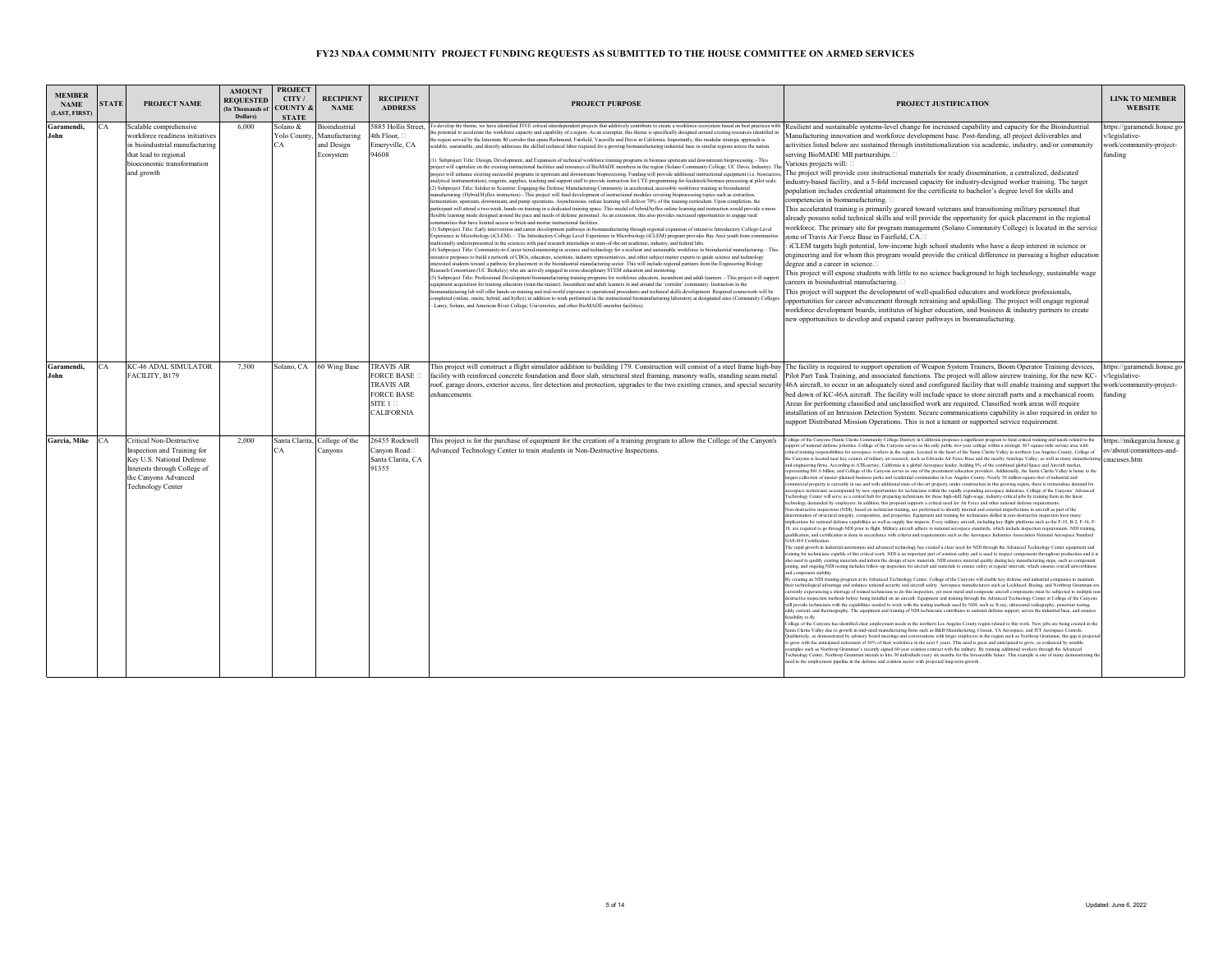| <b>MEMBER</b><br><b>NAME</b><br>(LAST, FIRST) | <b>STATE</b> | <b>PROJECT NAME</b>                                                           | <b>AMOUNT</b><br><b>REOUESTED</b><br>(In Thousands of<br>Dollars) | <b>PROJECT</b><br>CITY/<br><b>OUNTY &amp;</b><br><b>STATE</b> | <b>RECIPIENT</b><br><b>NAME</b>            | <b>RECIPIENT</b><br><b>ADDRESS</b>                                                                         | <b>PROJECT PURPOSE</b>                                                                                                                                                                                                                                                                                                                                                                                                                                                                                                                                                                                                                                                                                                                                                                                                                                                                                                                                                                                                                                                                                                                                                                                                                                                                                                                                                                                                                                                                                | PROJECT JUSTIFICATION                                                                                                                                                                                                                                                                                                                                                                                                                                                                                                                                                                                                                                                                                                                                                                                                                                                                                                                                                                                                                                                                                                                                                                                                                                                                                                                                                                                                                                                                                                                                                                                                                                                                                                                                                                                                                                                                                                                                                                                                                                                                                                                                                                                                                                                                                                                                                                                                                                                                                                                                                                                                                                                                                                                                                                                                                                                                                                                                                                                                                                                                                                                                                                                                                                                                                                                                                                                                                                                                                                                                                                                                                                                                                                                                                                                                                                                                                                                                                                                                                                                                                                                                                                                                                                                                                                                                                                                                                           | <b>LINK TO MEMBER</b><br><b>WEBSITE</b>                                                                   |
|-----------------------------------------------|--------------|-------------------------------------------------------------------------------|-------------------------------------------------------------------|---------------------------------------------------------------|--------------------------------------------|------------------------------------------------------------------------------------------------------------|-------------------------------------------------------------------------------------------------------------------------------------------------------------------------------------------------------------------------------------------------------------------------------------------------------------------------------------------------------------------------------------------------------------------------------------------------------------------------------------------------------------------------------------------------------------------------------------------------------------------------------------------------------------------------------------------------------------------------------------------------------------------------------------------------------------------------------------------------------------------------------------------------------------------------------------------------------------------------------------------------------------------------------------------------------------------------------------------------------------------------------------------------------------------------------------------------------------------------------------------------------------------------------------------------------------------------------------------------------------------------------------------------------------------------------------------------------------------------------------------------------|-------------------------------------------------------------------------------------------------------------------------------------------------------------------------------------------------------------------------------------------------------------------------------------------------------------------------------------------------------------------------------------------------------------------------------------------------------------------------------------------------------------------------------------------------------------------------------------------------------------------------------------------------------------------------------------------------------------------------------------------------------------------------------------------------------------------------------------------------------------------------------------------------------------------------------------------------------------------------------------------------------------------------------------------------------------------------------------------------------------------------------------------------------------------------------------------------------------------------------------------------------------------------------------------------------------------------------------------------------------------------------------------------------------------------------------------------------------------------------------------------------------------------------------------------------------------------------------------------------------------------------------------------------------------------------------------------------------------------------------------------------------------------------------------------------------------------------------------------------------------------------------------------------------------------------------------------------------------------------------------------------------------------------------------------------------------------------------------------------------------------------------------------------------------------------------------------------------------------------------------------------------------------------------------------------------------------------------------------------------------------------------------------------------------------------------------------------------------------------------------------------------------------------------------------------------------------------------------------------------------------------------------------------------------------------------------------------------------------------------------------------------------------------------------------------------------------------------------------------------------------------------------------------------------------------------------------------------------------------------------------------------------------------------------------------------------------------------------------------------------------------------------------------------------------------------------------------------------------------------------------------------------------------------------------------------------------------------------------------------------------------------------------------------------------------------------------------------------------------------------------------------------------------------------------------------------------------------------------------------------------------------------------------------------------------------------------------------------------------------------------------------------------------------------------------------------------------------------------------------------------------------------------------------------------------------------------------------------------------------------------------------------------------------------------------------------------------------------------------------------------------------------------------------------------------------------------------------------------------------------------------------------------------------------------------------------------------------------------------------------------------------------------------------------------------------------------|-----------------------------------------------------------------------------------------------------------|
| Golden, Jared ME                              |              | Partnerships for<br><b>Manufacturing Training</b><br>Innovation               | 8.000                                                             | Orono, ME;<br>Drunswick,<br>ME, and<br>South<br>Portland, ME  | University of<br>Maine                     | The Advanced<br>Manufacturing<br>Center, University<br>of Maine, 5796<br>AMC Building.<br>Orono, ME 04469. | Proposal to create an Industry 4.0 Readiness System by establishing three Manufacturing Training Innovation Centers<br>MTICs) to be located in Orono, ME, Brunswick, ME, and South Portland, ME. The proposed MTICs will coordinate<br>efforts and leverage existing UMaine Advanced Manufacturing Center (AMC) and Southern Maine Community College<br>SMCC) resources. To build up these centers we will work directly with three key defense industry prime suppliers, one<br>n each region. These key industry partners are Compotech Inc. in Bangor, General Dynamics Bath Iron Works<br>Brunswick Maine, and General Dynamics Ordnance and Tactical Systems, Saco Maine.                                                                                                                                                                                                                                                                                                                                                                                                                                                                                                                                                                                                                                                                                                                                                                                                                        | laine's economic growth is limited by three systemic problems: (1) a reduction in demand for Maine's traditional forest-based products, (2) industry has been<br>low to adopt advanced manufacturing practices, and (3) industry has been unable to find, keep, and develop a diverse, skilled workforce. The recent emerge<br>f Industry 4.0 - a suite of advanced manufacturing practices including big data, analytics, automation, additive manufacturing, artificial intelligence, simulation<br>obotics, business intelligence, invigorated repair process, and quality systems - presents an opportunity for Maine's manufacturers to either fall further behind<br>gional, national, and international competitors, or to become leaders and be an engine for economic growth<br>To seize this opportunity. Maine's manufacturers need to overcome four limitations: (1) unfamiliarity with Industry 4.0 technologies: (2) risk avoidance due to<br>mited staffing and capital budgets; (3) inability to understand and quantify maintenance and ongoing costs, and (4) lack of a trained workforce able to utilize an<br>xpand the technology. The need for an upskilled, next-level workforce in Maine is critical for our manufacturers and defense industry to remain regionally<br>ionally, and internationally competiti<br>The Industry 4.0 Readiness System will work with industry to provide Industry 4.0 assessment and implementation assistance/coaching across Maine's entire<br>ssystem. In the first step, MTIC staff and students will partner with companies to provide a 360° assessment of Industry 4.0 readiness similar to models<br>developed in other states. Next, MTIC staff will work with each company to develop pathways to technology adoption, workforce training, and technology<br>development/research. UMaine and SMCC student interns will be integral to the development and execution of assessments and implementation pathways, thu<br>raining the future workforce<br>The requested funding will provide additional operational funding, staff, and equipment to the AMC, thus greatly expanding the AMC's ability to provide \$17 of<br>nomic benefit to Maine for every \$1 spent. Specific growth areas will include: (1) offer experiential learning to Maine's and New England's future enginee<br>(2) Industry 4.0 research projects for Maine industry, and (3) assess and assist Maine companies to capitalize on Industry 4.0 technologies and training. Further<br>the AMC will be able to engage with national resources such as The National Center for Defense Manufacturing and Machining (NCDMM) and the New<br>Ingland regional Defense Industry Collaboration (NERDIC) to bring national recognition and solutions to Maine's expanding defense suppliers<br>The MTIC in Brunswick, ME will leverage and be co-located at SMCC's Midcoast campus. This project will allow the college to create three large multi-use<br>labs that can meet workforce, short-term, credentialed training programs in areas such as welding, plasma cutting, metal work, basic electrical, and fabrication a<br>well as a high-tech lab space for innovation and applied research related to advanced manufacturing including robotics.<br>The MTIC in South Portland, ME will leverage and be co-located with SMCC's South Portland campus. The facility will serve as a laboratory for academic<br>programs as well as a testbed for local industry to develop advanced manufacturing production knowledge and explore novel product designs. The facility will<br>souse industry users and students and be equipped with advanced manufacturing tools including a metal additive manufacturing systems. Hence, the facility will<br>drive innovation for and collaboration on "real world" projects providing unprecedented educational experiences and future employment opportunities for stude<br>and skilled workforce for industry.<br>ompanies would provide fee for service and fee for training, similar to the way the AMC operates currently. We would also hope to see additional opportunit<br>for federal grants and student tuition/scholarship philanthrop<br>onomic Benefit to Maine: Manufacturing accounts for \$5.83B of Maine's GDP. If this program can assist Maine manufactures increase their efficiency by<br>just 5% it would have a \$300M impact on the state. | https://golden.house.gov/c<br>mmunity-project-funding-<br>elections                                       |
| <b>Gonzales, Tony TX</b>                      |              | Lackland Air Force Base BMT<br>Recruit Dormitory 8, INC 3<br>Cost to Complete | 5.400                                                             | TX                                                            | San Antonio, JBSA-Lackland 2230 Hughes     | Avenue<br>JBSA-Lackland<br>TX 78236-5415                                                                   | Funds will be used to construct a Basic Military Training Recruit Dormitory utilizing conventional design and<br>onstruction methods to accommodate the mission of the facility.                                                                                                                                                                                                                                                                                                                                                                                                                                                                                                                                                                                                                                                                                                                                                                                                                                                                                                                                                                                                                                                                                                                                                                                                                                                                                                                      | A major Air Force objective is to provide recruits with facilities conducive to their proper housing, dining,<br>and training. Properly sized, sited, designed, and furnished facilities are essential to successfully train future<br>Air Force enlisted personnel. To support current accession rates, a total of 8 Recruit Housing & Training<br>facilities are required to accomplish the Basic Military Training mission at Lackland AFB.<br>Recruit Housing and Training facilities, the Basic Military Training program, and Lackland AFB form an<br>initial and lasting impression of the Air Force to all new recruits. Current facilities were constructed in the<br>1960's and 1970's and are outdated and inadequate to support current and planned accession of Air Force<br>Active Duty, Reserve, and Air National Guard personnel when considering future force structure and depth<br>Without quality Basic Military Training programs and state of the art, master-planned facilities, the Air<br>Force will have difficulty recruiting, training, and retaining new recruits.                                                                                                                                                                                                                                                                                                                                                                                                                                                                                                                                                                                                                                                                                                                                                                                                                                                                                                                                                                                                                                                                                                                                                                                                                                                                                                                                                                                                                                                                                                                                                                                                                                                                                                                                                                                                                                                                                                                                                                                                                                                                                                                                                                                                                                                                                                                                                                                                                                                                                                                                                                                                                                                                                                                                                                                                                                                                                                                                                                                                                                                                                                                                                                                                                                                                                                                                                 | https://gonzales.house.gov/<br>services/community-project-<br>funding-disclosures                         |
| <b>Gonzales, Tony TX</b>                      |              | <b>JBSA-Randolph Child</b><br>Development Center                              | 29,000                                                            | TX                                                            | San Antonio, JBSA-Randolph 1150 5th Street | East<br>JBSA-Randolph,<br><b>Texas 78150</b>                                                               | This funding would be used to construct a new Child Development Center at Randolph Air Force Base.                                                                                                                                                                                                                                                                                                                                                                                                                                                                                                                                                                                                                                                                                                                                                                                                                                                                                                                                                                                                                                                                                                                                                                                                                                                                                                                                                                                                    | Joint Base San Antonio is the largest Joint Base in the Department of Defense. JBSA-Randolph Child<br>Development Centers are at capacity with 214 children, and there is a waitlist of 177 children for active<br>duty dependents. Temporary facilities are not an option for child care due to strict fire life safety codes and<br>the cost to renovate would exceed the value of the building. The need for additional on-base childcare is<br>critical due to the lack of affordable, accredited facilities on the local economy. Most of the off-base<br>facilities cannot support the odd-shift hours that many of the military personnel experience.<br>Failure to provide adequate on-base child care facilities results in additional cost, time, and worries for<br>servicemembers and civilian employees. This situation has an immediate and long term negative impact on<br>mission accomplishment throughout the organization.                                                                                                                                                                                                                                                                                                                                                                                                                                                                                                                                                                                                                                                                                                                                                                                                                                                                                                                                                                                                                                                                                                                                                                                                                                                                                                                                                                                                                                                                                                                                                                                                                                                                                                                                                                                                                                                                                                                                                                                                                                                                                                                                                                                                                                                                                                                                                                                                                                                                                                                                                                                                                                                                                                                                                                                                                                                                                                                                                                                                                                                                                                                                                                                                                                                                                                                                                                                                                                                                                                   | ttps://gonzales.house.gov/<br>services/community-project-<br>iunding-disclosures                          |
| Gonzalez,<br><b>Anthony</b>                   | OH           | Camp Garfield Unpaved<br><b>Assault Runway Construction</b>                   | 8,700                                                             |                                                               | Force Reserve<br>Station                   | Ravenna, OH Youngstown Air 3967 King-Graves<br>Rd. D<br>Vienna, Ohio<br>44473                              | Camp James A. Garfield (formerly Camp Ravenna) is an Ohio Army National Guard (OANG) training site located in<br>Portage and Trumbull counties. The installation consists of approximately 21,000 acres with various small arms weapor<br>ranges and permanent facilities to support individual and collective training events for both weekend and annual<br>training. Major infrastructure improvements like this are helping turn Camp Garfield into a world-class training center<br>for the Army, National Guard and other DOD units in the Midwestern United States making it a regional training<br>destination. Among the recent improvements there are a Fire and Movement Range, and the current construction of an<br>Automated Record Fire Range. Camp Garfield also features Training Aids, Devices, Simulators and Simulations<br>(TADSS), state of the art digital training equipment that allows for realistic combat training without the logistical<br>challenges of live-fire ranges. An unpaved assault runway would allow additional seasonal scheduled use by entire units<br>who could train for the assault certification and other maneuvers at the facility. Enhancing the long-term usability of the<br>facility is a fundamental goal of this request. Investments in expanding the footprint and training resources at Camp<br>Garfield will enable it to become an economic driver for the region, beyond its current impact of approximately \$30<br>million annually. | A requirement exists for an unpaved assault runway to support mission parameters at the Ravenna Army<br>Arsenal, the Assault Landing Zone for training in the region. This mission has been verified to support C-<br>130s and C-17 aircraft.<br>A requirement exists per AFI 11-2C-130 and 11-2C-17 to comply with training requirements for air crews<br>to be proficient at tactical landing and takeoff on unpaved assault runways. AFR 51-130 requires unpaved<br>assault zone certification before an aircraft commander is considered to be combat ready. This construction<br>project includes an unpaved assault runway and a minimum apron with proper drainage and a non-frost<br>susceptible subgrade.<br>The nearest unpaved assault zones are located near Pope AFB, NC, within the Fort Bragg Reservation.<br>Availability of these training zones are severely limited by users of the reservation and extensive delays are<br>encountered when scheduling these zones. The three-hour roundtrip from YARS severely limits training<br>capabilities. This unit and other units in the region currently have a significant number of pilots who have<br>no navigation/night vision goggle (NVG) lighting or unpaved assault runway training. Without this required<br>unpaved assault runway, the aircraft within the region will be unable to train on an unpaved tactical landing<br>zone which will cause pilots to be deficient by 40 percent for unpaved assault zone certification. This will<br>result in aircraft commanders failing to be combat ready. Future mishaps during these types of operations<br>may occur without proper training.                                                                                                                                                                                                                                                                                                                                                                                                                                                                                                                                                                                                                                                                                                                                                                                                                                                                                                                                                                                                                                                                                                                                                                                                                                                                                                                                                                                                                                                                                                                                                                                                                                                                                                                                                                                                                                                                                                                                                                                                                                                                                                                                                                                                                                                                                                                                                                                                                                                                                                                                                                                                                                                                                                                                                                           | ttps://anthonygonzalez.ho<br>se.gov/services/appropriat<br>ons-community-funding-<br>project-requests.htm |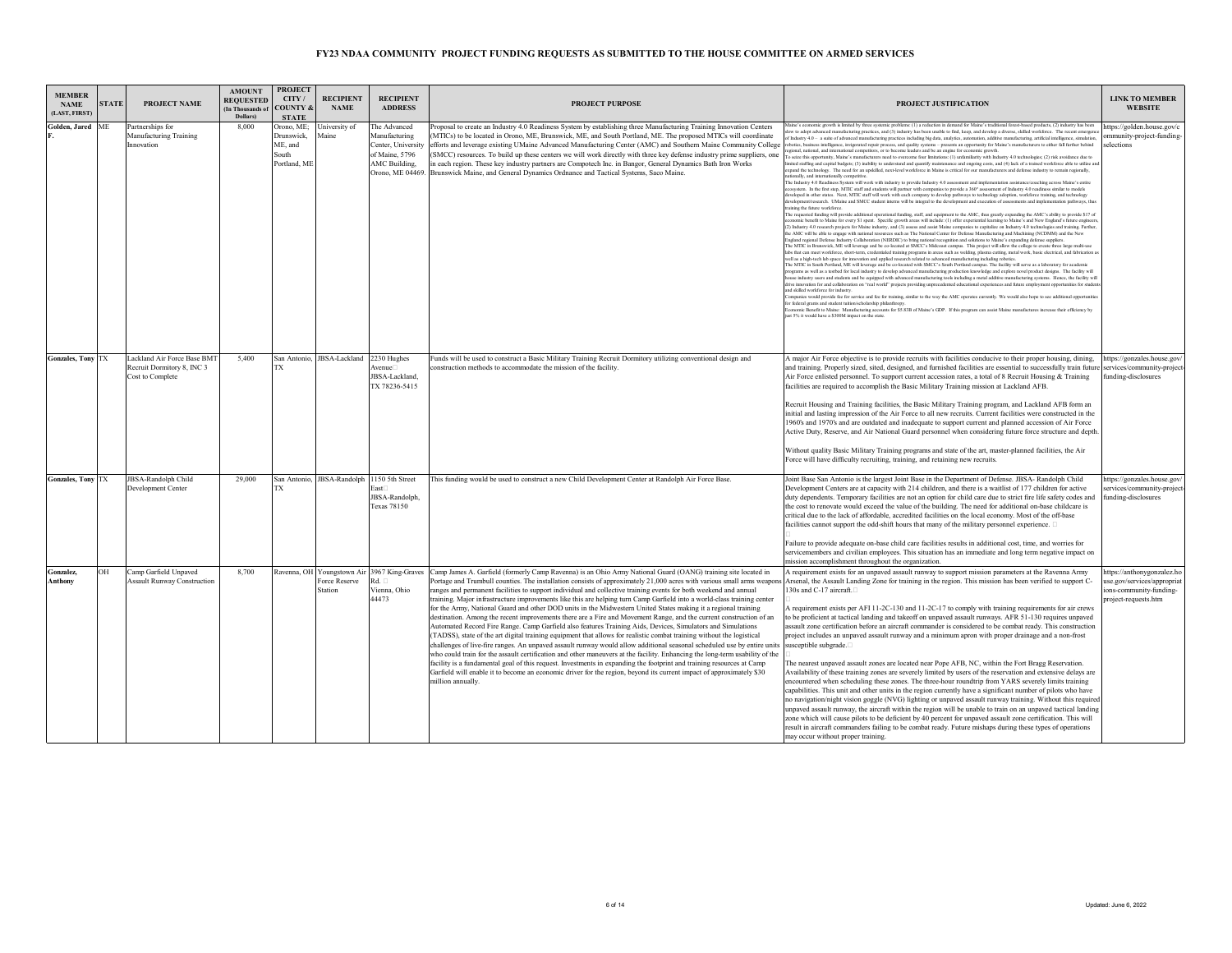| <b>MEMBER</b><br><b>NAME</b><br><b>LAST, FIRST</b> | <b>STATE</b> | PROJECT NAME                                                                        | <b>AMOUNT</b><br><b>REQUESTED</b><br>(In Thousands of<br>Dollars) | <b>PROJECT</b><br>CITY/<br><b>OUNTY &amp;</b><br><b>STATE</b> | <b>RECIPIENT</b><br><b>NAME</b>                 | <b>RECIPIENT</b><br><b>ADDRESS</b>                                                                                                    | <b>PROJECT PURPOSE</b>                                                                                                                                                                                                                                                                                                                                                                                                                                                                                                                                                                                                                                                                                                                                                                                                                                                                                                                                                                                                                                                                                                                                                                                                                                                                                                                                                                                                                                                                                                                                            | PROJECT JUSTIFICATION                                                                                                                                                                                                                                                                                                                                                                                                                                                                                                                                                                                                                                                                                                                                                                                                                                                                                                                                                                                                                                                                                                                                                                                                                                                                                                                                                                                                                                                                                                                                                                                                                                               | <b>LINK TO MEMBER</b><br><b>WEBSITE</b>                                                       |
|----------------------------------------------------|--------------|-------------------------------------------------------------------------------------|-------------------------------------------------------------------|---------------------------------------------------------------|-------------------------------------------------|---------------------------------------------------------------------------------------------------------------------------------------|-------------------------------------------------------------------------------------------------------------------------------------------------------------------------------------------------------------------------------------------------------------------------------------------------------------------------------------------------------------------------------------------------------------------------------------------------------------------------------------------------------------------------------------------------------------------------------------------------------------------------------------------------------------------------------------------------------------------------------------------------------------------------------------------------------------------------------------------------------------------------------------------------------------------------------------------------------------------------------------------------------------------------------------------------------------------------------------------------------------------------------------------------------------------------------------------------------------------------------------------------------------------------------------------------------------------------------------------------------------------------------------------------------------------------------------------------------------------------------------------------------------------------------------------------------------------|---------------------------------------------------------------------------------------------------------------------------------------------------------------------------------------------------------------------------------------------------------------------------------------------------------------------------------------------------------------------------------------------------------------------------------------------------------------------------------------------------------------------------------------------------------------------------------------------------------------------------------------------------------------------------------------------------------------------------------------------------------------------------------------------------------------------------------------------------------------------------------------------------------------------------------------------------------------------------------------------------------------------------------------------------------------------------------------------------------------------------------------------------------------------------------------------------------------------------------------------------------------------------------------------------------------------------------------------------------------------------------------------------------------------------------------------------------------------------------------------------------------------------------------------------------------------------------------------------------------------------------------------------------------------|-----------------------------------------------------------------------------------------------|
| González-<br>∂olón.<br>Jenniffer                   | R            | <b>Advanced Individual Training</b><br>Bararacks (USARC) / Project<br>Number 101804 | 1,500                                                             | ∙ort<br>Buchanan,<br>R                                        | J.S. Army<br>Reserve<br><b>Command</b>          | 101 Bloxon St.<br>Building 205,<br>Suite $207$<br>Fort Myer, VA<br>22211                                                              | To provide P&D funding to construct a one-story Advanced Individual Training (AIT) Barracks on Fort Buchanan to<br>accommodate 48 Soldiers (maximum number of Soldiers during a two week training<br>period) for the 1-333rd REGT (MFTB) schoolhouse on Fort Buchanan. Primary facilities include 24 two-person<br>leeping quarters with private baths, laundry<br>oom, common/storage room, janitorial closet, mechanical/electrical room, information systems, fire protection and alarm<br>systems, Intrusion Detection System (IDS) and Energy Monitoring Control System (EMCS) connections.                                                                                                                                                                                                                                                                                                                                                                                                                                                                                                                                                                                                                                                                                                                                                                                                                                                                                                                                                                  | CURRENT SITUATION:<br>There are no barracks on Fort Buchanan. The existing IHG on Fort Buchanan cannot provide rooms to<br>accommodate 48 Soldiers for the 1-333rd REGT (MFTB) schoolhouse. There are some instances where the<br>notel places two Soldiers in a double room!<br>until a room clears out. The Army Corps of Engineers is the COR for the contract and the scope of work<br>requires one student per room. In addition, the hotel only has two washing machines and two dryers for all<br>guests, not meeting the student ratio requirement. FY 20-22 Army Program of Individual Training<br><b>(ARPRINT)</b><br>requirement of 500 Soldiers attending Military Occupational Skills (MOS) reclassification schools of<br>instructions each year. However, that number<br>fluctuates given the availability of certified instructors allowing the schoolhouse to add more courses of the<br>MOS. Fort Buchanan is a designated<br>Contingency Mobilization Force Generation Installation (MFGIs). MFGIs are key Installations for Army<br>mobilization. MFGIs are designated to provide mobilization support to both known rotational demands and<br>also contingency operations. The MFGI<br>provides deploying units an intense training environment to complete predeployment training and a focused<br>environment to complete demobilization activities.<br><b>IMPACT IF NOT PROVIDED:</b><br>The training missions for the 1-333rd REGT (MFTB) schoolhouse will continue to be negatively impacted<br>resulting in diminished training effectiveness and efficiency as well as negative recruiting and retention.                               | ittps://gonzalez-<br>olon.house.gov/services/a<br>ppropriations-requests                      |
| Gottheimer,                                        | NI           | Port Murray Readiness Center<br>Micro-Grid System                                   | 1.707                                                             | Warren<br>County, NJ                                          | Port Murray<br>Readiness<br>Center<br>(NJDMAVA) | 550 Rt 57, Port                                                                                                                       | The New Jersey Department of Military and Veteran's Affairs (NJDMAVA) has proposed a 114 kilowatt (kW)<br>Murray, NJ 07865 photovoltaic (PV) system capable of supplying up to 80 percent of the Readiness Center's average annual electric power<br>consumption. This PV system would be elevated as a carport within an existing parking lot. The PV system will be<br>linked to an on-site battery bank capable of storing up to 72-hours of available operational energy (kWh) providing<br>resilient back-up power generation. Finally, the PV carport will be complimented by two Level-2 (11 kW) electric<br>vehicle (EV) charging stations, anticipating the transition to EVs in the State and Federal fleet. This entire system<br>comprises a micro grid, a localized energy system capable of producing, storing and distributing energy entirely on site.<br>This micro-grid project would be an innovative first for DMAVA and represents the next step of storing electrical energy<br>on-site for later use. This is in keeping with the Army's goal of pursuing enough renewable energy generation and<br>battery storage capacity to self-sustain its critical missions on all its installations by 2040 [February 2022 United States<br>Army Climate Strategyl. This resilient component will allow the facility to remain powered for the critical first 72-hours<br>of a power outage and the Readiness Center to remain mission capable. The proposed EV chargers will expand the<br>current network into Warren County for the first time. | Consistent with Executive Order 14008, Executive Order 14057, the Report on Effects of a Changing<br>Climate to the Department of Defense and Department of Defense Climate Adaptation Plan, the NJ Army<br>National Guard (ARNG) recognizes and is leaning into plans to decrease its facilities' dependence on fossil<br>fuels and increase resiliency - the ability to anticipate, prepare for, and adapt to changing conditions and<br>withstand, respond to, and recover rapidly from disruptions (DODD 4715.21, Climate Change Adaptation<br>and Resilience]. The effects of a changing climate are a national security issue with potential impacts to<br>Department of Defense and NJARNG missions, operational plans, and installations. To achieve these goals<br>the DoD must be able to adapt current and future operations to address the impacts of a variety of threats<br>and conditions, including those from weather and natural events.                                                                                                                                                                                                                                                                                                                                                                                                                                                                                                                                                                                                                                                                                                          | https://gottheimer.house.go<br>constituent-services/2022-<br>ommunity-project-<br>funding.htm |
| Hoyer, Steny                                       | MD           | Aircraft Prototype Facility<br>Phase III                                            | 44.700                                                            | Patuxent<br>River MD                                          | Patuxent River<br>Naval Air<br>Station          | Building $2272$<br>Patuxent River.<br>MD 20670                                                                                        | 47123 Buse Road Funding would support the third and final phase of construction of facility to enable aircraft preparation and technology<br>upport to permit full-scale fabrication of advanced structures. Project directly supports Navy's emphasis on rapid<br>prototyping consistent with the Navy's Maritime Advanced Capabilities Office (MACO), to capture innovation and<br>speed solutions to the warfighters. The current infrastructure at NAS Patuxent River is insufficient to meet the Navy, and<br>other service demand, for the testing facilities in these buildings. Moreover, special SCIF space is needed for this type of<br>testing so additional facilities are needed to accommodate the classified nature of these programs. The third phase would<br>be critical for allowing use of composite work on aircraft. Phase 1 funding was \$18M in 2007 and Phase 2 funding was<br>\$42M in 2011. Funding for this project is including in the FYDP. Intent is to bring the funding for this requirement<br>forward to FY22. The military construction project will provide important infrastructure jobs to Maryland and the entire<br>state as well as enhance the military value of Pax River.                                                                                                                                                                                                                                                                                                                                           | The project is supported by the Southern Maryland Navy Alliance, a group of community leaders in St.<br>Mary's County, Maryland that advocate for the Pax River Naval air Station.                                                                                                                                                                                                                                                                                                                                                                                                                                                                                                                                                                                                                                                                                                                                                                                                                                                                                                                                                                                                                                                                                                                                                                                                                                                                                                                                                                                                                                                                                  | https://hoyer.house.gov/Fu<br>ndingRequests                                                   |
| Hover, Stenv                                       | MD.          | <b>Containted Burn Facility</b>                                                     | 36.560                                                            | Indian Head.<br><b>MD</b>                                     | NSWC, Indian<br>Head                            | NSWC, Indian<br>Tead <sub>D</sub><br>3767 Strauss<br>Avenue <sub>[1]</sub><br>Bldg 20 $\Box$<br>Room 103<br>Indian, Head, MD<br>20640 | Replaces open burning by constructing a Contained Burn Facility with best available control technology (BACT) air<br>pollution controls, eliminating air and water EPA concerns and the open burning of 170,000 pounds of explosive<br>azardous waste each year.                                                                                                                                                                                                                                                                                                                                                                                                                                                                                                                                                                                                                                                                                                                                                                                                                                                                                                                                                                                                                                                                                                                                                                                                                                                                                                  | The project is supported by Charles County, and the Military Alliance Committee of the Charles County<br>Chamber of Commerce. NSWC Indian Head is located in Charles County, MD.                                                                                                                                                                                                                                                                                                                                                                                                                                                                                                                                                                                                                                                                                                                                                                                                                                                                                                                                                                                                                                                                                                                                                                                                                                                                                                                                                                                                                                                                                    | https://hoyer.house.gov/Fu<br><i>dingRequests</i>                                             |
| <b>Johnson, Bill</b>                               | <b>OH</b>    | Camp Garfield Unpaved<br><b>Assault Runway Construction</b>                         | 8,700                                                             | Portage &<br><b>Crumbull</b><br>Counties, OH                  | oungstown Air<br>orce Reserve                   | Road, Vienna, OH<br>14473                                                                                                             | 3976 King-Graves Camp James A. Garfield (formerly Camp Ravenna) is an Ohio Army National Guard (OANG) training site located in<br>Portage and Trumbull counties. The installation consists of approximately 21,000 acres with various small arms weapon<br>ranges and permanent facilities to support individual and collective training events for both weekend and annual<br>training. Major infrastructure improvements like this are helping turn Camp Garfield into a world-class training center<br>for the Army, National Guard and other DOD units in the Midwestern United States making it a regional training<br>destination. Among the recent improvements there are a Fire and Movement Range, and the current construction of an<br>Automated Record Fire Range. Camp Garfield also features Training Aids, Devices, Simulators and Simulations<br>(TADSS), state of the art digital training equipment that allows for realistic combat training without the logistical<br>challenges of live-fire ranges. An unpayed assault runway would allow additional seasonal scheduled use by entire units<br>who could train for the assault certification and other maneuvers at the facility. Enhancing the long-term usability of the<br>facility long term is a fundamental goal of this request. Investments in expanding the footprint and training resources at<br>Camp Garfield will enable it to become a massive economic driver for the region, beyond its current impact of<br>approximately \$30 million annually.                           | A requirement exists for an unpaved assault runway to support mission parameters at the Ravenna Army<br>Arsenal, the Assault Landing Zone for training in the region. This mission has been verified to support C-<br>130s and C-17 aircraft.<br>A requirement exists per AFI 11-2C-130 and 11-2C-17 to comply with training requirements for air crews<br>to be proficient at tactical landing and takeoff on unpaved assault runways. AFR 51-130 requires unpaved<br>assault zone certification before an aircraft commander is considered to be combat ready. This construction<br>project includes an unpaved assault runway and a minimum apron with proper drainage and a non-frost<br>usceptible subgrade.<br>The nearest unpayed assault zones are located near Pope AFB, NC, within the Fort Bragg Reservation.<br>Availability of these training zones are severely limited by users of the reservation and extensive delays are<br>encountered when scheduling these zones. The three-hour roundtrip from YARS severely limits training<br>capabilities. This unit and other units in the region currently have a significant number of pilots who have<br>no navigation/night vision goggle (NVG) lighting or unpaved assault runway training. Without this required<br>unpaved assault runway, the aircraft within the region will be unable to train on an unpaved tactical landing<br>zone which will cause pilots to be deficient by 40 percent for unpaved assault zone certification. This will<br>esult in aircraft commanders failing to be combat ready. Future mishaps during these types of operations<br>nav occur without proper training. | attps://billjohnson.house.g<br>v/constituentservices/com<br>unitv-project-<br>funding.htm     |
| Johnson, Mike LA                                   |              | Joint Operations Center--Fort<br>Polk, LA                                           | 61,000                                                            | Vernon<br>Parish, LA                                          | Fort Polk                                       | Bldg 4919, Fort<br>Polk South, LA<br>71459                                                                                            | 7033 Magnolia Dr The current Joint Operations Center (JOC) was originally constructed in 1967 as a classroom and has been modified<br>multiple times over the years to meet mission requirements. Today, it is positioned in the wrong place, is crowded, and<br>cannot hold data above the SECRET level. Training is severely impacted by the current JOC, and the Army predicts<br>ystems will continue to fail with increasing maintenance and utility costs. The new JOC would include an operations<br>center with simulation training and control, planning space classified as Open Storage SECRET, a Top Secret Sensitive<br>Compartmented Information Facility (SCIF), and an administrative area for the JRTC Operations Group Headquarters<br>staff                                                                                                                                                                                                                                                                                                                                                                                                                                                                                                                                                                                                                                                                                                                                                                                                    | This project is critically important for Fort Polk to continue meeting the training needs of the Army. As<br>such, it has broad community support. Supporters include the Mayor of Leesville, Louisiana (home of Fort<br>Polk), Fort Polk Progress (defense community advocacy group), and state-level government officials.                                                                                                                                                                                                                                                                                                                                                                                                                                                                                                                                                                                                                                                                                                                                                                                                                                                                                                                                                                                                                                                                                                                                                                                                                                                                                                                                        | https://mikeiohnson.house<br>gov/news/documentsingle.<br>aspx?DocumentID=1091                 |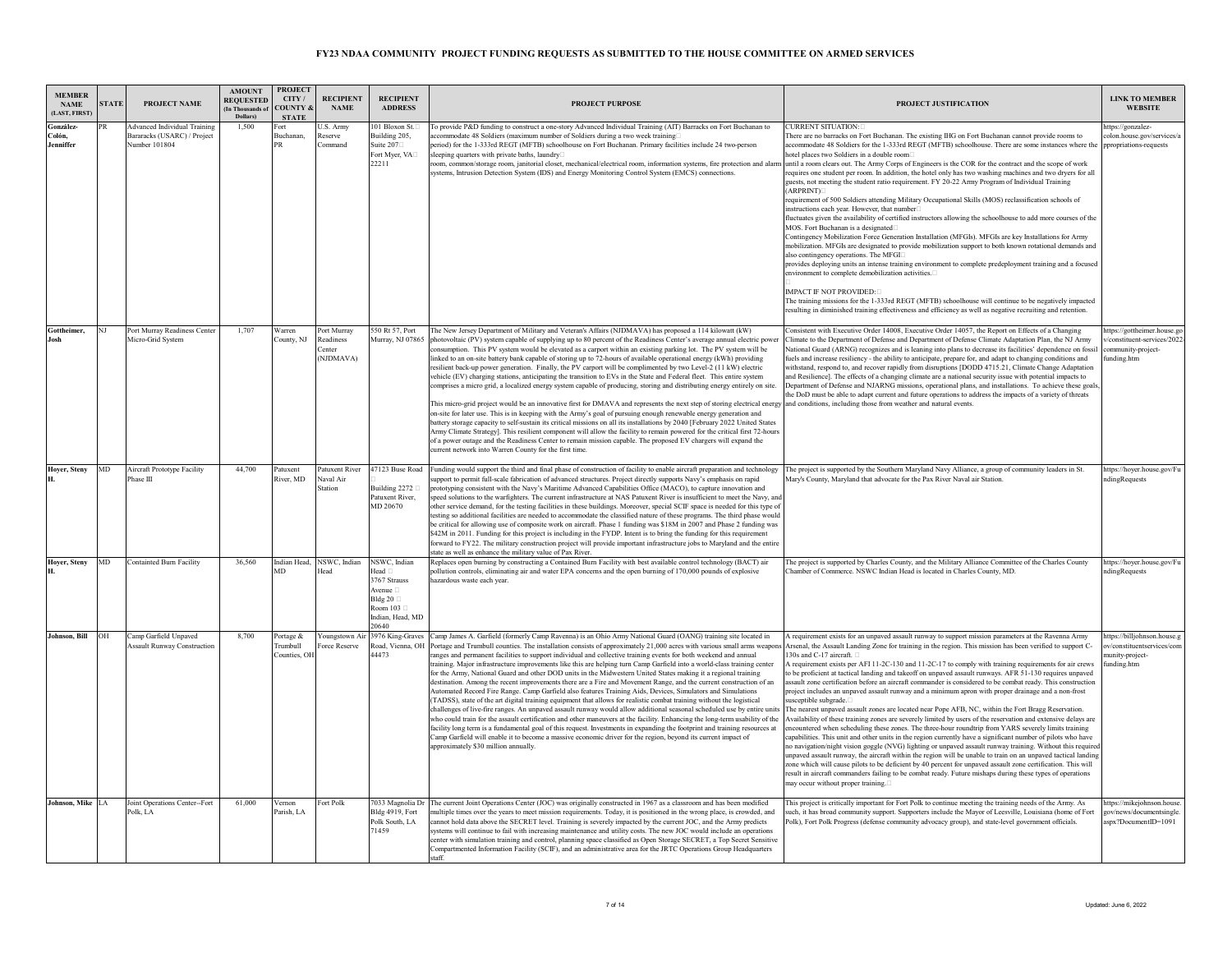| <b>MEMBER</b><br><b>NAME</b><br>(LAST, FIRST) | <b>STATE</b> | PROJECT NAME                                                                                                                                                    | <b>AMOUNT</b><br><b>REQUESTED</b><br>(In Thousands of<br>Dollars) | <b>PROJECT</b><br>CITY.<br>COUNTY<br><b>STATE</b> | <b>RECIPIENT</b><br><b>NAME</b>                    | <b>RECIPIENT</b><br><b>ADDRESS</b>                               | <b>PROJECT PURPOSE</b>                                                                                                                                                                                                                                                                                                                                                                                                                                                                                                                                                                                                                                                                                                                                                                                                                                                                                                                                                                                                                                                                                                                                                                                                                                                                                                                                                                                                                                                                                                                                                                                                                                                                                                                                                                                                                                                                                                                                                                                                                  | PROJECT JUSTIFICATION                                                                                                                                                                                                                                                                                                                                                                                                                                                                                                                                                                                                                                                                                                                                                                                                                                                                                                                                                                                                                                                                                                                                                                                                                               | <b>LINK TO MEMBER</b><br><b>WEBSITE</b>                             |
|-----------------------------------------------|--------------|-----------------------------------------------------------------------------------------------------------------------------------------------------------------|-------------------------------------------------------------------|---------------------------------------------------|----------------------------------------------------|------------------------------------------------------------------|-----------------------------------------------------------------------------------------------------------------------------------------------------------------------------------------------------------------------------------------------------------------------------------------------------------------------------------------------------------------------------------------------------------------------------------------------------------------------------------------------------------------------------------------------------------------------------------------------------------------------------------------------------------------------------------------------------------------------------------------------------------------------------------------------------------------------------------------------------------------------------------------------------------------------------------------------------------------------------------------------------------------------------------------------------------------------------------------------------------------------------------------------------------------------------------------------------------------------------------------------------------------------------------------------------------------------------------------------------------------------------------------------------------------------------------------------------------------------------------------------------------------------------------------------------------------------------------------------------------------------------------------------------------------------------------------------------------------------------------------------------------------------------------------------------------------------------------------------------------------------------------------------------------------------------------------------------------------------------------------------------------------------------------------|-----------------------------------------------------------------------------------------------------------------------------------------------------------------------------------------------------------------------------------------------------------------------------------------------------------------------------------------------------------------------------------------------------------------------------------------------------------------------------------------------------------------------------------------------------------------------------------------------------------------------------------------------------------------------------------------------------------------------------------------------------------------------------------------------------------------------------------------------------------------------------------------------------------------------------------------------------------------------------------------------------------------------------------------------------------------------------------------------------------------------------------------------------------------------------------------------------------------------------------------------------|---------------------------------------------------------------------|
| Kahele.<br>Kaiali'i                           |              | <b>Bachelor Enlisted Quarters,</b><br>MCB Kaneohe Bay, HI                                                                                                       | 87,930                                                            | Kaneohe<br>Bay, HI                                | NAVFAC HQ<br><b>MILCON</b><br>rogram<br>Manager    | 3000 Marine<br>Corps<br>Rm 2D153A<br>Washington DC<br>20350-0001 | Project provides the required enlisted personnel housing units to accommodate personnel stationed at Marine Corps<br>Base (MCB) Hawaii. The new Bachelor Enlisted Ouarters (BEO) will provide 95 rooms in the standard 2+0 room<br>configuration. This project also replaces aging existing quarters built in the 1970s with $3+0$ room configuration. $\Box$                                                                                                                                                                                                                                                                                                                                                                                                                                                                                                                                                                                                                                                                                                                                                                                                                                                                                                                                                                                                                                                                                                                                                                                                                                                                                                                                                                                                                                                                                                                                                                                                                                                                           | The new enlisted quarters will drastically improve the quality of life for the Marines aboard MCB Hawaii<br>and eliminate the costs to maintain facilities beyond their economic life. $\Box$                                                                                                                                                                                                                                                                                                                                                                                                                                                                                                                                                                                                                                                                                                                                                                                                                                                                                                                                                                                                                                                       | https://kahele.house.gov/co<br>nmunity-project-funding-<br>requests |
| Kahele.<br>Kaiali'i                           | HI           | <b>KIRTLAND AIR FORCE</b><br><b>BASE REMOTE MAUI</b><br>EXPERIMENTAL SITE SITE<br>1 HAWAIL SECURE<br><b>INTEGRATION SUPPORT</b><br>LAB W/ LAND ACQ, PE<br>91211 | 89,000                                                            | MAUI, HI                                          | U.S. Air Force                                     | N/A                                                              | Construct a new laboratory facility for Air Force Research Laboratory (AFRL) to include a high performance computing<br>data center, laboratories, a remote telescope operations center, secure areas per ICD/ICS 705, administrative spaces, a<br>security entry control point, conference center, and warehouse functions. The project includes a two-story steel- framed<br>facility with masonry veneer, a single ply roof system and a generator per AFI 32-1062. Local materials and conventional<br>construction techniques from this geographic region shall be used where cost effective. The lower level of the facility<br>will have a vibration isolated slab servicing the laboratory. The new building is not located within an installation<br>boundary, therefore additional security measures such as an access/visitor control facility and perimeter security are<br>included. The project will also include supporting facilities such as utilities, pavements, roof and ground-mounted<br>telescope/equipment pads, and site improvements to provide a complete and usable facility. The project includes<br>purchasing a 10 acre land parcel. This project consolidates sea level functions in Maui onto one site. The facility should<br>be compatible with applicable Department of Defense, Air Force, and base design standards. Facilities will be designed<br>as permanent construction in accordance with the DoD United Facilities Criteria (UFC) 1-200-01, General Building<br>Requirements and UFC 1-200-02, High Performance Sustainable Building Requirements. This project will comply with<br>DoD Antiterrorism requirements per UFC 4-010-01, DoD Minimum Antiterrorism Standards for Buildings. Special<br>costs include Construction Phase Services (CPS), Designer of Record and Government commissioning activities,<br>structural observations, and archaeological monitoring. Facility Data Workbook (FDW) is included. The project is<br>candidate for Comprehensive Interior Design (CID). | Without the new facility, annual lease costs of \$1.113,000 remain. Additionally, annual operations costs of https://kahele.house.gov/c<br>\$1M for duplicate IT/networking, back-up power, manpower, cyber security, maintenance, and travel will<br>also remain. The current situation has resulted in personnel leaving due to lack of work space. This lack of<br>space, particularly secure space, forces personnel to share secure desks to conduct classified operations and<br>results in mission stoppage during space occupancy transitions. Shortfalls in the site security have been<br>identified with the most recent report coming from the Defense Threat Reduction Agency in October 2018.<br>which justified the maximum Military Construction vulnerability scoring points. Compliance with the<br>Department of Defense Manual 5220.22, creates an additional contractor security requirement, which drives<br>operating costs higher than those in a government-owned building.                                                                                                                                                                                                                                                | nmunity-project-funding-<br>requests                                |
| Kim. Andv                                     | NI           | Route 539 Overpass Project                                                                                                                                      | 24,000                                                            | Ocean<br>County, NJ                               | Joint Base<br>McGuire-Dix-<br>Lakehurst            | 5513 Texas<br>Avenue□<br>JBMDL, NJ<br>08640                      | Joint Base McGuire-Dix-Lakehurst is the only tri-service military base in the United States that includes active<br>installations of the Air Force, Army, and Navy. County Route 539 divides the base from north to south and separates the<br>Lakehurst and Fort Dix installations. Route 539 presents conflicts between military and civilian traffic, particularly in<br>the summer months when the road is heavily used to access shore destinations. Larger military convoys have difficulties<br>crossing Route 539 and instead divert onto State Highway 70 where additional conflicts occur. Additionally, on the east<br>side of Route 539, the NJ National Guard maintains an Equipment Concentration Site and Consolidated Logistics &<br>Training Facility. There are hundreds of vehicles that regularly access the facility and generate additional traffic during<br>certain times of the year. In 2016, JBMDL commissioned a study to evaluate crossing alternatives for Route 539, and<br>found that the safest and most efficient alternative identified is the construction of a grade separated crossing (overpass)<br>on Route 539. The overpass project will immediately and significantly improve the safety of County Route 539, with<br>civilian traffic able to pass over military traffic. Additionally, the overpass project would greatly benefit missions at<br>JBMDL that have been forced to divert because of traffic on Route 539.                                                                                                                                                                                                                                                                                                                                                                                                                                                                                                                                                                    | Letter of Support from Ocean County, NJ Board of Commissioners□<br>Letter of Support from New Jersey Department of Transportation                                                                                                                                                                                                                                                                                                                                                                                                                                                                                                                                                                                                                                                                                                                                                                                                                                                                                                                                                                                                                                                                                                                   |                                                                     |
| Kirkpatrick,                                  | AZ           | <b>Base Entry Complex Morris</b><br>ANGB                                                                                                                        | 12,000                                                            | Tucson, AZ                                        | Morris Air<br><b>Vational Guard</b><br><b>Base</b> | McDowell Rd<br>Bldg M5101,<br>Phoenix, AZ<br>85008               | \$12m for the construction of a new Base Entry Complex at Morris Air National Gaurd Base, as listed in the FY23 USAF The current main gate at Morris ANG Base does not meet Force Protection standards and cannot be<br>JFR/UPL Milcon.                                                                                                                                                                                                                                                                                                                                                                                                                                                                                                                                                                                                                                                                                                                                                                                                                                                                                                                                                                                                                                                                                                                                                                                                                                                                                                                                                                                                                                                                                                                                                                                                                                                                                                                                                                                                 | upgraded at its current location. It also creates frequent traffic congestion on Valencia Road, a major city<br>street, which poses traffic safety and security issues for security forces personnel, wing employees, and local community-project-<br>residents. This project will construct a new main gate complex to meet installation entry standoff and traffic requests/<br>queuing requirements based on a detailed traffic study of the installation and surrounding community. The<br>location for this new installation entrance is included as a land acquisition project in the FY23 Presidential<br>Budget recommendation (Project #XHEA219025). □<br>This project, Project #XHEA109012, was originally on the FYDP for FY24 but has been moved to FY27 or<br>FY28 due to the required land acquisition in FY23. This project has been underway for many years pending<br>the required land acquisition, and as a result, is at 100% Design Completion and shovel ready once the land<br>is acquired.<br>https://www.flytucson.com/articles/all-sides-sign-letter-of-intent-for-new-air-guard-gate-at-tus/ $\Box$<br>$\text{https://162airguardians.org/blog/news-deal-neded-for-gate-upgrade-at-tucson-air-guard-based} \textbf{[1]}$ | https://kirkpatrick.house.go<br>v/services/fy-2023-                 |
| Lucas, Frank OK                               |              | Hangar Rehab (Building #285)                                                                                                                                    | 10,100                                                            | Altus, OK                                         | Altus Air Force<br><b>Base</b>                     | 401 L Ave, B358<br>Altus AFB OK<br>73523                         | Project will provide major renovation to the only Periodic/Annual Maintenance hangar on Altus AFB. The project<br>includes a new roof, new hangar doors, new HVAC system, replaces the failed sewer system under the facility, and will<br>update the Fire Suppression system to specifications required to be completed by FY26.                                                                                                                                                                                                                                                                                                                                                                                                                                                                                                                                                                                                                                                                                                                                                                                                                                                                                                                                                                                                                                                                                                                                                                                                                                                                                                                                                                                                                                                                                                                                                                                                                                                                                                       | Hangar 285 is a 3 bay hangar where 100% of Periodic/Annual aircraft inspections and maintenance is<br>performed for all KC-135, C-17, and KC-46 aircraft. This project will allow continued required operations<br>at Altus AFB. Without the updates needed, these operations on Altus AFB aircraft will be required to be<br>performed off-station.                                                                                                                                                                                                                                                                                                                                                                                                                                                                                                                                                                                                                                                                                                                                                                                                                                                                                                | https://lucas.house.gov/co<br>mmunity-projects                      |
| Lucas, Frank                                  | OK           | Altus Air Force Base South<br>Gate                                                                                                                              | 5.500                                                             | Altus, OK                                         | Altus Air Force TBD<br>₹ase                        |                                                                  | Create an AT/FP compliant Commercial Gate for Altus AFB.                                                                                                                                                                                                                                                                                                                                                                                                                                                                                                                                                                                                                                                                                                                                                                                                                                                                                                                                                                                                                                                                                                                                                                                                                                                                                                                                                                                                                                                                                                                                                                                                                                                                                                                                                                                                                                                                                                                                                                                | The current gate configuration does not provide AT/FP compliant operations (UFC 4-022-01 Standards).<br>The Final Denial Barrier is actually located at the Security Forces checkpoint. The current location of the<br>checkpoint also provides direct access to the flight line if a terroristic threat was initiated. The new<br>configuration will provide the stand-off distance required to create the 9 second delay between the<br>checkpoint and the final denial barrier, and it will relocate traffic to an area the provides more limited access<br>to the flight line.                                                                                                                                                                                                                                                                                                                                                                                                                                                                                                                                                                                                                                                                  |                                                                     |
| Lucas, Frank                                  | OK           | <b>Corrosion Control Hangar</b>                                                                                                                                 | 52,000                                                            | Altus, OK                                         | Altus Air Force<br>lase                            | 401 L Ave, B358<br>Altus AFB OK<br>73523                         | Build a new 85,000sf Corrosion Control/Fuel Cell Hangar for Altus AFB maintenance operations.                                                                                                                                                                                                                                                                                                                                                                                                                                                                                                                                                                                                                                                                                                                                                                                                                                                                                                                                                                                                                                                                                                                                                                                                                                                                                                                                                                                                                                                                                                                                                                                                                                                                                                                                                                                                                                                                                                                                           | Altus AFB currently has one Corrosion Control Hangar which services 18 KC-135, 12 C-17, and 8 KC-46<br>aircraft. This creates a significant scheduling impact, resulting in delayed corrosion control efforts. Altus<br>AFB currently has one fully enclosed fuel cell and one tail-out fuel cell maintenance facilities. All KC-46,<br>C-17, and major KC-135 fuel cell maintenance operations must be completed in a fully enclosed hangar.<br>Only minor maintenance operations can be completed in the tail-out facility, creating major delays in<br>scheduling required maintenance operations.                                                                                                                                                                                                                                                                                                                                                                                                                                                                                                                                                                                                                                               | https://lucas.house.gov/co<br>munity-projects                       |
| Lucas, Frank                                  | OK           | Tanker Apron Taxiway                                                                                                                                            | 12,400                                                            | Altus, OK                                         | Altus Air Force<br><b>Base</b>                     | 401 L Ave, B358<br>Altus AFB OK<br>73523                         | Project will extend the current KC-135 Tanker Ramp to provide a taxi-lane on the north side of the 60's row, providing<br>taxi-in aircraft parking.                                                                                                                                                                                                                                                                                                                                                                                                                                                                                                                                                                                                                                                                                                                                                                                                                                                                                                                                                                                                                                                                                                                                                                                                                                                                                                                                                                                                                                                                                                                                                                                                                                                                                                                                                                                                                                                                                     | The current ramp configuration requires that any KC-135 aircraft parking on the 60's Row be towed and<br>backed into the parking spots. This creates a significant loss of time in operations, and a significant<br>manpower requirement to park each aircraft. 97 AMW/MX operations currently require a tug operator and<br>5 additional personnel to park a single aircraft. A taxi-in parking capability limits that requirement to 1 flag<br>operator                                                                                                                                                                                                                                                                                                                                                                                                                                                                                                                                                                                                                                                                                                                                                                                           | https://lucas.house.gov/co<br>mmunity-projects                      |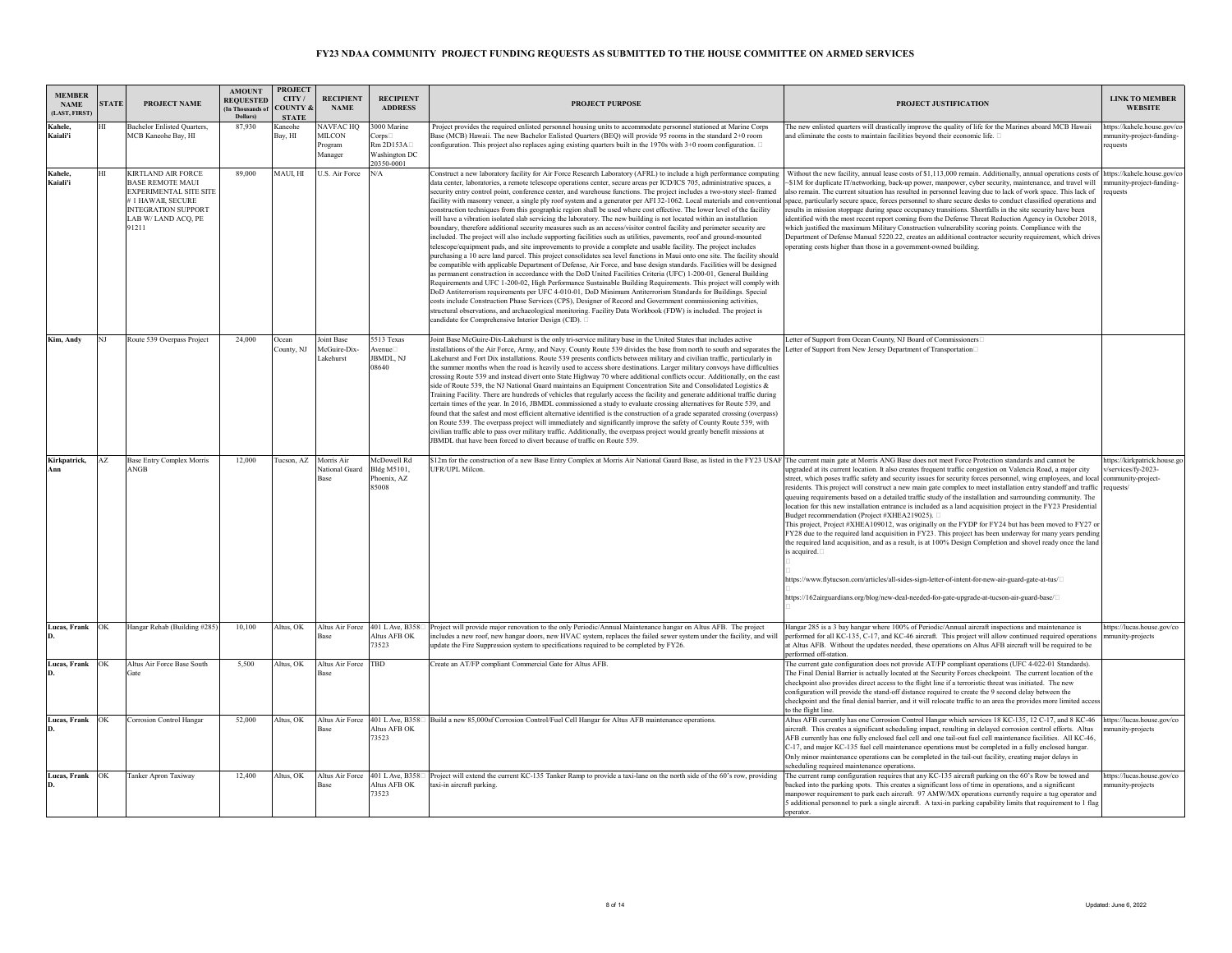| <b>MEMBER</b><br><b>NAME</b><br><b>ILAST. FIRST</b> | <b>STATE</b> | PROJECT NAME                                                                                                        | <b>AMOUNT</b><br><b>REQUESTED</b><br>(In Thousands of<br>Dollars) | <b>PROJECT</b><br>CITY/<br><b>COUNTY &amp;</b><br><b>STATE</b> | <b>RECIPIENT</b><br><b>NAME</b>                          | <b>RECIPIENT</b><br><b>ADDRESS</b>                                                                            | <b>PROJECT PURPOSE</b>                                                                                                                                                                                                                                                                                                                                                                                                                                                                                                                                                                                                                                                                                                                                                                                                                                                                                                                                                                                                                                                                                                                                                                                                                                                                                                                                                                                                                                                                                                                                                                                                                                                                                                                                                                                                                                                                                                                                                                                                                                                                                                                                                                                                                                                               | PROJECT JUSTIFICATION                                                                                                                                                                                                                                                                                                                                                                                                                                                                                                                                                                                                                                                                                                                                                                                                                                                                                                                                                                                                                                                                                                                                                                                                      | <b>LINK TO MEMBER</b><br><b>WEBSITE</b>                                                            |
|-----------------------------------------------------|--------------|---------------------------------------------------------------------------------------------------------------------|-------------------------------------------------------------------|----------------------------------------------------------------|----------------------------------------------------------|---------------------------------------------------------------------------------------------------------------|--------------------------------------------------------------------------------------------------------------------------------------------------------------------------------------------------------------------------------------------------------------------------------------------------------------------------------------------------------------------------------------------------------------------------------------------------------------------------------------------------------------------------------------------------------------------------------------------------------------------------------------------------------------------------------------------------------------------------------------------------------------------------------------------------------------------------------------------------------------------------------------------------------------------------------------------------------------------------------------------------------------------------------------------------------------------------------------------------------------------------------------------------------------------------------------------------------------------------------------------------------------------------------------------------------------------------------------------------------------------------------------------------------------------------------------------------------------------------------------------------------------------------------------------------------------------------------------------------------------------------------------------------------------------------------------------------------------------------------------------------------------------------------------------------------------------------------------------------------------------------------------------------------------------------------------------------------------------------------------------------------------------------------------------------------------------------------------------------------------------------------------------------------------------------------------------------------------------------------------------------------------------------------------|----------------------------------------------------------------------------------------------------------------------------------------------------------------------------------------------------------------------------------------------------------------------------------------------------------------------------------------------------------------------------------------------------------------------------------------------------------------------------------------------------------------------------------------------------------------------------------------------------------------------------------------------------------------------------------------------------------------------------------------------------------------------------------------------------------------------------------------------------------------------------------------------------------------------------------------------------------------------------------------------------------------------------------------------------------------------------------------------------------------------------------------------------------------------------------------------------------------------------|----------------------------------------------------------------------------------------------------|
| Lucas, Frank                                        | ЭK           | <b>Altus Air Force Base Main</b><br><b>Tate</b>                                                                     | 22,000                                                            | Altus, OK                                                      | Altus Air Force<br><b>Base</b>                           | 401 L Ave, B358<br>Altus AFR OK<br>73523                                                                      | Provides Anti-Terrorism/Force Protection (AT/FP) compliant capability for the Altus AFB Main Gate Entrance.                                                                                                                                                                                                                                                                                                                                                                                                                                                                                                                                                                                                                                                                                                                                                                                                                                                                                                                                                                                                                                                                                                                                                                                                                                                                                                                                                                                                                                                                                                                                                                                                                                                                                                                                                                                                                                                                                                                                                                                                                                                                                                                                                                          | Current infrastructure does not meet AT/FP requirements as designed (UFC 4-022-01 Standards), nor does<br>t provide the space needed to expand the capability to a 3 lane configuration as determined in the most<br>ecent USACE Traffic Engineering Agency study. Security Forces checkpoint location does not have the<br>geographical separation needed between it and the Final Denial Barrier. The new facility will be relocated<br>west of the current operations and will provide traffic slowing designs that provide the required 9 second<br>delay in reaching the Denial Barriers. The project will provide a new 3 lane checkpoint providing<br>decreased congestion during high traffic periods.□                                                                                                                                                                                                                                                                                                                                                                                                                                                                                                            | ttps://lucas.house.gov/co<br>nunity-projects                                                       |
| Luria, Elaine                                       | VA           | Air Force Reserve Intelligence<br><b>Group Facility</b>                                                             | 5.500                                                             | Hampton,<br>VΑ                                                 | Air Force<br>Reserve                                     | 216 Sweeney<br>Blvd. <sub>D</sub><br>Suite $218$<br>JB Langley-Eustis<br>VA 23665-1991                        | Construct 1,272 SM (13,687 SF) Intel Group administrative office with overhead space for three Intel Squadrons.<br>Building is to be constructed of masonry veneer, steel frame structure, reinforced concrete foundation and floors,<br>tanding seam metal roof, HVAC, plumbing, fire protection systems, electrical, communications, site work, utilities, and<br>other support as required to provide a complete and useable facility. Structure to be architecturally compatible with the<br>Active Duty scheme for this zone. The facility will be compatible with applicable DoD, Air Force, and host base design<br>tandards. In addition, local materials and construction techniques shall be used where cost effective. The project will<br>omply with UFC3-201-01 and DoD antiterrorism/force protection requirements per unified facilities criteria. Air<br>Conditioning: 80 TONS                                                                                                                                                                                                                                                                                                                                                                                                                                                                                                                                                                                                                                                                                                                                                                                                                                                                                                                                                                                                                                                                                                                                                                                                                                                                                                                                                                                       | DD1391 Langley Intel Group UMMC                                                                                                                                                                                                                                                                                                                                                                                                                                                                                                                                                                                                                                                                                                                                                                                                                                                                                                                                                                                                                                                                                                                                                                                            | https://luria.house.gov/con<br>munity-project-funding-<br>equests                                  |
| Raskin, Jamie                                       | MD           | <b>USUHS Education &amp;</b><br><b>Research Building Additional</b><br>Planning/Design)                             | 15,000                                                            | Bethesda.<br>MD                                                | <b>USUHS at Naval 4301 JONES</b><br><b>Bethesda</b>      | Support Activity, BRIDGE ROAD,<br><b>BETHESDA.</b><br><b>MARYLAND</b><br>20814                                | lanning and design completion for the project to construct a new education and research laboratory facility to provide industry<br>tandard infrastructure to support the medical education and research missions of the Uniformed Services University of the Health<br>Sciences (USU). As the premier DoD medical professional institution, USU provides the Military Health System (MHS), the Army,<br>Navy, Air Force, Coast Guard and the Public Health Service with the highest percentage of career medical professionals and senior<br>eaders within DoD. USU leads DOD medical research in areas such as traumatic brain injury, combat stress and casualty care,<br>operational medicine, global health engagement, and emerging infectious diseases. There is a constant demand for increasing<br>umbers of combat ready, joint operating medical professionals, and USU has seen significant growth and increased demand for the<br>talent, products and services that USU uniquely generates. This project would address longstanding space and facility limitations. It<br>would enable USU to bring all personnel (who are currently operating in multiple old buildings spread across Naval Support Activity,<br>Bethesda (NSAB) and remotely out of expensive leased office suites off-NSAB campus) into one consolidated research and<br>education building at NSAB. The existing campus was planned based on academic and research standards of practice which are<br>generations out of date, and the last major construction investment was over 40 years ago when the original campus was built in the<br>mid-1970's. The project consolidates fragmented university instruction, research, and administrative functions into the main campus<br>and right-sizes departmental services to improve instructional efficiencies for students and faculty, to promote multi-disciplinary,<br>collaborative and specialized military medical education and research. It would also further USUHS's mission, increasing Service and<br>interdepartmental collaboration and enhancing mission effectiveness. The \$15 million requested would all for the completion of<br>anning and design for the new facility (overall project cost is estimated as \$445 million). | See 1391 attached. Increased demands to the education and research mission have resulted in fragmented<br>lepartmental operations across both remote leased space and buildings of opportunity. Existing operational<br>nefficiencies create increase costs and extend staff travel distances between the campus and remote<br>acilities, impeding command and control capability over resources and personnel. This project would also<br>reduce leasing costs for over 150,000 SF of leased space located in commercial space in Maryland and<br>llows for demolition of approximately 50,000 SF of inadequate structures across NSA Bethesda, which<br>ave been repurposed to support fragmented University mission components. The project consolidates<br>ragmented university instruction, research, and administrative functions into the main campus, and right-<br>sizes departmental services to improve instructional efficiencies for students and faculty, to promote multi-<br>disciplinary, collaborative and specialized military medical education and research. It would also further<br>USUHS's mission, increasing Service and interdepartmental collaboration and enhancing mission<br>effectiveness. | https://raskin.house.gov/co<br>nunity-project-funding-<br>equests-submitted-in-prior<br>ears       |
| Rogers, Mike                                        | AI.          | High-Energy Density and High-<br>Power Density Li-Ion Battery<br>Magazines (HEBM) in<br><b>Defense Applications</b> | 12,000                                                            | Lee County,<br>AL.                                             | Auburn<br>University                                     | Auburn, AL36849                                                                                               | Auburn University, This proposed project is designed to prepare mid-form cells in LCO and NMC chemistries, and then to utilize the<br>IntraMicron pilot line to fabricate 50V modules and 1,000V battery magazines for testing, evaluation, and qualification<br>by the NSWC at Philadelphia and Crane. Auburn will provide dynamic thermal modeling and spearhead efforts on vent<br>gas neutralization/containment and light-weighting materials initiatives. The collective effort should result in the<br>creation of the next stage HEBM for defense applications. The Navy is well aware of the promising advancements using<br>nid-form LFP cells and strongly supports this proposed project.                                                                                                                                                                                                                                                                                                                                                                                                                                                                                                                                                                                                                                                                                                                                                                                                                                                                                                                                                                                                                                                                                                                                                                                                                                                                                                                                                                                                                                                                                                                                                                                | Auburn University is incredibly supportive of this request, listing it as their top priority this year.                                                                                                                                                                                                                                                                                                                                                                                                                                                                                                                                                                                                                                                                                                                                                                                                                                                                                                                                                                                                                                                                                                                    | https://mikerogers.house.g<br>ov/services/earmark-<br>requests.htm                                 |
| Rogers, Mike                                        | AL.          | General Purpose Warehouse<br><b>ANAD</b>                                                                            | 24,200                                                            | Calhoun<br>ounty. AI                                           | <b>Anniston Army</b><br><b>Depot</b>                     | 7 Frankford Ave<br>Anniston, AL<br>6201                                                                       | This would replace a general purpose warehouse at the Anniston Army Depot.                                                                                                                                                                                                                                                                                                                                                                                                                                                                                                                                                                                                                                                                                                                                                                                                                                                                                                                                                                                                                                                                                                                                                                                                                                                                                                                                                                                                                                                                                                                                                                                                                                                                                                                                                                                                                                                                                                                                                                                                                                                                                                                                                                                                           | The Anniston Army Depot is one of the top employers in a 5 county radius from Calhoun County. The<br>Calhoun County Chamber and the Depot are supportive of any investments                                                                                                                                                                                                                                                                                                                                                                                                                                                                                                                                                                                                                                                                                                                                                                                                                                                                                                                                                                                                                                                | https://mikerogers.house.g<br>w/services/earmark-<br>requests.htm                                  |
| Ruppersberger MD<br>C. A. Dutch                     |              | <b>Test Maintenance Fabrication</b><br>Facility                                                                     | 76.000                                                            | Aberdeen<br>roving<br>Ground, MD                               | Aberdeen<br>roving Ground                                | $\nabla A$<br>The phone number<br>and recipient emai<br>address are not<br>ccurate.                           | Construct a Test Maintenance Fabrication Facility. The current test fabrication facility was built in 1918 and no longer<br>meets the requirements of modern tactical vehicles and equipment.                                                                                                                                                                                                                                                                                                                                                                                                                                                                                                                                                                                                                                                                                                                                                                                                                                                                                                                                                                                                                                                                                                                                                                                                                                                                                                                                                                                                                                                                                                                                                                                                                                                                                                                                                                                                                                                                                                                                                                                                                                                                                        | \$76,000,000 is requested in the Army's Military Construction Future Year Defense Plan (FYDP) in FY '24<br>o support the construction of a Test Maintenance Fabrication Facility in Aberdeen Proving Ground,<br>Maryland. The current test fabrication facility was built in 1918 and no longer meets the requirements of<br>nodern tactical vehicles and equipment.                                                                                                                                                                                                                                                                                                                                                                                                                                                                                                                                                                                                                                                                                                                                                                                                                                                       | https://ruppersberger.house<br>gov/how-can-dutch-help-<br>ou/community-project-<br>inding-requests |
| Rutherford.<br>John H.                              | FT.          | Blount Island, FL-<br>Communications Infrastructur<br>Modernization Design                                          | 5.949                                                             | Jacksonville.                                                  | <b>MCSF Blount</b><br>sland                              | 9620 Dave Rawls<br>Boulevard,<br>Jacksonville,<br>Florida 32226                                               | Replaces and upgrades existing underground data, FRCS, and voice communication infrastructure throughout the<br>istallation, including duct banks and manholes, copper and fiber optic cabling, and grounding systems. Provides 2-story<br>oncrete-framed Communications Center with reinforced concrete masonry unit walls, standing seam metal roof, and<br>pile foundations. Includes SIPR workspace, backup generator, and UPS. Demolishes temporary trailer TR002.                                                                                                                                                                                                                                                                                                                                                                                                                                                                                                                                                                                                                                                                                                                                                                                                                                                                                                                                                                                                                                                                                                                                                                                                                                                                                                                                                                                                                                                                                                                                                                                                                                                                                                                                                                                                              | Communications personnel and equipment are located within minimum Explosive Safety Quantity Distance<br>(ESQD) arc for ammunition operations, a major command and control vulnerability. Frequency of ship<br>mmunition operations cannot be increased due to personnel within ESQD arc.                                                                                                                                                                                                                                                                                                                                                                                                                                                                                                                                                                                                                                                                                                                                                                                                                                                                                                                                   | nttps://rutherford.house.go<br>services/community-<br>unding-requests                              |
| Rutherford,<br>John H.                              |              | F-35 Munitions Maintenance<br>& Inspection Facility- Design                                                         | 530                                                               |                                                                | Jacksonville, FL Air National Jacksonville Air<br>hiard  | National Guard<br>Base 11915 Beach<br>Blyd, Unit 114.<br>Jacksonville, FL<br>32246                            | Construct new Conventional Munitions Maintenance and Inspection (M&I) shop for the newly assigned F-35 mission.<br>The new conventional maintenance building will include reinforced concrete foundation and floor slab and concrete<br>walls with maintenance bays. Extra footing work (Piles) will be required. The M&I will meet DDESB Definitive<br>Drawings requirements. Provide for utility connections and lightning protection and electrical grounding. Construct<br>ccess pavement, security fencing and site security lighting.                                                                                                                                                                                                                                                                                                                                                                                                                                                                                                                                                                                                                                                                                                                                                                                                                                                                                                                                                                                                                                                                                                                                                                                                                                                                                                                                                                                                                                                                                                                                                                                                                                                                                                                                          | The installation currently supports the F-15 mission and is scheduled to convert to F-35 aircraft. With that<br>bed down comes the additional mission of Air-to-Ground operations and continuation of Air-to-Air<br>operations. The 125th FW does not currently have munition storage or operating facilities on base that meet<br>the new mission requirements. Additionally, the current facility used for munitions maintenance operates<br>nder a mixed compatibility waiver due to the limited space. The new facility is required to support training<br>of pilots and maintenance personal accompanying the arrival of F-35A aircraft starting in Fiscal Year 2024.                                                                                                                                                                                                                                                                                                                                                                                                                                                                                                                                                 | https://rutherford.house.go<br>/services/community<br>unding-requests                              |
| <b>Rutherford</b><br>John H.                        | FL.          | -35 Construct Munitions<br>Storage Area Admin & Pad<br>Jacksonville International<br><b>Airport-Design</b>          | 770                                                               |                                                                | Jacksonville. FL Air National<br>hiard                   | Jacksonville Air<br><b>National Guard</b><br>Base 11915 Beach<br>Blvd, Unit 114.<br>Jacksonville, FL<br>32246 | The request is for 100% of design costs. Construct new Admin w/parking; aircraft support equipment shop/storage<br>acility and aircraft support equipment yard for the newly assigned F-35 mission. The admin facility, aircraft support<br>equipment shop/storage facility and aircraft support equipment yard will all be collocated under one building. Provide<br>for utility connection and lightning protection and electrical grounding. Construct additional access pavement and<br>security fencing and supplemental security lighting and access control gates.                                                                                                                                                                                                                                                                                                                                                                                                                                                                                                                                                                                                                                                                                                                                                                                                                                                                                                                                                                                                                                                                                                                                                                                                                                                                                                                                                                                                                                                                                                                                                                                                                                                                                                            | The installation currently supports the F-15 mission and is scheduled to convert to F-35 aircraft. With that<br>ed down comes the additional mission of Air-to-Ground operations and continuation of Air-to-Air<br>operations. This mission increase will result in inadequate office space and inert maintenance space<br>available to support the addition of Air-to-Ground operations. The 125th FW does not currently have<br>nunition storage or operating facilities on base that meet the new mission requirements. The new facility is<br>equired to support training of pilots and maintenance personal accompanying the arrival of F-35A aircraft<br>starting in Fiscal Year 2024. Additionally, these facilities are collocated with a potential explosives site<br>which is a violation of Department of Defense Explosive Safety Standards.                                                                                                                                                                                                                                                                                                                                                                   | https://rutherford.house.go<br>/services/community-<br>unding-requests                             |
| Sewell, Terri                                       | AL.          | F-35 Weapons Load Crew<br><b>Training Facility</b>                                                                  | 6.800                                                             | AT.                                                            | Montgomery, Montgomery<br>Regional Airport<br>(ANG) Base | 5187 Selma Hwy,<br>Montgomery, AL<br>36108                                                                    | The installation does not possess a dedicated facility for weapons load crew training. Presently training is performed<br>within a corrosion control or other borrowed aircraft maintenance facility. This arrangement impacts both the ability to<br>rain weapons load crews and certify<br>their continued readiness but also the ability to maintain aircraft and ultimately generate sorties. Finally, facility that is<br>primarily used for load crew training<br>annot physically accommodate an F-35 aircraft, and the facility cannot be economically altered to□<br>ccommodate the aircraft due to its siting.                                                                                                                                                                                                                                                                                                                                                                                                                                                                                                                                                                                                                                                                                                                                                                                                                                                                                                                                                                                                                                                                                                                                                                                                                                                                                                                                                                                                                                                                                                                                                                                                                                                             | This project is supported by the community, including the Montgomery Chamber of Commerce and local<br>elected officials                                                                                                                                                                                                                                                                                                                                                                                                                                                                                                                                                                                                                                                                                                                                                                                                                                                                                                                                                                                                                                                                                                    | https://sewell.house.gov/re<br>ources/ndaa-community-<br>projects                                  |
| Sewell, Terri                                       | AL           | Commercial Vehicle<br>nspection Gate at Maxwell<br>Air Force Base                                                   | 15,000                                                            | AL.                                                            | Montgomery, Maxwell Air<br>Force Base                    | 42 ABW/CC<br>50 South LeMay<br>Plaza <sub>[1]</sub><br>Maxwell AFB, Al<br>36112-6334                          | Construct a commercial vehicle inspection and entry control facility area. This project will provide perimeter protection This project is supported by the community, including the Montgomery Chamber of Commerce and local<br>and security of Air Force personnel and assets, prevent unauthorized access, maximize traffic flow, and impart an<br>nmediate impression of professionalism and commitment to facilities excellence at Maxwell Air Force Base.                                                                                                                                                                                                                                                                                                                                                                                                                                                                                                                                                                                                                                                                                                                                                                                                                                                                                                                                                                                                                                                                                                                                                                                                                                                                                                                                                                                                                                                                                                                                                                                                                                                                                                                                                                                                                       | elected officials                                                                                                                                                                                                                                                                                                                                                                                                                                                                                                                                                                                                                                                                                                                                                                                                                                                                                                                                                                                                                                                                                                                                                                                                          | https://sewell.house.gov/re<br>sources/ndaa-community<br>projects                                  |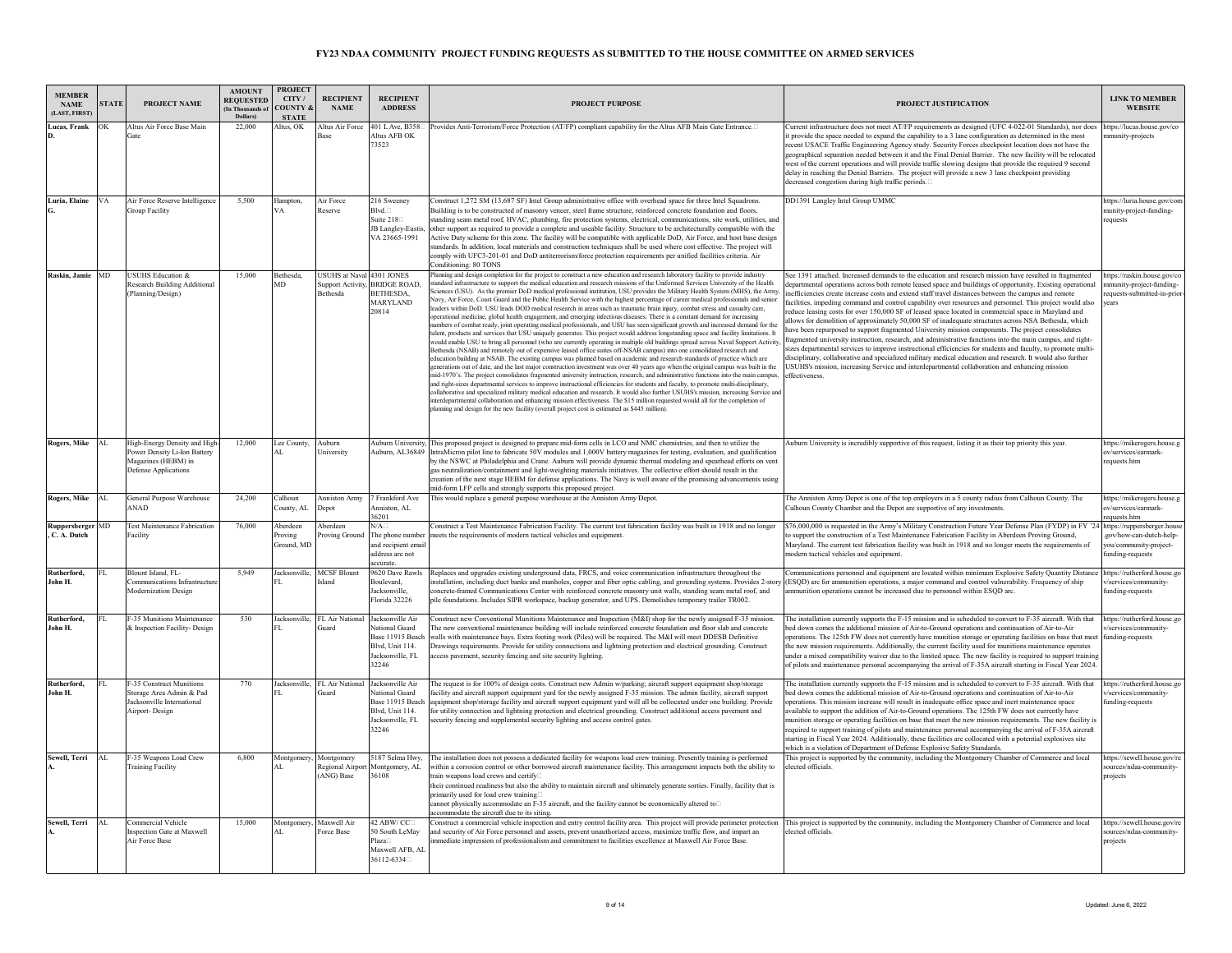| <b>MEMBER</b><br><b>NAME</b><br>(LAST, FIRST) | <b>STATE</b> | PROJECT NAME                                                                | <b>AMOUNT</b><br><b>REOUESTED</b><br>(In Thousands of<br>Dollars) | <b>PROJECT</b><br>CITY/<br><b>COUNTY</b><br><b>STATE</b> | <b>RECIPIENT</b><br><b>NAME</b>                                    | <b>RECIPIENT</b><br><b>ADDRESS</b>                                                      | <b>PROJECT PURPOSE</b>                                                                                                                                                                                                                                                                                                                                                                                                                                                                                                                                                                                                                                                                                                                                                                                                                                                                                                                                                                                                                                                                                                                                                                                                                                                                                                                                                                                                                                                                                                                                                                                                                                                                                                                                                                                                                                                                                                                                                                                                                                                                                                                                                                                                                                                                                                                            | PROJECT JUSTIFICATION                                                                                                                                                                                                                                                                                                                                                                                                                                                                                                                                                                                                                                                                                                                                                           | <b>LINK TO MEMBER</b><br><b>WEBSITE</b>                                                         |
|-----------------------------------------------|--------------|-----------------------------------------------------------------------------|-------------------------------------------------------------------|----------------------------------------------------------|--------------------------------------------------------------------|-----------------------------------------------------------------------------------------|---------------------------------------------------------------------------------------------------------------------------------------------------------------------------------------------------------------------------------------------------------------------------------------------------------------------------------------------------------------------------------------------------------------------------------------------------------------------------------------------------------------------------------------------------------------------------------------------------------------------------------------------------------------------------------------------------------------------------------------------------------------------------------------------------------------------------------------------------------------------------------------------------------------------------------------------------------------------------------------------------------------------------------------------------------------------------------------------------------------------------------------------------------------------------------------------------------------------------------------------------------------------------------------------------------------------------------------------------------------------------------------------------------------------------------------------------------------------------------------------------------------------------------------------------------------------------------------------------------------------------------------------------------------------------------------------------------------------------------------------------------------------------------------------------------------------------------------------------------------------------------------------------------------------------------------------------------------------------------------------------------------------------------------------------------------------------------------------------------------------------------------------------------------------------------------------------------------------------------------------------------------------------------------------------------------------------------------------------|---------------------------------------------------------------------------------------------------------------------------------------------------------------------------------------------------------------------------------------------------------------------------------------------------------------------------------------------------------------------------------------------------------------------------------------------------------------------------------------------------------------------------------------------------------------------------------------------------------------------------------------------------------------------------------------------------------------------------------------------------------------------------------|-------------------------------------------------------------------------------------------------|
| Sherrill, Mikie NJ                            |              | Picatinny Arsenal Precision<br><b>Munitions Test Tower</b>                  | 3.600                                                             | Morris<br>County, NJ                                     | <sup>2</sup> icatinny<br>Arsenal                                   | icatinny Arsenal,<br>213 NJ-15.<br>Wharton, NJ,<br>07885                                | 215' high Precision Munition Test Tower at Picatinny Arsenal (Building 3144) was opened in 2002 and has been a key<br>instrument in the development of smart munitions for the Army. Located on a 200' high ridge at Picatinny it functions<br>as the equivalent of a 400' tower. With five work platforms located every forty feet, this tower has been indispensable<br>for technology advanced munitions developed over the past two decades. The tower is used to simulate the range,<br>height, and angle of attack at which weapon sensors operate. Sensors or systems to be evaluated can be mounted on any<br>of the tower platforms or laboratory elevators, or positioned inside the enclosed equipment platform. The roof of the<br>enclosed equipment platform is used to mount sophisticated meteorological instrumentation, instrumentation grade<br>sensors, and sensors to be evaluated.                                                                                                                                                                                                                                                                                                                                                                                                                                                                                                                                                                                                                                                                                                                                                                                                                                                                                                                                                                                                                                                                                                                                                                                                                                                                                                                                                                                                                                          | While still functional, the tower desperately needs upgrades after 20 years to keep it relevant as well as to<br>address important health and safety issues. Because of non-operating elevators, engineers currently must<br>hand-carry equipment and munitions weighing over 50 pounds up the external staircase to various levels of<br>the tower.                                                                                                                                                                                                                                                                                                                                                                                                                            | ttps://sherrill.house.gov/f<br>-2022-appropriations-<br>ommunity-project-funding<br>disclosures |
| Stansbury.<br>Melanie A.                      | NM           | Kirtland Microgrid<br><b>Demonstration Project</b>                          | 5.000                                                             | NM                                                       | Albuquerque, Kirtland Air<br>Force Base<br>(Emera<br>Technologies) | Building 24200<br>Kirtland Air Force<br>Base <sub>[1]</sub><br>Albuquerque, NM<br>87123 | Additional funding to enable the expansion of an existing microgrid demonstration project on the grounds of Kirtland<br>Air Force Base, to increase installation energy and cyber resilience. Microgrid demonstration projects, like the one<br>ocated on the grounds of Kirtland Air Force Base, enhance overall Air Force and Department of Defense readiness by<br>increasing mission assurance while lowering costs to the Department and increasing cyber security resilience.                                                                                                                                                                                                                                                                                                                                                                                                                                                                                                                                                                                                                                                                                                                                                                                                                                                                                                                                                                                                                                                                                                                                                                                                                                                                                                                                                                                                                                                                                                                                                                                                                                                                                                                                                                                                                                                               | This project will enable the expansion of an existing microgrid demonstration project on the grounds of<br>Kirtland Air Force Base to increase instillation energy and cyber resilience.                                                                                                                                                                                                                                                                                                                                                                                                                                                                                                                                                                                        | https://stansbury.house.gov<br>community-project-<br>funding-requests                           |
| Stansbury.<br>Melanie A.                      | NM           | <b>JNWC</b> Headquarters                                                    | 47,000                                                            | VM                                                       | Albuquerque, Kirtland Air<br>orce Base                             | 2050 Wyoming<br>87117                                                                   | Due to the JNWC mission to enable Positioning, Navigation, and Timing superiority for United States Military and<br>Blvd. SE, B20684, coalition partners, facility requires ICD-705 secure space and Special Access Program Facility accreditation in order to<br>Kirtland AFB, NM manage a portfolio of high priority programs Additionally, dedicated space is required to handle all contract acquisitions<br>To accommodate the receipt of additional mission sets, the Joint Navigation Warfare Center will require an increase of<br>123 personnel, equipment, and facilities. No current permanent secure space is available that meets security needs and<br>can house the appropriate number of total personnel.                                                                                                                                                                                                                                                                                                                                                                                                                                                                                                                                                                                                                                                                                                                                                                                                                                                                                                                                                                                                                                                                                                                                                                                                                                                                                                                                                                                                                                                                                                                                                                                                                         | There are no workarounds in lieu of constructing a new facility or addition to house these secure mission<br>requirements. Without this project, Positioning, Navigation, and Timing assets and missions will be delayed<br>or halted and thus be a detriment to United State Military and coalition forces worldwide.                                                                                                                                                                                                                                                                                                                                                                                                                                                          | https://stansbury.house.gov<br>community-project-<br>funding-requests                           |
| Stansbury.<br>Melanie A.                      | NM           | Space Rapid Capabilities<br>Office (SPRCO) Headquarters<br>ac.              | 44,000                                                            | VM                                                       | Albuquerque, Kirtland Air<br>orce Base                             | 2050 Wyoming<br>87117                                                                   | This funding would be to construct a secure facility for the Space Rapid Capabilities Office at Kirtland. Per the 2018<br>Blvd. SE, B20684, National Defense Authorization Act, the Office of Responsive Space reorganized into the Space Rapid Capabilities<br>Kirtland AFB, NM Office. Due to the mission to rapidly develop and field classified space capabilities, the facility requires Special Access<br>Program Facility and ICD-705 credentials in order to manage a portfolio of high priority acquisition programs. No<br>current secure space is available that meets security needs and can house the appropriate number of personnel.                                                                                                                                                                                                                                                                                                                                                                                                                                                                                                                                                                                                                                                                                                                                                                                                                                                                                                                                                                                                                                                                                                                                                                                                                                                                                                                                                                                                                                                                                                                                                                                                                                                                                               | There are no workarounds in lieu of constructing a new facility or addition to house these secure offices.<br>Without this project, space assets and missions will be delayed or halted in future acquisition and thus be a<br>detriment to US forces worldwide.                                                                                                                                                                                                                                                                                                                                                                                                                                                                                                                | nttps://stansbury.house.go<br>community-project-<br>funding-requests                            |
| <b>Stefanik, Elise</b>                        | NY           | <b>Automated Record Fire Plus</b><br>(ARF+) Range; Project<br>Number: 99913 | 3.600                                                             | Fort Drum.<br>VV                                         | ort Drum                                                           | T4849 Jones<br>Street, Fort Drum<br>NY 13602                                            | This request is for funding to initiate the Planning and Design (P&D) phase for a standard Automated Record Fire Plus<br>(ARF+) range for training advanced rifle marksmanship and target engagement techniques. This range is used for<br>training and day/night qualification requirements with rifles and carbines, and specifically the Next Generation Squad<br>Weapon (NGSW) which has a much greater range and lethality. This range is used to train and test Soldiers on the skills<br>necessary to identify, engage, and hit infantry targets.□<br>Milcon Planning and Design funding for this project as a Design-Bid-Build construction contract procurement is<br>roughly estimated at 15% of the Programmed Amount. $\Box$                                                                                                                                                                                                                                                                                                                                                                                                                                                                                                                                                                                                                                                                                                                                                                                                                                                                                                                                                                                                                                                                                                                                                                                                                                                                                                                                                                                                                                                                                                                                                                                                          | This project is a priority because it is critical to the readiness of one of the Army's 10th Mountain Division,<br>the the Army's most-deployed division since 9/11. Ensuring that this unit is capable of maintaining its<br>readiness is critical to U.S. national security.                                                                                                                                                                                                                                                                                                                                                                                                                                                                                                  | https://stefanik.house.gov/<br>mmunity-project-funding<br>equests                               |
| Turner.<br>Michael R.                         | OH           | Wright-Patterson Child<br>Development Center / School<br>Age Center         | 29,000                                                            | Dayton, OH                                               | Air Force Base                                                     | Wright-Patterson 5135 Pearson Rd.<br>Bldg 10, Rm 206<br>Wright-Patterson<br>AFB, OH     | Child Development Center                                                                                                                                                                                                                                                                                                                                                                                                                                                                                                                                                                                                                                                                                                                                                                                                                                                                                                                                                                                                                                                                                                                                                                                                                                                                                                                                                                                                                                                                                                                                                                                                                                                                                                                                                                                                                                                                                                                                                                                                                                                                                                                                                                                                                                                                                                                          | The funding would be used for construction of a new Child Development Center which includes child-<br>learning space, play space, sleeping space, administrative support area, kitchen area, active shooter/safe<br>ooms, storm shelter, exterior storage facility, playground and supporting infrastructure.                                                                                                                                                                                                                                                                                                                                                                                                                                                                   |                                                                                                 |
| Van Drew.<br><b>Jefferson</b>                 | NT           | Aviation Training Academy of<br>the Future                                  | 15,000                                                            | Egg Harbor<br>Township.                                  | <b>Atlantic County</b><br>conomic<br>Alliance                      | 600 Aviation<br>Research Blvd.<br>Suite $120$<br>Egg Harbor<br>Township, NJ<br>08234    | The U.S. Air Force 305th Maintenance Group of Joint Base McGuire-Dix-Lakehurst in New Jersey, Embry Riddle Aeronautical<br>Jniversity, and the Atlantic County Economic Alliance are developing the Aviation Training Academy of the Future (ATAF). A<br>Memorandum of Understanding to develop the ATAF was signed by the three parties on December 13, 2021. The Air Force will the<br>orimary driver of the ATAF pedagogy, curriculum requirements, technical capabilities, and credentialing but the academy will serve<br>civilian student constituencies as well.<br>The partnership to create the ATAF will offer learning opportunities for different career fields within the aviation industry, ranging<br>from aerial port, supply chain management, cargo, and unmanned aerial systems. Airmen assigned to the 305th Maintenance Group<br>will have access to the academy as a method of learning to elevate their knowledge and expertise within their respective career fields<br>and bevond<br>Through development of the ATAF, the Air Force and civilian industry counterparts will share best practices in in how they train,<br>equip, maintain, and operate aircraft. The ATAF will also train students to safely maintain current and emerging technologies in the<br>aviation and aerospace sciences while developing multi-capable Airmen for agile combat deployment.<br>This is a new request. The funding will be used for design and construction activity on the project, which will be located on the<br>grounds of Atlantic City International Airport in Egg Harbor Township, New Jersey.<br>Airmen who attend ATAF will be able to partner with the FAA and the Atlantic City airport to expedite innovation to help modernize<br>Air Force Maintenance, Repair, and Overhaul systems through research, development, and evaluation. A key part of this partnership<br>will be use and development of a new method and style of teaching, leveraging technologies like virtual reality and augmented reality<br>to teach maintainers faster and with more information. Another aim of the ATAF initiative will be to provide military aviation<br>maintenance workers with FAA certifications and licenses to utilize within their military careers or when transitioning into the civilian<br>aviation industry. | This project is supported by USAF 305th Maintenance Group of Joint Base McGuire-Dix-Lakehurst, Embry<br>Riddle Aeronautical University, Atlantic County, the Atlantic County Economic Alliance, and aviation<br>R&D businesses operating in Atlantic County.<br>This project will provide tremendous value to USAF through a civil-military approach that will modernize<br>raining procedures and produce novel maintenance techniques and technologies.□                                                                                                                                                                                                                                                                                                                      | https://vandrew.house.gov<br>ongressman-van-drew-<br>ndaa-requests (pending)                    |
| Waltz, Michael FL                             |              | F-35A Developmental Test 2-<br>Bay Mxs Hangar- Eglin AFB                    | 4,100                                                             | Eglin AFB,                                               | <b>US Air Force</b>                                                | 501 DeLeon<br>Street, Suite 2005<br>(Bldg 696)□<br>Eglin Air Force<br>Base, FL 32542    | Facility will support the specialized maintenance requirements of the F-35A Developmental Testing program. Facility<br>will be approximately 3,900 square meters and includes two aircraft bays and office support spaces. Project will also<br>include approximately 18,000 square meters of new airfield apron.                                                                                                                                                                                                                                                                                                                                                                                                                                                                                                                                                                                                                                                                                                                                                                                                                                                                                                                                                                                                                                                                                                                                                                                                                                                                                                                                                                                                                                                                                                                                                                                                                                                                                                                                                                                                                                                                                                                                                                                                                                 | The F-35A has been designated as a threshold platform for nearly all future United States Air□<br>Force advanced weapons acquisition programs, that requires this highly specialized facilitybased□<br>mission capability enabling successful 5th/6th generation weapons testing. This is an□<br>additive mission to Eglin requiring additional facility for aircraft and supporting<br>personnel. All aircraft hangars at Eglin Air Force Base are at maximum capacity and projected□<br>to remain at maximum capacity indefinitely. The 33 Fighter Wing (Air Education and Training□<br>Command) has no capacity to support the F-35A test fleet. Therefore, this new facility is<br>required to support the F-35A Aircraft Maintenance Unit. First aircraft arrival is FY26. | https://waltz.house.gov/                                                                        |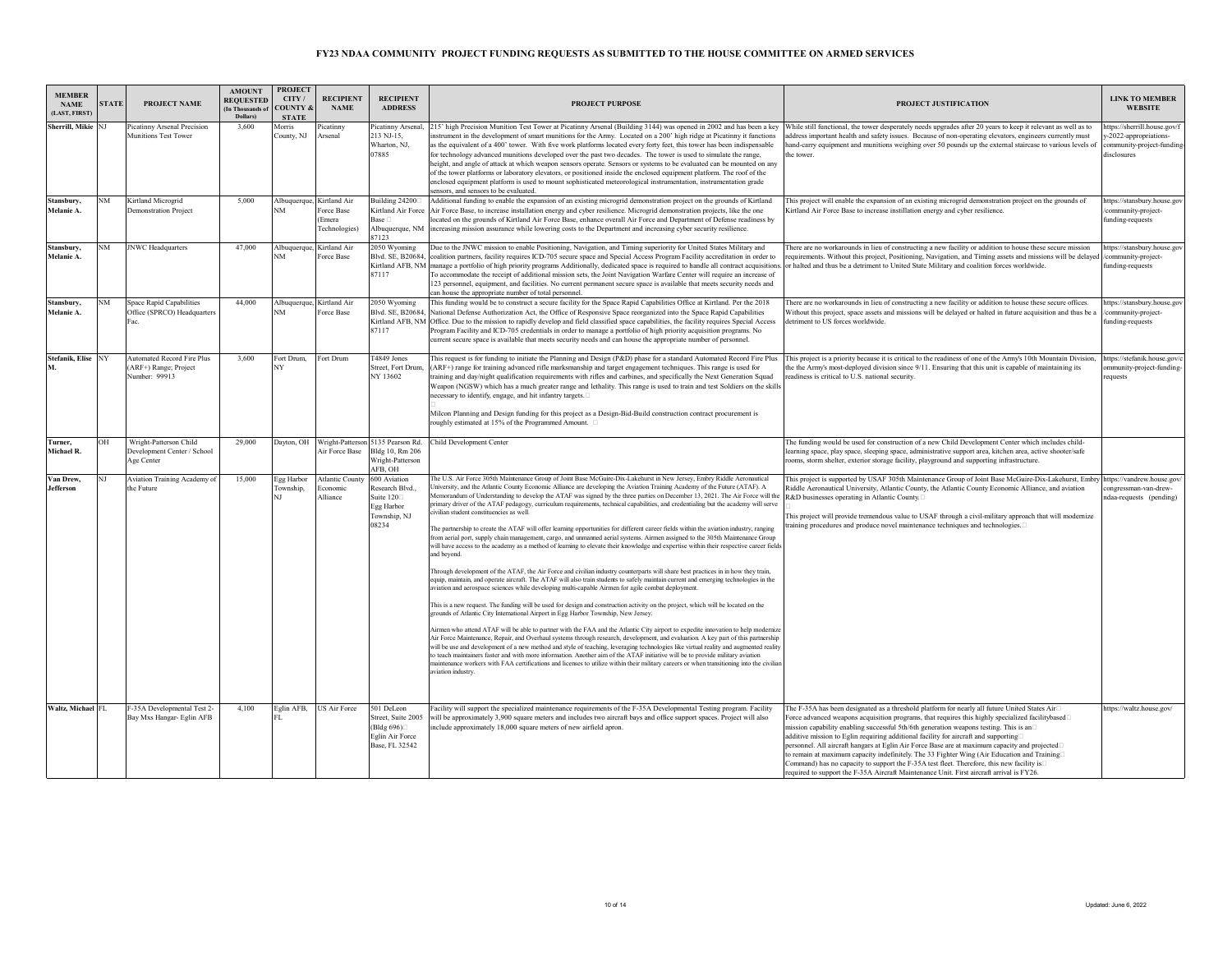| <b>MEMBER</b><br><b>NAME</b><br>LAST, FIRST) | <b>STATE</b> | PROJECT NAME                                                                                         | <b>AMOUNT</b><br><b>REQUESTED</b><br>(In Thousands of<br>Dollars) | <b>PROJECT</b><br>CITY /<br><b>COUNTY &amp;</b><br><b>STATE</b> | <b>RECIPIENT</b><br><b>NAME</b>                                 | <b>RECIPIENT</b><br><b>ADDRESS</b>                                                         | <b>PROJECT PURPOSE</b>                                                                                                                                                                                                                                                                                                                                                                                                                                                                                                                                                                                                                                     | PROJECT JUSTIFICATION                                                                                                                                                                                                                                                                                                                                                                                                                                                                                                                                                                                                                                                                                                                                                                                                                                                                                                                                                                                                                                                                                                                                                                                                                                                                                                                                                                                                                                                                                                                                                                                                                                                                                                                                                                                                                                                                                                                                                                                                                                                                                                                                       | <b>LINK TO MEMBER</b><br><b>WEBSITE</b> |
|----------------------------------------------|--------------|------------------------------------------------------------------------------------------------------|-------------------------------------------------------------------|-----------------------------------------------------------------|-----------------------------------------------------------------|--------------------------------------------------------------------------------------------|------------------------------------------------------------------------------------------------------------------------------------------------------------------------------------------------------------------------------------------------------------------------------------------------------------------------------------------------------------------------------------------------------------------------------------------------------------------------------------------------------------------------------------------------------------------------------------------------------------------------------------------------------------|-------------------------------------------------------------------------------------------------------------------------------------------------------------------------------------------------------------------------------------------------------------------------------------------------------------------------------------------------------------------------------------------------------------------------------------------------------------------------------------------------------------------------------------------------------------------------------------------------------------------------------------------------------------------------------------------------------------------------------------------------------------------------------------------------------------------------------------------------------------------------------------------------------------------------------------------------------------------------------------------------------------------------------------------------------------------------------------------------------------------------------------------------------------------------------------------------------------------------------------------------------------------------------------------------------------------------------------------------------------------------------------------------------------------------------------------------------------------------------------------------------------------------------------------------------------------------------------------------------------------------------------------------------------------------------------------------------------------------------------------------------------------------------------------------------------------------------------------------------------------------------------------------------------------------------------------------------------------------------------------------------------------------------------------------------------------------------------------------------------------------------------------------------------|-----------------------------------------|
| Waltz, Michael FL                            |              | -35A ADAL Developmental<br>Fest-Eglin AFB                                                            | 2,500                                                             | Eglin AFB.<br>FL.                                               | <b>US Air Force</b>                                             | 501 DeLeon<br>Street, Suite 2005<br>(Bldø 696)□<br>Eglin Air Force<br>Base, FL 32542       | Facility will support F-35A Test Operations and Aircrew Flight Equipment workspaces to Building 64 to support<br>Developmental Testing for 4 x F-35A aircraft and associated weapons. Building 64 addition will be approximately 2,300<br>square meters.                                                                                                                                                                                                                                                                                                                                                                                                   | Building 64 currently houses personnel of the 40th Flight Test Squadron, Air Force Materiel<br>mand, the Operational Flight Program Combined Test Force Squadron, and the 85th Test and<br>Evaluation Squadron, Air Combat Command. Current mission execution and working office space<br>s insufficient for the addition of the expected increase in personnel. Further, the<br>lassification level of equipment and activities for the F-35A weapons systems requires secure<br>working areas that do not exist in the current building 64. Displacement of current workforce<br>to build sufficient secure working spaces would significantly disrupt ongoing F-15C/D/E and<br>F-16C/D Developmental Test/Operational Test efforts conducted by current personnel and<br>significantly impact support to ongoing weapons development effort. Housing in temporary<br>facilities is not feasible given the security requirements for current activities as well as<br>rojected F-35A activities                                                                                                                                                                                                                                                                                                                                                                                                                                                                                                                                                                                                                                                                                                                                                                                                                                                                                                                                                                                                                                                                                                                                                           |                                         |
|                                              |              |                                                                                                      |                                                                   |                                                                 |                                                                 |                                                                                            |                                                                                                                                                                                                                                                                                                                                                                                                                                                                                                                                                                                                                                                            | If the above additional workspace is not provided, the 96th Test Wing will be unable to base<br>these aircraft and associated personnel, thereby eliminating (or severely reducing) the<br>available support for the expected F-35A weapons related test and evaluation workload during<br>bost-System Development and Demonstration. Further, complete renovation of building 64<br>hereby displacing all or most of the existing F-15. F-16 and Weapons System Program Office<br>activities currently conducted from the facility, would impart significant delays to ongoing<br>aircraft and weapons systems development and sustainment across the Combat Air Force's 4th<br>eneration fighter force. The proposed secure facility addition and expansion of the current<br>aircrew flight equipment workspace provides the required workspace while preserving ongoing<br>nissions. A 2-bay hangar facility is to be constructed on the flight line area adjacent to<br>the current building 64. The Developmental Test operations personnel facility requires this<br>proximity to preserve synergy between maintenance suitability test efforts, shared logistics<br>networks (the F-35A Autonomic Logistics Information System), and projected F-35A mission<br>xecution; relocation of the F-35A Developmental Test personnel away from the current building                                                                                                                                                                                                                                                                                                                                                                                                                                                                                                                                                                                                                                                                                                                                                                                       |                                         |
| Waltz, Michael FL                            |              | F-35A Developmental Test 2-<br>Bay Test Hangar- Eglin AFB                                            | 39,000                                                            | Eglin AFB,                                                      | <b>US Air Force</b>                                             | 501 De Leon<br>Street, Suite 100<br>Eglin AFB, FL<br>32542                                 | Facility will support F-35A Developmental test, including weapons development, integration, fielding and sustainment,<br>equires a multi-level secure environment to test peculiar ground operations, pre and post-flight mission activities, and<br>support. Facility will be approximately 3,600 square meters and includes two aircraft bays and office support spaces.<br>roject will also include approximately 8,000 square meters of new airfield apron.                                                                                                                                                                                            | The F-35A has been designated as a threshold platform for nearly all future United States Air<br>Force advanced weapons acquisition programs, which requires this highly specialized facility based□<br>mission capability enabling successful 5th/6th generation weapons testing. The F-35A is□<br>entering a continuous capability development and delivery cycle where the weapons-related test⊡<br>requirements currently exceeds existing Service capabilities and capacity. This is an additive□<br>mission to Eglin Air Force Base and no other facilities currently exist. First aircraft arrival<br>is scheduled for early FY26.                                                                                                                                                                                                                                                                                                                                                                                                                                                                                                                                                                                                                                                                                                                                                                                                                                                                                                                                                                                                                                                                                                                                                                                                                                                                                                                                                                                                                                                                                                                   |                                         |
| Waltz, Michael FL                            |              | SOCOM SOF Joint MISO<br>Web-Operations Facility,<br>MacDill AFB                                      | 87.300                                                            | Tampa,<br>MacDill<br>AFB, FL                                    | <b>United States</b><br>Special<br>Operations<br><b>Command</b> | <b>Blvd MacDill Air</b><br>Force Base,<br>Florida 33621                                    | 7701 Tampa Point This project is officially titled SOF Joint Military Information Support Operations (MISO) Web-Operations Facility<br>project number NVZR19-3701). The purpose of the MISO Facility at MacDill AFB, FL is to construct a secure, multi-<br>story operations and intelligence facility. This multi-level security facility will support DoD-wide cyber coordination<br>functions and personnel, allowing for rapid integration of intelligence and operations, as well as providing administrativ<br>offices, open office areas, collaboration spaces, classified and unclassified conference rooms, an auditorium, and support<br>spaces. | USSOCOM does not have the physical space to accommodate recent and anticipated personnel growth for https://waltz.house.gov/<br>the newly assigned missions and information technology (IT) requirements. Facility requirements now<br>dictate an additional 127,273 square feet to support new personnel and functions. The current USSOCOM<br>headquarters building is inadequate to support any more additional demands for IT capability and power<br>requirements. Interruptions to missions have occurred and the potential for additional interruptions<br>increases as the main facility continues to age. There are no existing facilities available in the vicinity of<br>SOCOM to transfer or consolidate these functions and services. Where practical, certain personnel and<br>functions were displaced to disconnected buildings in temporary facilities outside the SOCOM campus.                                                                                                                                                                                                                                                                                                                                                                                                                                                                                                                                                                                                                                                                                                                                                                                                                                                                                                                                                                                                                                                                                                                                                                                                                                                           |                                         |
| Waltz, Michael FL                            |              | <b>SOCOM SOF Operations</b><br><b>Integration Facility- MacDill</b><br>AFB                           | 50.000                                                            | MacDill<br>AFB, Tampa,                                          | <b>Inited States</b><br>Special<br><b>Operations</b><br>Command | 7701 Tampa Point<br>Blvd MacDill Air<br>Force Base,<br>Florida 33621                       | The proposed SOF Operations Integration Facility would allow the consolidation of both Government and contractor<br>bersonnel into one secure facility constructed to ICD/ICS705 and TEMPEST requirements. The complex includes a<br>55.5K square foot structure that is planned to be two stories and generally comprised of private and open office areas,<br>conference rooms, secure spaces, storage areas, restrooms, communications (LAN) rooms, and mechanical/electrical<br>support spaces.                                                                                                                                                        | The divisions supporting sensitive missions are operating out of four separate locations inside HQ<br>USSOCOM. These separate facilities are undersized and poorly configured for operational mission support<br>Operational areas and available space are inadequate accommodating only 60% of authorized personnel.<br>Communications infrastructure for this mission is extensive and beyond typical SOCOM requirements. The<br>unit will remain severely hindered in conducting planning, operations, and training needed to optimize the<br>capability to meet urgent national security missions. Organizational effectiveness, operational efficiency,<br>and unit morale will risk degradation by continued use of substandard, severely undersized, and poorly<br>configured facilities                                                                                                                                                                                                                                                                                                                                                                                                                                                                                                                                                                                                                                                                                                                                                                                                                                                                                                                                                                                                                                                                                                                                                                                                                                                                                                                                                             | https://waltz.house.gov/                |
| Waltz, Michael FL                            |              | Patrick SFB Consolidated<br>Communications Facility                                                  | 97.000                                                            | <b>Brevard</b><br>County, FL                                    | Patrick SFB, Patrick Space<br>Force Base                        | Patrick SFB &<br>Cape Canaveral<br>SFS, Florida                                            | Currently programmed for \$97M in FY24; project includes a 77k sq ft Space Communications facility with a Joint<br>Operations Center and Command Post, including a Sensitive Compartmented Information Facility. Project construction<br>s designed to withstand Cat-5 hurricane winds. Project plan also includes construction of a 25k sq ft CE Maintenance<br>Facility. Planning Charrette approval was issued 21 May '21; 35% design is complete and currently working 65%<br>design with ECD July/Aug '22. Value engineering study is complete.                                                                                                       | Currently facility 533 is main communications hub at PSFB and critical to the space launch mission. It is a https://waltz.house.gov/<br>critical link between Cape Canaveral Space Force Station (CCSFS) Range Communications Facility and<br>other Eastern Range sites which support launches, telemetry, Global Positioning Satellites and radars.<br>Facility also supports Air Force Technical Applications Center (AFTAC) mission and connections to world-<br>wide sites, 920th Rescue Wing (920 RQW) mission of combat search and rescue, as well as Department of<br>State (DoS), Defense Information Systems Agency (DISA), Space Systems Command (SSC). Critical<br>network operations and control center switch provides services to PSFB, CCSFS, Ascension Auxiliary<br>Airfield (AAAF) and remainder of Eastern Range. It is point of presence for all communications assets such<br>as internet connections, fire walls, data server banks, cyber security, and classified data networks. Electrical<br>service cannot support future mission needs. Cable vault floods knocking out mission critical<br>communications. Host wing has to divert funds for pumps and hoses to drain vaults.<br>Cable plant system that services base has no excess capacity. Existing cable will be pulled out to install new<br>high capacity cable. Existing facility is over 50 years old, located in an airfield clear zone and incapable of<br>further expansion, system modernization and mission growth, nor does it not meet current Antiterrorism &<br>Force Protection criteria. Close proximity of other facilities preempts clear, perimeter standoff zone. 45<br>Space Communications Squadron (45 SCS) is spread out across multiple facilities on base. Proposed project<br>will consolidate communications functions on PSFB. SLD 45 has been impacted by multiple Hurricanes<br>recently without an adequate Hurricane ride out shelter. The new CAT-5 rated facility will protect critical<br>communications infrastructure while also providing SLD 45 a ride out shelter with Emergency Operations<br>Center and Command Post capability. |                                         |
| Waltz, Michael FL                            |              | -35 Munitions Maintenance<br>& Inspection Facility- Design                                           | 530                                                               | FL.                                                             | Jacksonville, FL Air National<br>Guard                          | St. Francis<br>Barracks, 82<br>Marine Street<br>Street. St.<br>Augustine, Florida<br>32088 | Construct new Conventional Munitions Maintenance and Inspection (M&I) shop for the newly assigned F-35 mission.<br>The new conventional maintenance building will include reinforced concrete foundation and floor slab and concrete<br>walls with maintenance bays. Extra footing work (Piles) will be required. The M&I will meet DDESB Definitive<br>Drawings requirements. Provide for utility connections and lightning protection and electrical grounding. Construct<br>access pavement, security fencing and site security lighting.                                                                                                               | The installation currently supports the F-15 mission and is scheduled to convert to F-35 aircraft. With that<br>bed down comes the additional mission of Air-to-Ground operations and continuation of Air-to-Air<br>operations. The 125th FW does not currently have munition storage or operating facilities on base that mee<br>the new mission requirements. Additionally, the current facility used for munitions maintenance operates<br>under a mixed compatibility waiver due to the limited space. The new facility is required to support training<br>of pilots and maintenance personal accompanying the arrival of F-35A aircraft starting in Fiscal Year 2024.                                                                                                                                                                                                                                                                                                                                                                                                                                                                                                                                                                                                                                                                                                                                                                                                                                                                                                                                                                                                                                                                                                                                                                                                                                                                                                                                                                                                                                                                                  | https://waltz.house.gov/                |
| Waltz, Michael FL                            |              | F-35 Construct Munitions<br>Storage Area Admin & Pad<br>Jacksonville International<br>Airport-Design | 770                                                               |                                                                 | Jacksonville, FL Air National<br><b>Guard</b>                   | St. Francis<br>Barracks, 82<br>Marine Street<br>Street, St.<br>Augustine, Florida<br>32088 | The request is for 100% of design costs. Construct new Admin w/parking; aircraft support equipment shop/storage<br>facility and aircraft support equipment yard for the newly assigned F-35 mission. The admin facility, aircraft support<br>equipment shop/storage facility and aircraft support equipment yard will all be collocated under one building. Provide<br>for utility connection and lightning protection and electrical grounding. Construct additional access pavement and<br>security fencing and supplemental security lighting and access control gates.                                                                                 | The installation currently supports the F-15 mission and is scheduled to convert to F-35 aircraft. With that<br>bed down comes the additional mission of Air-to-Ground operations and continuation of Air-to-Air<br>operations. This mission increase will result in inadequate office space and inert maintenance space<br>available to support the addition of Air-to-Ground operations. The 125th FW does not currently have<br>unition storage or operating facilities on base that meet the new mission requirements. The new facility is<br>required to support training of pilots and maintenance personal accompanying the arrival of F-35A aircraft<br>starting in Fiscal Year 2024. Additionally, these facilities are collocated with a potential explosives site<br>which is a violation of Department of Defense Explosive Safety Standards.                                                                                                                                                                                                                                                                                                                                                                                                                                                                                                                                                                                                                                                                                                                                                                                                                                                                                                                                                                                                                                                                                                                                                                                                                                                                                                   | https://waltz.house.gov/                |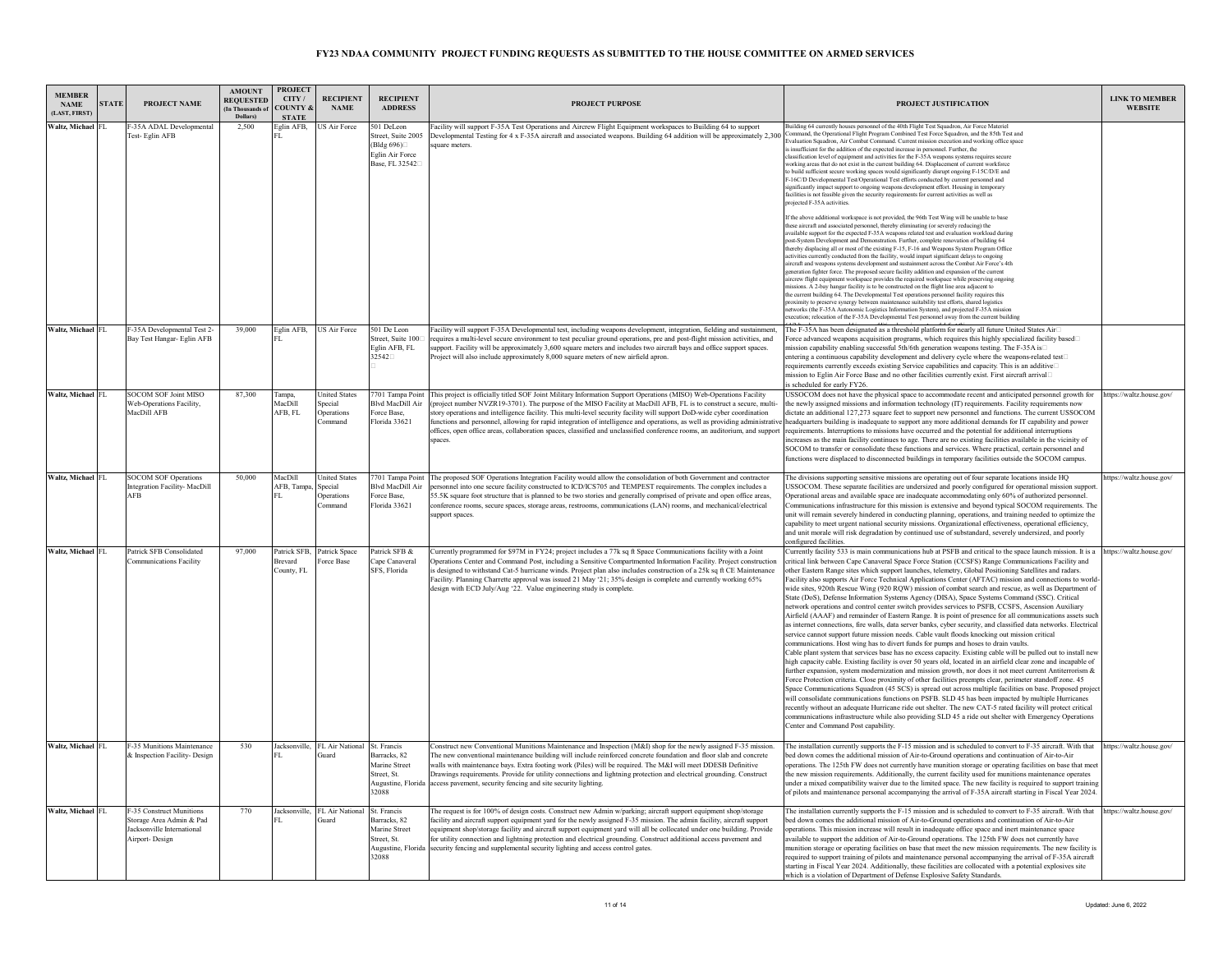| <b>MEMBER</b><br><b>NAME</b><br>LAST, FIRST) | <b>STATE</b> | PROJECT NAME                                                                                           | <b>AMOUNT</b><br><b>REQUESTED</b><br>(In Thousands of<br>Dollars) | <b>PROJECT</b><br>CTTY/<br><b>COUNTY &amp;</b><br><b>STATE</b> | <b>RECIPIENT</b><br><b>NAME</b>                          | <b>RECIPIENT</b><br><b>ADDRESS</b>                     | <b>PROJECT PURPOSE</b>                                                                                                                                                                                                                                                                                                                                                                                                                                                                                                                                                                                                                                                                                                                                                                                                                                                                                                                                                                                                                                                                                                                                                                                                                                                                                                                                                                                                                                                                                                                                                                                                                                                | PROJECT JUSTIFICATION                                                                                                                                                                                                                                                                                                                                                                                                                                                                                                                                                                                                                                                                                                                                                                                                                                                                                                                                                                                                                                                                                                                                                                                                                                                                                                  | <b>LINK TO MEMBER</b><br><b>WEBSITE</b>                                        |
|----------------------------------------------|--------------|--------------------------------------------------------------------------------------------------------|-------------------------------------------------------------------|----------------------------------------------------------------|----------------------------------------------------------|--------------------------------------------------------|-----------------------------------------------------------------------------------------------------------------------------------------------------------------------------------------------------------------------------------------------------------------------------------------------------------------------------------------------------------------------------------------------------------------------------------------------------------------------------------------------------------------------------------------------------------------------------------------------------------------------------------------------------------------------------------------------------------------------------------------------------------------------------------------------------------------------------------------------------------------------------------------------------------------------------------------------------------------------------------------------------------------------------------------------------------------------------------------------------------------------------------------------------------------------------------------------------------------------------------------------------------------------------------------------------------------------------------------------------------------------------------------------------------------------------------------------------------------------------------------------------------------------------------------------------------------------------------------------------------------------------------------------------------------------|------------------------------------------------------------------------------------------------------------------------------------------------------------------------------------------------------------------------------------------------------------------------------------------------------------------------------------------------------------------------------------------------------------------------------------------------------------------------------------------------------------------------------------------------------------------------------------------------------------------------------------------------------------------------------------------------------------------------------------------------------------------------------------------------------------------------------------------------------------------------------------------------------------------------------------------------------------------------------------------------------------------------------------------------------------------------------------------------------------------------------------------------------------------------------------------------------------------------------------------------------------------------------------------------------------------------|--------------------------------------------------------------------------------|
| Waltz, Michael FL                            |              | Camp Blanding, FL-<br><b>Automated Multipurpose</b><br>Machine Gun (MPMG) Range                        | 8,500                                                             | Clay County<br>(Camp<br>Blanding),<br>FL.                      | FL Army<br>National Guard                                | 82 Marine St., St.<br>Augustine, FL<br>32084           | onstruct a standard designed Multipurpose Machine Gun (MPMG) range.<br>ange includes automated target systems (ATS) varying controlled and<br>cored by computer in the control tower. This facility will be designed<br>o meet Industrial Standards as well as all local, State, Federal building<br>odes and as per 42 U.S.C 4154. Construction will include Multipurpose<br>Machine Gun Range firing points, control tower, operation storage<br>puilding, classroom facility, latrine aerated, bleacher enclosure,<br>covered mess shelter, ammo breakdown building, targets, sustainability/<br>energy measures, parking, signs, flags/safety barriers, fencing, all<br>utility services, information systems, security lighting, lightning<br>protection, site improvements, anti-terrorism/force protection, and storm<br>Irainage. Facilities will be designed to a minimum life of 50 years in<br>ccordance with DoD's Unified Facilities Code (UFC 1-200-02) including<br>energy efficiencies, building envelop and integrated building systems<br>erformance as per standards through improved building envelope and<br>integrated building systems performance as per ASE (IE&E) Sustainable<br>lesign and Development Policy updated 2017. Access for individuals with<br>lisabilities will be provided. Anti-terrorism Measures are to be included<br>in accordance with the DOD Minimum Anti-terrorism for building standards<br>will be provided. This project will comply with the Army 1 SQFT for 1 SQFT<br>disposal policy through the disposal of 3,130 SQFT. This project will included all supporting facilities as per block #9 page 1, on this | There are no Multi-Purpose Machine Gun Range<br>within reasonable travel distance limit specified in NGB/FORSCOM Reg 350-2 that meet IBCT training<br>requirements. If this project is not provided, it will be<br>mpossible for assigned units to acquire and maintain the proficiency required for combat units. This<br>proficiency can only result from realistic training under simulated combat training. Traveling to an<br>alternate facility will result in increased cost and loss of valuable collective training time normally reserved<br>for annual training. Overall readiness will be degraded regardless of the alternative used.                                                                                                                                                                                                                                                                                                                                                                                                                                                                                                                                                                                                                                                                     | ittps://waltz.house.gov/                                                       |
| Waltz, Michael FL                            |              | <b>Scout Recce Gunnery</b><br>Complex- Camp Blanding, FL                                               | 16,200                                                            | Clay County<br>Camp<br>Blanding)<br>FL.                        | FL Army<br>National Guard                                | 82 Marine St., St.<br>Augustine, FL<br>32084           | This range project, previously approved for FY14, has experienced several delays. The planning charrette was conducted<br>in 2008: originally placed on<br>FYDP for 2014, slide to FY17, then FY22 and now is being considered for another move on the FYDP to FY26.<br>This critical project enhances training and throughput capability for HMMWV based units with multiple weapons<br>densities by providing a range<br>complex at Camp Blanding to qualify single gun truck crews up to 4 truck crews at the same time and place. Currently,<br>all FLNG type units have to<br>ravel outside the state of FL to conduct this level of training.                                                                                                                                                                                                                                                                                                                                                                                                                                                                                                                                                                                                                                                                                                                                                                                                                                                                                                                                                                                                                   | If unable to maintain on the FY23 schedule, the FLNG will experience a significant degradation in our<br>eadiness for HMMWV based units by increasing drive time out of state to similar ranges in MS and GA;<br>eduction in range and training time; and shifting training funds to host states'<br>raining facilities.                                                                                                                                                                                                                                                                                                                                                                                                                                                                                                                                                                                                                                                                                                                                                                                                                                                                                                                                                                                               |                                                                                |
| Waltz, Michael FL                            |              | Blount Island, FL-<br>Communications Infrastructure<br>Modernization Design                            | 5,949                                                             |                                                                | Jacksonville, MCSF Blount<br><b>Island</b>               | 9620 Dave Rawls<br>Blvd.<br>Jacksonville, FL<br>32226. | Replaces and upgrades existing underground data, FRCS, and voice communication infrastructure throughout the<br>nstallation, including duct banks and manholes, copper and fiber optic cabling, and grounding systems. Provides 2-story<br>oncrete-framed Communications Center with reinforced concrete masonry unit walls, standing seam metal roof, and<br>pile foundations. Includes SIPR workspace, backup generator, and UPS. Demolishes temporary trailer TR002.                                                                                                                                                                                                                                                                                                                                                                                                                                                                                                                                                                                                                                                                                                                                                                                                                                                                                                                                                                                                                                                                                                                                                                                               | Communications personnel and equipment are located within minimum Explosive Safety Quantity Distance https://waltz.house.gov/<br>ESQD) arc for ammunition operations, a major command and control vulnerability. Frequency of ship<br>mmunition operations cannot be increased due to personnel within ESQD arc.                                                                                                                                                                                                                                                                                                                                                                                                                                                                                                                                                                                                                                                                                                                                                                                                                                                                                                                                                                                                       |                                                                                |
| Wasserman<br>Schultz,<br><b>Debbie</b>       |              | U.S. Army Battlefield Exercise<br>and Combat Related Traumation<br>Brain and Spinal Injury<br>Research | 1,700                                                             | Miami, FL                                                      | The Miami<br>roject to Cure<br>Paralysis - U of<br>Miami | 095 NW 14th<br>Ferrace, Miami,<br>FL 33136             | The Miami Project to Cure Paralysis conducts some of the most cutting-edge research in collaboration with doctors,<br>urgeons, scientists, and researchers from various departments at the University of Miami Miller School of Medicine,<br>Jackson Memorial Hospital, the Miami Veterans Hospital, and the Ryder Trauma Center.<br>This request will provide funding for the Miami Project's rehabilitation and neuromodulation research, neural<br>engineering, drug discovery and quality of life programs. It has the potential to change the lives for millions of traumatic<br>brain and spinal cord injured military personnel, veterans, and the community at large. $\Box$<br>Funding will also allow our scientists the ability to conduct groundbreaking new rehabilitation services and clinical<br>trials to develop new therapies and treatments.                                                                                                                                                                                                                                                                                                                                                                                                                                                                                                                                                                                                                                                                                                                                                                                                      | In this volatile world, the ongoing military conflicts and threat of terrorism increases the United States<br>military personnel and diplomatic corp's risk of sustaining a traumatic brain and spinal cord injury. While<br>Veuro-traumatic injuries (PTSD, traumatic brain, and spinal cord injuries) have been designated as the<br>'signature" injuries of the wars going back to Iraq and Afghanistan, recent attacks by Russia and Iran<br>ontinue to place those in charge of protecting our country in danger                                                                                                                                                                                                                                                                                                                                                                                                                                                                                                                                                                                                                                                                                                                                                                                                  | ttps://wassermanschultz.h<br>ouse.gov/biography/financi<br>al-disclosures.htm  |
| Wasserman<br>Schultz.<br><b>Debbie</b>       | FL.          | FIU/SOUTHCOM Security<br>Research Hub / Enhanced<br>Domain Awareness (EDA)<br><b>Initiative</b>        | 1.300                                                             | Miami, FL                                                      | Florida<br>nternationa<br>University                     | 11200 SW 8<br>Street, Miami, FL<br>33199               | The Enhanced Domain Awareness (EDA) Initiative takes a whole of hemisphere approach, bringing together the best<br>rom across academia, government, civil society, think tanks, private sector, and multi-lateral organizations, to provide<br>data and analytic power to support U.S. Department of Defense and partner nation decision makers with real time<br>information and analysis. In addition to providing immediate access to a network of non-U.S. Department of Defense<br>stakeholders, this project provides a repository of collected data, analytic tools, research, training and education, and a<br>collaborative community that DOD can tap into for quick answers to decision-maker inquiries in areas including<br>transnational organized crime, statistical analysis, critical infrastructure and resources, energy, environment, tropical<br>diseases, national security, disaster risk management and much more. Specifically, this initiative will: $\square$<br>·Provide the department with an independent, unbiased, research partner to analyze the impact of security<br>challenges/investments in Latin America and the Caribbean.<br>. Enhance U.S. and Latin American research and analytic capacities. □<br>· Establish a secure, virtual technology platform that facilitates information sharing. □<br>· Foster analytic exchanges between U.S. and Latin American stakeholders.<br>•Create a shared understanding of critical security challenges facing Latin America. [<br>•Cultivate future national security workforces. □                                                                                                 | Launching a Central American Open Source Research Initiative/Coalition (CAOSRI) will complement<br>current USG research capacity and provide U.S. leaders with innovative, unique, real-time analysis that<br>helps advance the important goals of: promoting prosperity; enhancing security; reducing crime and gang<br>activity; and improving governance. Specifically, such an initiative could:<br>• Establish a secure, virtual technology platform that facilitates information sharing. □<br>Foster analytic exchanges between U.S. and Latin America stakeholders.<br>•Create a shared understanding of critical security challenges facing Latin America. $\Box$<br>*Enhance U.S. and Latin American research and analytic capacities. $\square$<br>.Cultivating future U.S. and Latin American national security workforces.<br>A community of thinking to promote a political culture that demands security and commitment to<br>democracy from the institutions. □<br>Standardized indicators and research capability that serve to monitor security and the administration of<br>iustice in the region.<br>Capability to monitor disinformation as it relates to USG objectives in the region.<br>Thought and practice partners to aid the Department of Defense in incubating and testing advancements. |                                                                                |
| Wasserman<br>Schultz.<br><b>Debbie</b>       | FL.          | Additive Manufacturing and<br>Ultra-High Performance<br>Concrete                                       | 10.000                                                            | Miami, FL                                                      | Florida<br>International<br>University                   | 11200 SW 8th<br>Street, Miami, FL<br>33199             | By accelerating Additive Manufacturing, Engineering and related solutions for aging infrastructure and vulnerable<br>installations, the Department of Defense can ensure that installations are defense-ready and meeting the needs of our<br>Additive Manufacturing's (AM) ability to produce customized lightweight materials and parts is already enabling the<br>reation of new military technologies that significantly strengthen U.S. defensive capabilities.<br>The need exists to accelerate the development of advanced additive manufacturing (3D Printing) methods and<br>equipment, with focus on the built defense environment. 3D printing techniques are being used to construct innovative<br>bridge systems and housing components in manners that minimize the traffic interruption and enhances the public and<br>consumer safety and hold the promise to effectively meet a great need for DOD. $\Box$<br>This would also address the need for resilient structures with shifting threats to our climate, as analyzed in the 2016<br>Report "Regional Sea Level Scenarios for Coastal Risk Management, prepared by the Coastal Assessment Regional<br>Scenario Working Group. □                                                                                                                                                                                                                                                                                                                                                                                                                                                                  | Fortifying our country's military installations must be a top priority as extreme events and shifts in<br>environmental conditions pose real threats to military readiness and response capabilities.<br>Researchers at FIU are developing advanced additive manufacturing (3D Printing) methods and equipment<br>with focus on the construction industry. The 3D printing techniques are being used to construct innovative<br>bridge systems and housing components in manners that minimize the traffic interruption and enhances the<br>public and consumer safety. In particular, customized 3D printers are developed that allows use of<br>dvanced materials, such as Ultra High-Performance Concrete (UHPC) in bridge construction.<br>mproving and assuring the Nation's military readiness to respond to all risks and threats is an appropriate<br>use of taxpayer resources. This request will focus on developing and testing resilient infrastructure and<br>elated systems that the military would use to create resilient and sustainable installations, including base<br>ousing for its personnel and their families.                                                                                                                                                                                | nttps://wassermanschultz.h<br>ouse.gov/biography/financi<br>al-disclosures.htm |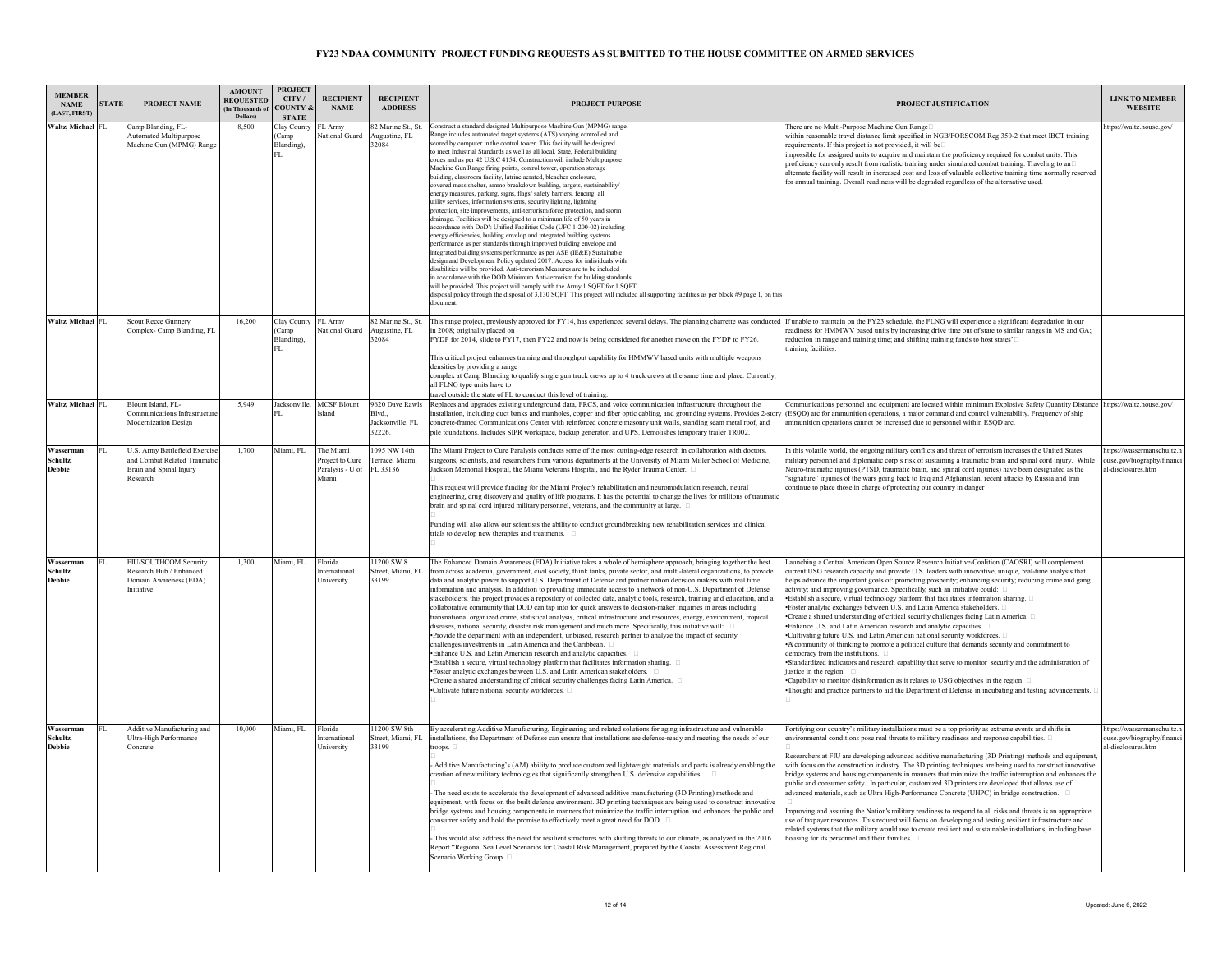| <b>MEMBER</b><br><b>NAME</b><br>(LAST, FIRST) | <b>STATE</b> | PROJECT NAME                                                                                           | <b>AMOUNT</b><br><b>REQUESTED</b><br>(In Thousands of<br>Dollars) | <b>PROJECT</b><br>CITY/<br><b>COUNTY &amp;</b><br><b>STATE</b> | <b>RECIPIENT</b><br><b>NAME</b>                            | <b>RECIPIENT</b><br><b>ADDRESS</b>                                                  | <b>PROJECT PURPOSE</b>                                                                                                                                                                                                                                                                                                                                                                                                                                                                                                                                                                                                                                                                                                                                                                                                                                                                                                                                                                                                                                                                                                                                                                                                                                                                                                                                                                                                                                                                                                                                                                                                                                                                                                                                                                               | PROJECT JUSTIFICATION                                                                                                                                                                                                                                                                                                                                                                                                                                                                                                                                                                                                                                                                                                                                                                                                                                                                                                                                                                                                                                                                                                                                                                 | <b>LINK TO MEMBER</b><br><b>WEBSITE</b>                                       |
|-----------------------------------------------|--------------|--------------------------------------------------------------------------------------------------------|-------------------------------------------------------------------|----------------------------------------------------------------|------------------------------------------------------------|-------------------------------------------------------------------------------------|------------------------------------------------------------------------------------------------------------------------------------------------------------------------------------------------------------------------------------------------------------------------------------------------------------------------------------------------------------------------------------------------------------------------------------------------------------------------------------------------------------------------------------------------------------------------------------------------------------------------------------------------------------------------------------------------------------------------------------------------------------------------------------------------------------------------------------------------------------------------------------------------------------------------------------------------------------------------------------------------------------------------------------------------------------------------------------------------------------------------------------------------------------------------------------------------------------------------------------------------------------------------------------------------------------------------------------------------------------------------------------------------------------------------------------------------------------------------------------------------------------------------------------------------------------------------------------------------------------------------------------------------------------------------------------------------------------------------------------------------------------------------------------------------------|---------------------------------------------------------------------------------------------------------------------------------------------------------------------------------------------------------------------------------------------------------------------------------------------------------------------------------------------------------------------------------------------------------------------------------------------------------------------------------------------------------------------------------------------------------------------------------------------------------------------------------------------------------------------------------------------------------------------------------------------------------------------------------------------------------------------------------------------------------------------------------------------------------------------------------------------------------------------------------------------------------------------------------------------------------------------------------------------------------------------------------------------------------------------------------------|-------------------------------------------------------------------------------|
| Wasserman<br>Schultz,<br><b>Debbie</b>        |              | Future Nano and Micro-<br>Fabrication - Advanced<br><b>Materials Engineering</b><br>Research Institute | 6.800                                                             | Miami, FL                                                      | Florida<br>International<br>University                     | 1200 SW 8<br>Street, Miami, FL<br>33199                                             | Future research and training of our students will require more prevalent and standard use of nano and microfabrication<br>equipment across all areas of manufacturing, including additive and hybrid manufacturing. Such equipment will enable<br>the development of nano and micro satellites, smaller UAV platforms, future high data rate secure communication links,<br>including 5G and space borne platforms, quantum computing materials and communications, smart materials, and nano<br>composites with novel multi-functionalities needed for ubiquitous sensing, imaging, healthcare, infrastructure and<br>security assessments, advanced manufacturing of future electronics and data gathering devices, agricultural and<br>environment support, and space missions, to mention a few. This will help moving innovations out of the university and<br>into the marketplace and will ensure that America remains the technologically preeminent nation. Specifically, this<br>project will benefit research in: $\square$<br>•5G/6G devices, nano and micro satellites, and manufacturing automation □<br>•Metal 3D printed circuits for antenna, wearable electronics, and biomedical devices<br>•Compact, high performance, real-time millimeter wave camera system for airport and public area security □<br>•Non-fossil fuel energy materials and devices □<br>•Quantum computing materials □                                                                                                                                                                                                                                                                                                                                                                                       | This project will help move innovations out of the university and into the marketplace and will ensure that<br>America remains the technologically preeminent nation.                                                                                                                                                                                                                                                                                                                                                                                                                                                                                                                                                                                                                                                                                                                                                                                                                                                                                                                                                                                                                 |                                                                               |
| Wasserman<br>Schultz.<br><b>Debbie</b>        | FL.          | Persistent Maritime<br>Surveillance                                                                    | 15,000                                                            | Boca Raton.                                                    | Florida Atlantic<br>University                             | 777 Glades Rd.<br>ADM 286, Boca<br>Raton, FL 33431                                  | This project will advance the technical capabilities of CubeSats and small satellites to permit persistent remote<br>urveillance of the maritime environment. More specifically, the project will focus on research, development,<br>prototyping, testing, and commercial transition of novel remote sensing solutions on compact platforms to support U.S.<br>Navy requirements for persistent surveillance. The Navy's 2016 30-year R&D plan identified Persistent Surveillance as a and supports the National Defense Strategy. □<br>focus area requiring the highest level of attention and coordination.                                                                                                                                                                                                                                                                                                                                                                                                                                                                                                                                                                                                                                                                                                                                                                                                                                                                                                                                                                                                                                                                                                                                                                                        | The project supports the Navy globally as well as three COCOMs situated in Florida and complements the<br>space launch activities centered around Kennedy Space Center. The project stimulates the local economy<br>and provides increased demand for defense and technology jobs in the Greater Miami / Ft. Lauderdale area                                                                                                                                                                                                                                                                                                                                                                                                                                                                                                                                                                                                                                                                                                                                                                                                                                                          | https://wassermanschultz.l<br>ouse.gov/biography/financ<br>al-disclosures.htm |
| Wasserman<br>Schultz,<br><b>Debbie</b>        | FL.          | GHz-THz Antenna Systems for<br>Massive Data Transmissions in<br>Real-Time                              | 10,000                                                            | Miami, FL                                                      | Florida<br>International<br>University                     | 1200 SW 8<br>Street, Miami, FL<br>33199                                             | To conduct research and development on wireless systems that can transmit/receive massive data in real-time (with near-<br>zero latency). The goal is to develop new ultra-wideband, ultra-widescan, and reconfigurable antenna systems with<br>suitable back-ends to provide ultra-high speed wireless data links having massive bandwidths, ultra-low latencies, and<br>high reliability. [<br>These antenna systems are critical for the US to maintain its military superiority, and for the Air Force and DoD to<br>develop next-generation wireless systems with unprecedented performance and game-changing capabilities                                                                                                                                                                                                                                                                                                                                                                                                                                                                                                                                                                                                                                                                                                                                                                                                                                                                                                                                                                                                                                                                                                                                                                      | Wireless systems will play a crucial role in the development of new transformational and strategic<br>capabilities for our Air Force to support our nation's defense. However, current technologies cannot support<br>the needs of rapidly emerging and next-generation Air Force applications. These require near real-time<br>transmissions of massive amounts of data, such as, ultra-fast communications, remote sensing and<br>reconnaissance with super-fine resolution, and dynamic telemetry with ultra-high data quality.<br>Requirements also exist for highly-agile and precise radars for electronic warfare, virtualization for realistic<br>training, highly accurate remote command/control of autonomous platforms, ultra-fast data-on-demand, data<br>fusion from inter-connected machines and sensor infrastructure, and digital-twin characterization platforms<br>For our Air Force and military to maintain their superiority, new wireless systems, which can<br>transmit/receive massive data in real-time (with near-zero latency), must be developed to support such next-<br>generation Air Force applications.                                             | ittps://wassermanschultz.h<br>ouse.gov/biography/financ<br>al-disclosures.htm |
| Welch, Peter                                  | <b>VT</b>    | Smith Goldberg Readiness<br>Center                                                                     | 3.197                                                             | Colchester,<br>VT                                              | Vermont Army<br>National Guard                             | 789 VT National<br>Guard Rd□<br>Bldg 5, Camp<br>Johnson□<br>Colchester, VT<br>05446 | The proposal would construct an 24,594 SF National Guard Readiness Center Addition/Alteration and a 4,945 SF<br>Vehicle Storage Shed that supports the training, administrative, and logistical requirements for the Vermont National<br>Guard. This facility will be constructed on Federal Land.<br>The current Winooski Readiness Center has 14,105 SF of the required 44,333 SF. This project involves renovating and<br>building an addition to a repurposed facility built in 1973 on a 4.8-acre site in Colchester that is contiguous to<br>VTARNG's Ethan Allen Air Force Base site. The facility will be transferred from the Army Reserves in FY22. USAR<br>has the proper 1354 for the NGB as well as pre approval from DASA Approval to transfer the facility. □<br>The USAR building is 15,732 SF and requirements support a 29,539 addition to accommodate additional office space,<br>ssembly hall, unheated and heated storage, locker room space and vehicle storage shed. The building has high visibility<br>for public relations and recruiting purposes. The State of Vermont has initiated conceptual design (35%).□<br>This project is designed to meet training and operational requirements in support of Company C (Med), 186th Brigade<br>Support Battalion (BSB), WV53C0, Authorized strength of 83 Soldiers. CO C (Med) directly supports over 1,789<br>Vermont Soldiers assigned to the 86th Infantry Brigade Combat Team (IBCT). CO C (Med) provides mission essential<br>medical services and is instrumental in managing and maintaining medical readiness maximizing the combat<br>effectiveness of the 86th Infantry Brigade Combat Team (IBCT). The Winooski Readiness Center has less than 32% of<br>the authorized space required to support the unit mission. | This project is critical to the state of Vermont because of the current situation of the Winooski Armory. The https://welch.house.gov/co<br>Armory was built in 1955, is located on a 1.5-acre site in a residential neighborhood and cannot be<br>expanded. The Winooski Armory is planned for demolition and would require \$2-3M in Polychlorinated<br>biphenyl (PCB) mitigation if retained. The Winooski Armory infrastructure is in poor condition, lacks<br>classroom space, office space, supply and vault space, adequate latrine and locker room space, military and<br>POV parking.<br>If this project is not provided the unit will suffer negative impacts to training, operations, unit, brigade and<br>state level medical readiness. The Winooski Readiness Center lacks adequate space and has no potential for<br>expansion. Retaining the Winooski Readiness Center will have negative impacts to the 1,789 Soldiers of the<br>86th IBCT (MTN) requiring the State Medical Command to fully support all 2,588 Soldiers in the<br>VTARNG. Renovating the former Army Reserve Center Building is the most economical solution to<br>mprove operations and readiness. | umunity-project-funding-<br>equests                                           |
| Welch, Peter                                  | VT           | Intercept, Collect, Analyze,<br>and Disrupt (ICAD)<br>Application                                      | 2.300                                                             | Northfield.<br><b>UT</b>                                       | Norwich<br>University<br>Applied<br>Research<br>Institutes | PO Box 30<br>Northfield, VT<br>05663                                                | NUARI has been developing the intellectual property underpinnings and technical framework for an application to<br>ntercept messaging and information, collect/organize the information, analyze content for semantics, impact, and frames<br>and combat/disrupt the information disorder campaign. This proposal is to build upon this research to develop an ICAD<br>platform. NUARI has collected significant data flows leading up to the recent invasion of Ukraine by Russia and since to exacerbated good governance and social stability across the globe. Its implications on great power<br>create a data pool for exploitation. NUARI can employ machine learning models to analyze the content, intent, and<br>mpact of Russian strategic framing disinformation campaigns.<br>Over the years NUARI has worked with a number of organizations on this content and will engage with the Department<br>of Homeland Security through the Northeast Region, Vermont National Guard (Both Army and Air), USCYBERCOM,<br>and USACYBERCOM.                                                                                                                                                                                                                                                                                                                                                                                                                                                                                                                                                                                                                                                                                                                                                      | Attached. Summary:<br>Information disorder has become one of the most acute threats to national security as well as to global<br>health. In particular, disinformation campaigns from authoritarian regimes have gravely complicated and<br>competition and national security are profound.<br>Despite the mounting damage of disinformation to national security and democratic rule, and increasing<br>policy attention, few have shown efficacy in reducing its impact.<br>The goal of this research is to build data-driven analytic models that explain the anatomy of disinformation<br>in the competition space. NAURI hopes to operationalize this research for practitioners and policymakers of<br>information warfare in order for our nation to compete more effectively in the information environment                                                                                                                                                                                                                                                                                                                                                                   | https://welch.house.gov/co<br>munity-project-funding-<br>equests              |